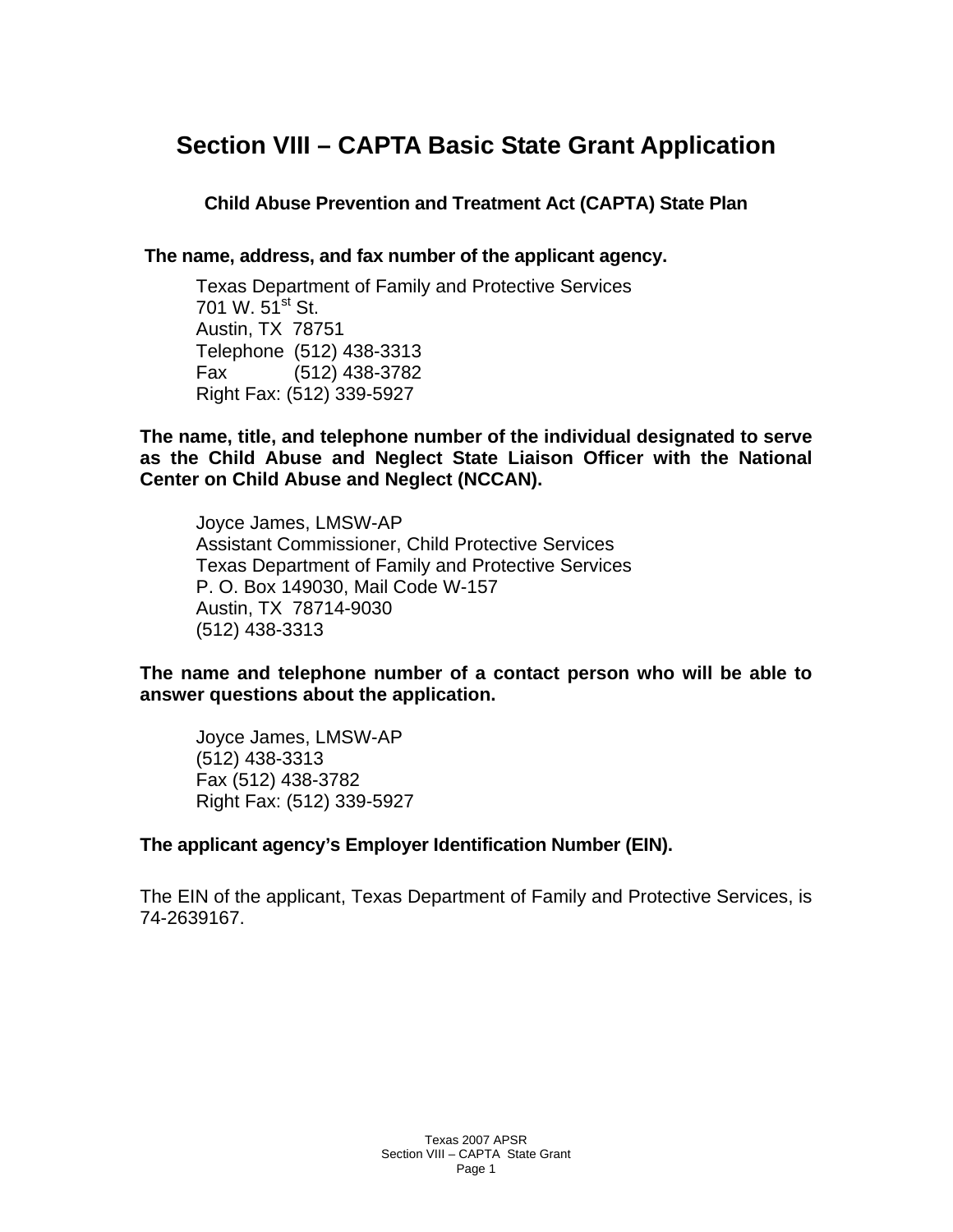**Explain substantive changes, if any, in State law that would affect eligibility, including an explanation from the State Attorney General as to why the change would or would not, affect eligibility (section 106(b)(1)(B)). Include a copy of any relevant State statute. Note: States do not have to notify ACF of statutory changes or submit them for review if they are not substantive and would not affect eligibility.** 

There have been no substantive changes to the laws in Texas that would affect eligibility for CAPTA funding.

### **Describe the services and training to be provided under the CAPTA state grant as required by section 106(b)(2)(C) of CAPTA.**

A description of all services provided by the CPS program is located in Section I of the APSR. Section III provides a detailed update of the DFPS training plan.

The Texas Department of Protective and Regulatory Services (PRS) was created by the 72nd Legislature and charged with protecting children, elder adults and persons with disabilities from abuse, neglect, and/or exploitation, and with licensing child care facilities and child-placing agencies. House Bill 7, which combined HHS agencies under one umbrella, transferred the following programs to PRS on September 1, 1992:

- all functions of child protective services
- the functions, programs and activities of the Texas Department of Mental Health and Mental Retardation (MHMR) related to the investigations of abuse and neglect within its facilities
- all functions of adult protective services
- all activities related to regulating child care facilities and child-placing agencies

During the 1999 Legislative Session (76th Legislature), Senate Bill 1574 established the responsibility of PRS to implement and manage programs intended to prevent at-risk behaviors that lead to child abuse, delinquency, running away, truancy, and dropping out of school. In addition, Senate Bill 2641, the sunset bill for HHSC, formally established HHSC as an umbrella agency for HHS state agencies, including PRS, and contained several provisions requiring increased coordination and consolidation of health and human services functions.

During the 2003 Legislative Session (78th Legislature), House Bill 2292 created the Texas Department of Family and Protective Services (formerly Department of Protective and Regulatory Services). DFPS is charged with protecting children, adults who are elderly or have disabilities living at home or in state facilities, and licensing group day care homes, day care centers, and registered family homes. The agency is also charged with managing community-based programs that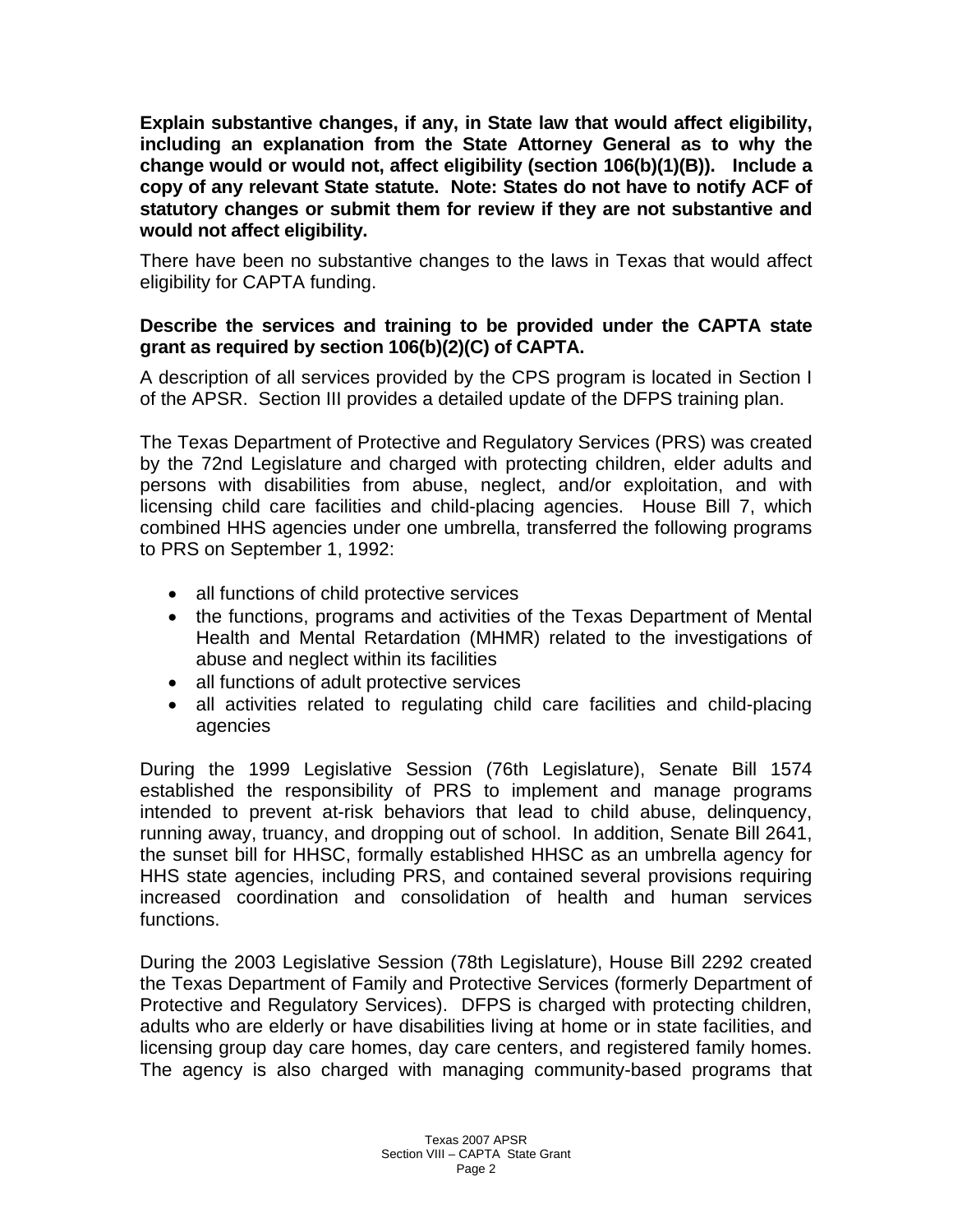prevent delinquency, abuse, neglect and exploitation of Texas children, elderly, and disabled adults.

The Prevention and Early Intervention (PEI) Division of the Department of Family and Protective Services (DFPS) was created to consolidate prevention and early intervention programs within the jurisdiction of a single state agency. Consolidation of these programs was intended to eliminate fragmentation and duplication of services for at-risk children, youth, and families.

Below are brief descriptions of each prevention and early intervention program. The PEI section of the DFPS Web site (www.dfps.state.tx.us) provides information about the availability of PEI programs in each of the state's 254 counties. The Web site is updated regularly to provide Texans with timely information on prevention and early intervention services.

• **Community Based Child Abuse Prevention (CBCAP) Program:** The CBCAP program seeks to increase community awareness of existing prevention services and to strengthen community and parental involvement in child abuse prevention efforts. The Community Partnerships for Strengthening Families (CPSF) Program is delivered through four contracts with local entities in Austin, Dallas, Port Arthur, and San Angelo. The Partnerships are comprehensive collaborations of parents, community members, community- and faith-based organizations and government agencies working to improve outcomes for children, youth and families. Partnerships build upon existing community strengths and assets for supporting families, and facilitate the creation of a continuum of prevention services. The model places a high priority on parental involvement and participation in the design, implementation and evaluation of community-based programs and activities designed to prevent child abuse and neglect. In fiscal year (FY) 2006, the Community Partnerships collectively served 462 families and trained 258 individuals on community leadership. In addition, CBCAP previously funded the Temporary Respite Care for Children program, which provided short term, temporary alternate care services for families with children 0-17 years of age experiencing a crisis or stressful situation. In FY 2006, respite care was provided to 581 families, with a total of 923 children served. In replacement of the Temporary Respite Care for Children program, CBCAP will procure one or more contracts for a new Relief Nursery program during FY 2007, focusing on families with children ages 0-5 who are at risk for child abuse and neglect as identified by a risk assessment inventory, and that will provide holistic support services based upon the identified core elements of the Relief Nursery Program of Eugene Oregon, which was identified as a Program with Noteworthy Aspects by the recent *"Emerging Practices in the Prevention of Child Abuse and Neglect*" report*.*  In addition, a contract will be procured for an evidence-based, home visitation pilot program for rural families in FY 2007. The *Rural Family*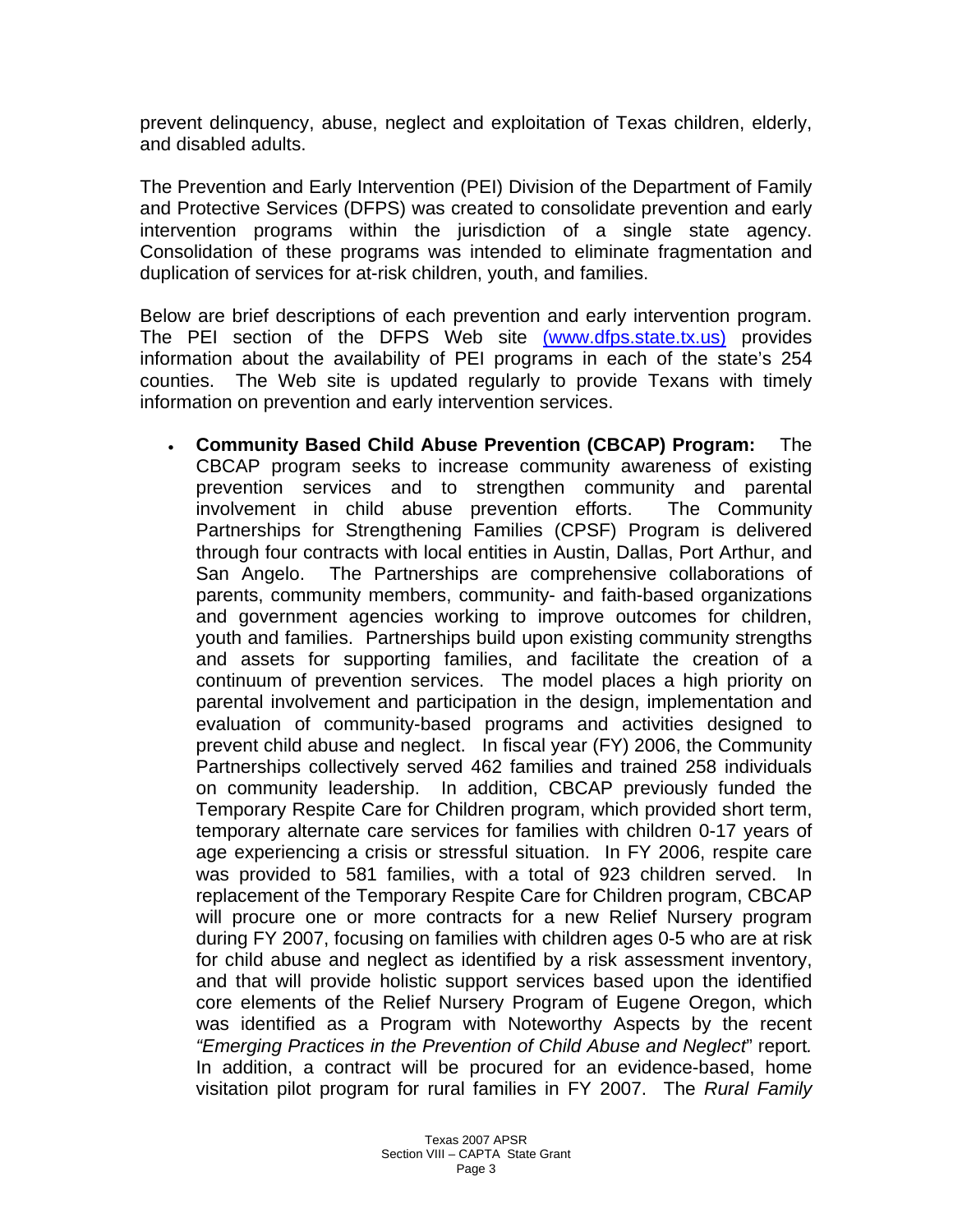*Support Program* (RFS) will support at-risk rural parents and/or caregivers of young children and/or expectant mothers and increase awareness and access to support services for those living in decentralized rural areas of the state and addressing the unique challenges faced by these areas. Lastly, CBCAP previously funded the Infant Mortality Prevention Education Program (IMPEP) in which the Shaken Baby Alliance provided a train-the-trainer model to communities to reduce preventable infant mortality. During FY 2006, the program trained 461 trainers who in turn trained 7,534 community trainees. This program will be re-procured to address data from the child fatality review teams to ensure services are targeted where there is greatest need and opportunity to reduce early child deaths.

- **Community Youth Development (CYD) Program:** Community Youth Development (CYD) programs provide community-based delinquency prevention programs in 15 areas of the state that are known to have a high incidence of juvenile crime. The program is ZIP code based and is currently available in Amarillo (79107), Austin (78744), Brownsville (78520), Corpus Christi (78415), Dallas (75216, 75217), El Paso (79924), Fort Worth (76106), Galveston (77550), Houston (77081), Lubbock (79415), McAllen (78501), Pasadena (77506), San Antonio (78207), and Waco (76707). Committees made up of local community members and youth representatives assess community strengths and needs, identify funding priorities and review proposals submitted by prospective service providers for funding through the local procurement by the primary contractor. Examples of CYD program services include youth leadership development, life skills development, character education, conflict resolution, enrichment, education, employment, mentoring, and family support. In FY 2006, the CYD program served 22,408 youth.
- **Services To At-Risk Youth (STAR) Program**: The STAR program was established in 1983 to help fill the gap in services to youth who were runaways, truant, at risk of running away, or at risk of abuse who did not meet the criteria for Child Protective Services or services of county juvenile probation programs. The program has grown since its inception and currently provides services to all 254 Texas counties. STAR services are provided to youth under the age of 18 who are runaways, truants, and/or living in family conflict; youth who are age 9 and younger who have allegedly been involved in, or committed, delinquent offenses; and 10 to 16 year-olds who have allegedly committed misdemeanor or state jail felony offenses but have not been adjudicated delinquent by a court. Community agencies provide STAR services via state contract. Services must include family crisis intervention counseling, short-term emergency residential care, individual and family counseling and universal child abuse and neglect prevention activities. All contractors serve one or more primary counties and may apply to serve other counties in their areas.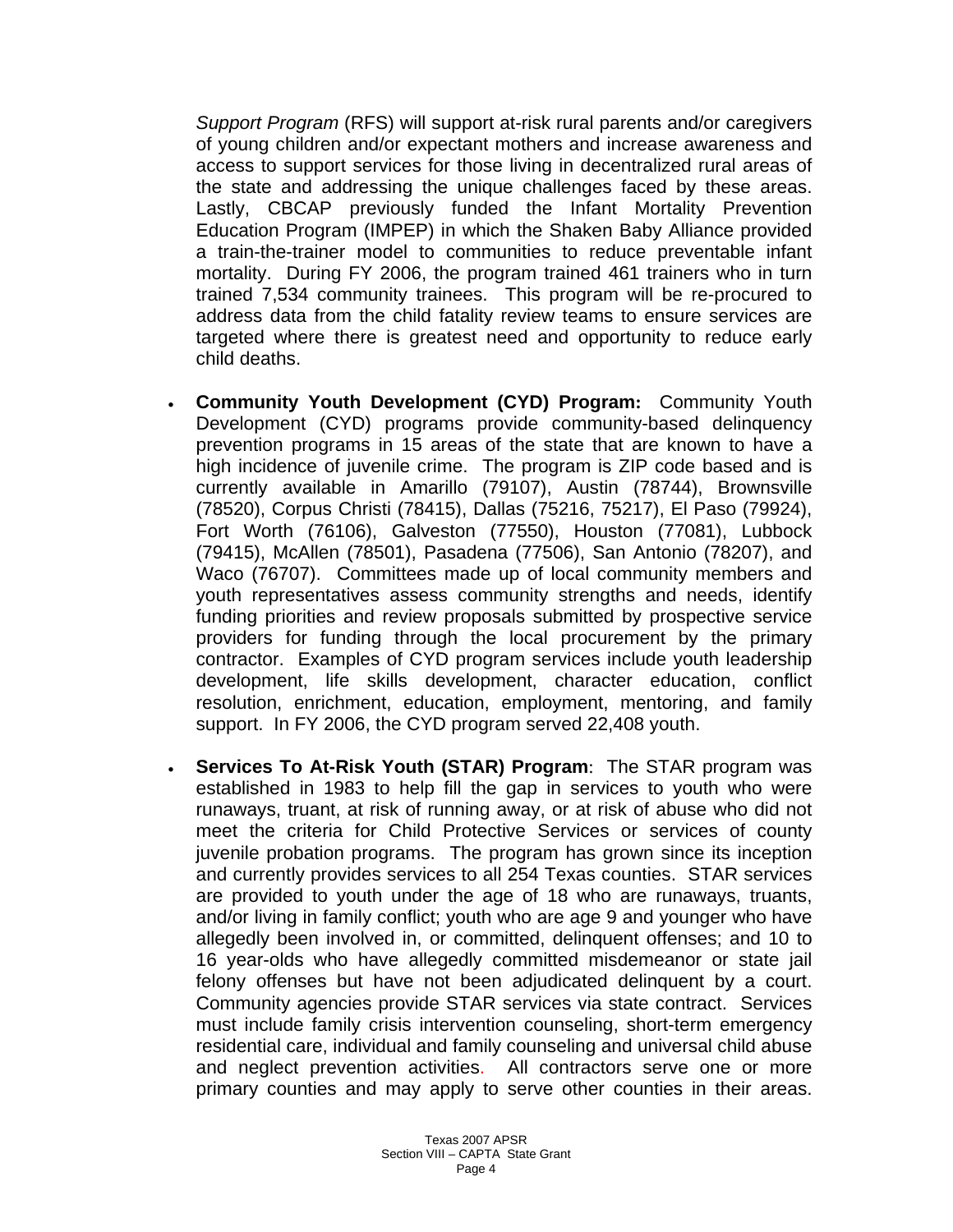Contractors must maintain a STAR office in each primary county. There are provisions for part-time satellite offices in other counties or for staff to use a "circuit rider" approach to serve outlying counties. The program's highest priority is to support youths remaining in their homes. If safety is in question youth can be placed in emergency residential care for up to 60 days in a 365-day period. Non-residential services can be provided for up to 180 days in a 365-day period. The STAR program served 31,670 youth during FY 2006. Nearly two-thirds (66%) were referred for reasons of family conflict. The remaining youth were referred to STAR because they were truant (15.2%), had committed offenses (15.4%), or were runaways  $(2.6\%)$ .

- **Tertiary Prevention for Child Abuse:** The Tertiary Prevention for Child Abuse Program provides community-based, volunteer-driven services for prevention, intervention and aftercare services for the families of children who have been, or who are at risk of, child abuse and neglect. The goals of the program are to prevent child maltreatment, reduce the number of families reentering the Child Protective Services system, improve the quality and availability of aftercare services for abused children, and enhance the statewide network of tertiary child abuse prevention programs. In FY 2006, the Tertiary program served 124 families.
- **Texas Families: Together and Safe:** Texas Families: Together and Safe (TFTS) is a DFPS program of family support grants. Family support services are provided through community and evidence-based prevention programs. The evidence-based program requirement was added through the new procurement for FY 2007. These programs are designed to improve and enhance access to family support services, increase the efficiency and effectiveness of community-based family support services, enable children to remain in their homes through the provision of preventive services and increase collaboration among local programs, government agencies and families. TFTS provides evidence-based prevention programs that increase protective factors in families who are considered at-risk for child abuse and neglect. By increasing protective factors, TFTS programs will strengthen families and ultimately prevent child abuse and/or neglect. In particular, TFTS programs develop parental and familial understanding and strengthening of parental resilience, knowledge of parenting and child development, social connections, and concrete support in times of need. TFTS providers work with other community-based organizations to build access to an array of coordinated, family-centered resources that are tailored to best meet the needs of the community. During FY 2006, 13,855 families received services such as parent education, counseling and support groups. In FY 2006, additional services such as case management and referrals were also included in provider outputs.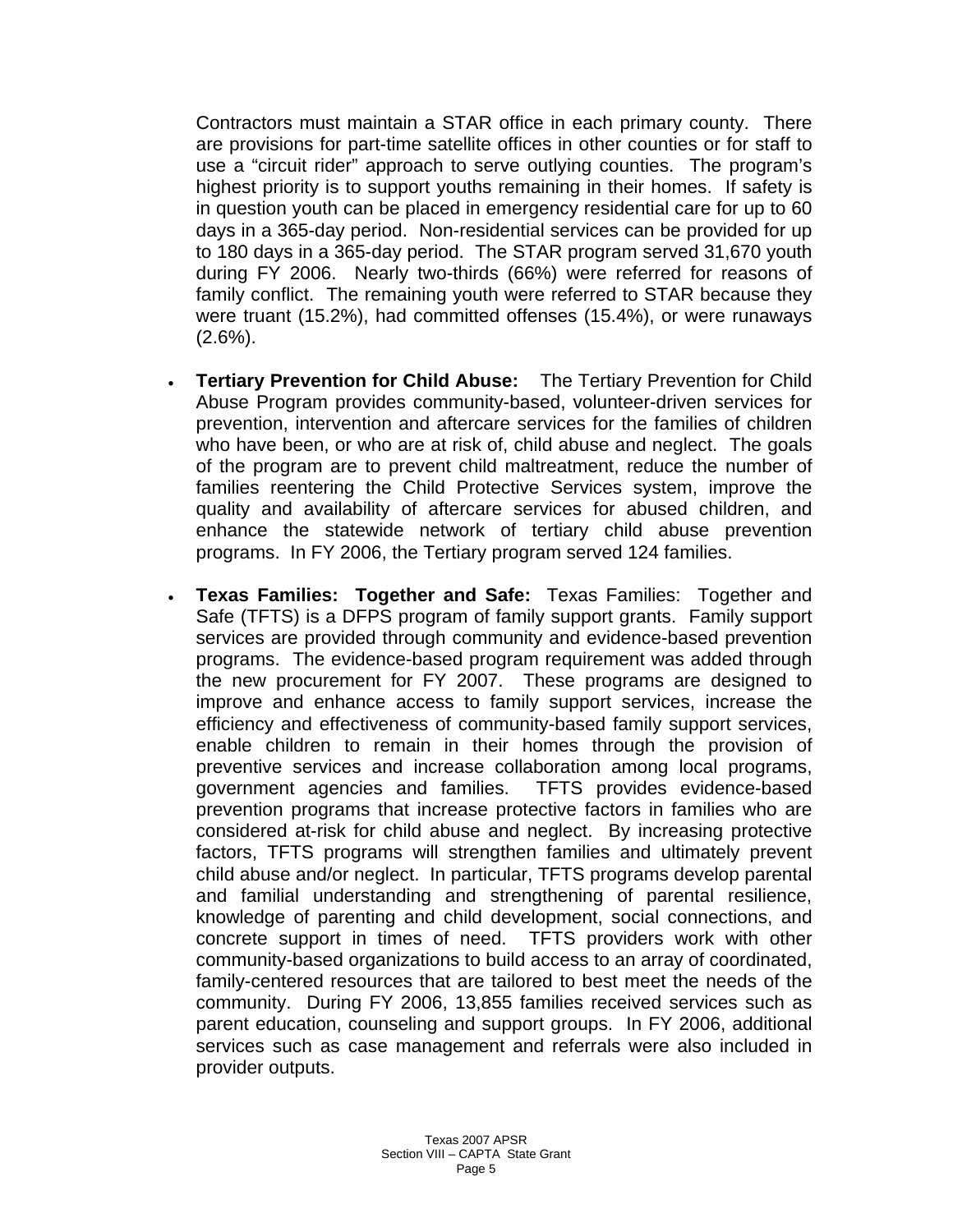- **Family Strengthening:** The Family Strengthening program began in April 2006 and provides services that have been evaluated and proven to effectively increase family protective factors (At-Risk Family Strengthening Services) or that have utilized best practices and sound research in program design (Innovative Family Strengthening Services). A variety of services are available across the state that are designed to increase known protective factors to increase family resiliency while preventing child abuse and neglect. Programs must also foster strong community collaboration to provide for a continuum of family services. In FY 2006 (April-August), preliminary figures indicate that the Family Strengthening program served 362 families and is targeted to serve an additional 1,027 families in FY 2007. Specific programs funded to date include the first Nurse Family Practitioner program pilot within the state of Texas, multiple programs specializing in teen-parents, and several comprehensive approach programs that offer an expansive array of services for families and children within rural and less populated areas. The Family Strengthening program includes three Innovative approach programs that are time limited, ending in FY 2007.
- **Youth Resiliency:** The Youth Resiliency program began in April 2006 and provides services that have been evaluated and proven to effectively increase youth protective factors (At-Risk Youth Resiliency Services) or that have utilized best practices and sound research in program design (Innovative Youth Resiliency Services). A variety of services are available across the state that are designed to increase know protective factors to increase youth resiliency while preventing juvenile delinquency. Programs must also foster strong community collaboration to provide for a continuum of services for youth participants. In FY 2006 (April-August) the Youth Resiliency program served 1,531 youth and is targeted to serve 2,860 youth in FY 2007. Specific programs funded to date include various youth-focused mentoring programs such as Big Brothers Big Sisters and Community in Schools, and several family-based programs such as Strengthening Multi-Ethnic Families, Strengthening Families, and Parenting with Love & Limits that work with caregivers and youth in an attempt to reduce juvenile delinquency by building stronger family relationships. The Youth Resiliency program includes four Innovative approach programs that are time limited, ending in FY 2007.
- **Texas Runaway and Youth Hotlines**: The Governor of Texas established the first nationwide runaway hotline in 1973 following the discovery of the bodies of 27 young men in the Houston area. Originally named "Operation Peace of Mind," the hotline was manned by community volunteers and served as a message relay service to foster communication between runaways and parents. Today the renamed "Texas Runaway Hotline" exclusively serves Texas youth and families. Hotline staff and volunteers work closely with social service agencies and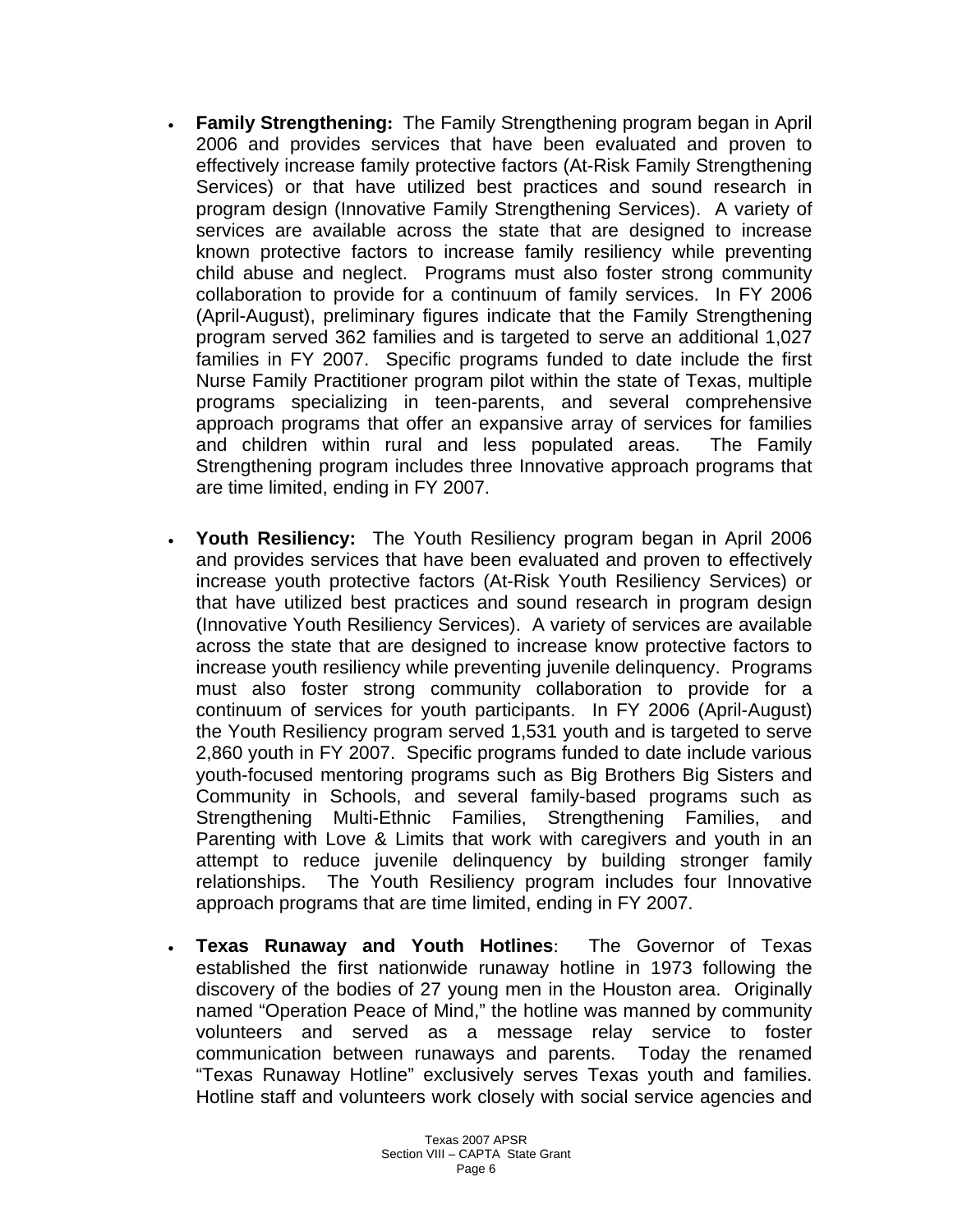juvenile delinquency prevention programs to provide 24-hour crisis intervention and telephone counseling; information and referrals to callers in need of food, shelter and transportation to their homes; conference calls to parents and shelters; a confidential message relay service between runaways and parents; and paging services for callers in need of immediate assistance from program staff after regular office hours. Building on the success of the Runaway Hotline, the Texas Youth Hotline was established in December 1998. Callers with a broader range of youth-related concerns can talk to a trained volunteer who may provide referral information or crisis intervention, and telephone counseling to the callers. Collectively, the hotlines attended to 39,680 calls during FY 2006. The Hotlines' database contains approximately 2,300 listings of state and local resources.

The Texas Department of Family and Protective Services (DFPS) is the state agency designated by the governor to receive the Basic State Grant funds (Title I) under provisions of the Child Abuse Prevention and Treatment Act Amendments of 1996 (P.L. 104-235). Within DFPS, the Child Protective Services (CPS) program provides direct services statewide to children and families in which child abuse and/or neglect has been alleged. Referrals of abuse, neglect and exploitation of children, elderly and disabled adults are received through our Statewide Intake, the agency's centralized intake call center. Referrals may be received by the DFPS website, fax, letter or by telephone. Statewide Intake received 239,102 reports of abuse and neglect of children. CPS investigated 163,795 cases of suspected child abuse and neglect in Texas during fiscal year 2006. Of these 41,406 cases were confirmed. There were 67,737 confirmed victims. Additional statistical information is available on the DFPS website. (2006 data book)

In addition to protecting the immediate safety of children, CPS provides services to reduce the risk of future abuse or neglect in the home. Sometimes, it is possible for children to remain in the home while CPS works with the family. In other cases, it is necessary to find a safe place for children to live, with a relative or in foster care, while the family addresses its problems.

In fiscal year 2006, 24,359 family cases were opened for services and an average of 12,828 families per month received in-home services. In addition, 17,536 new children were placed in substitute care . Substitute care is defined as care for children in the legal responsibility of CPS who are placed outside their own home. This includes foster homes, foster group homes, residential treatment facilities, hospitals, adoptive homes, relative homes, and independent living arrangements. Of the children who left legal responsibility in fiscal year 2006, 63.2 percent were able to either return home or be placed with a relative.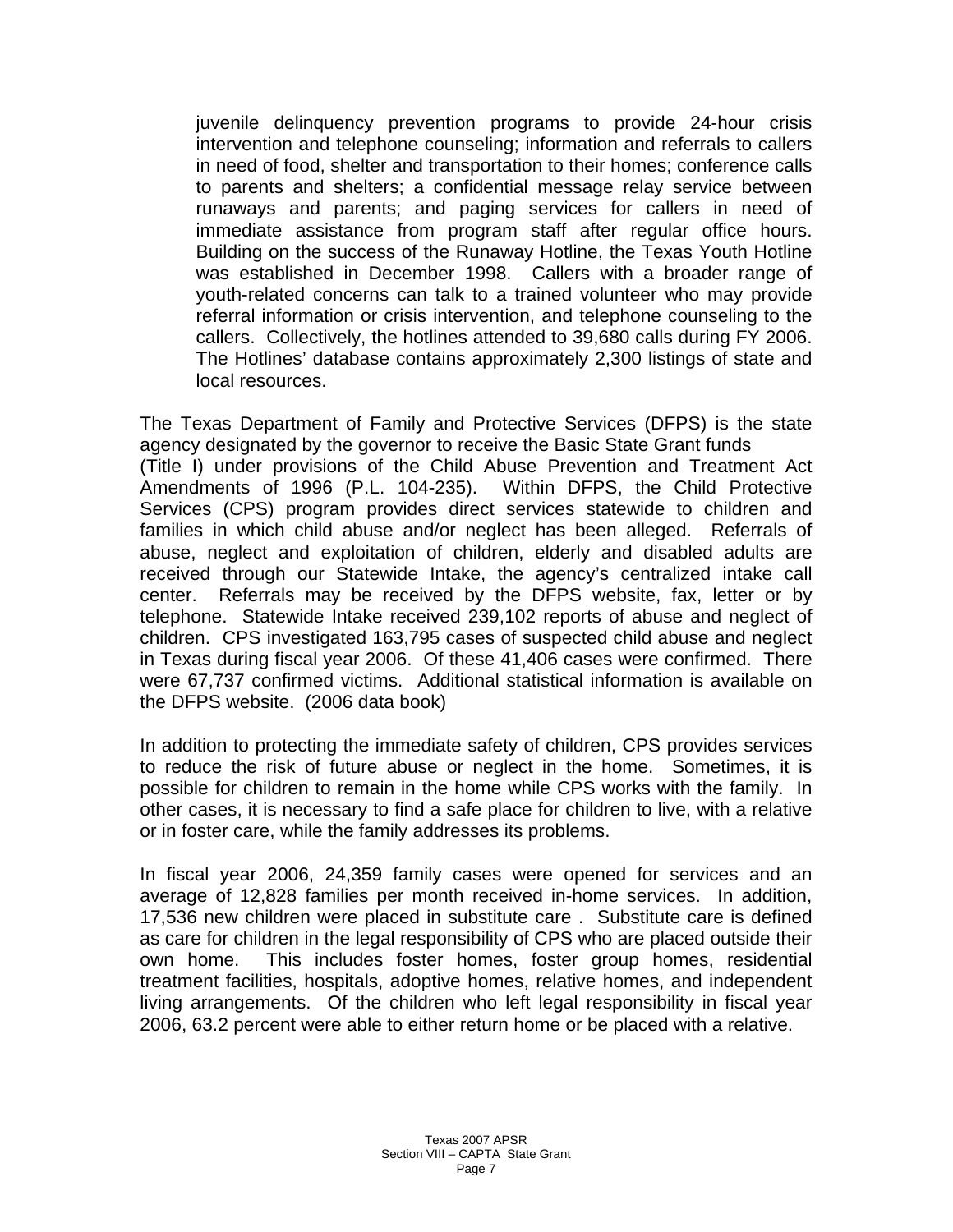## **TEXAS STATEWIDE INTAKE (SWI)**

The state of Texas covers a substantial and diverse geographic region. With over 250 local child welfare offices statewide, Texas sought to better utilize their workforce and workspace in order to have a more efficient and effective intake system. When Texas began the process to create a statewide intake system, the main focus was to implement a system that would be consistent across a large and varied geographic area. In response to these needs, the State of Texas has created a system intended to be user-friendly, effective, and consistent. The intake operation requires a blend of child welfare practice and technology application.

In Texas, all reports of child abuse and neglect, as well as abuse and neglect of the elderly or adults with disabilities or within licensed child-care settings, are received at a central call center located in Austin. Those reporting abuse or neglect call a toll free number and speak to a worker trained in intake regarding all areas of abuse, neglect and exploitation. Reports may also be made electronically through the state's web site or delivered via fax or letter.

The Texas Statewide Intake Center encompasses several components. The main elements, which will be discussed here, are call routing, call center workforce management, voice recording, and Internet reports of abuse and neglect.

### **Call Routing**

Centralization implementation began in September 1996 with the delivery of the Child and Adult Protective System (CAPS), Texas's Statewide Automated Child Welfare Information System (SACWIS). It continued in stages with separate regions being added to Statewide Intake every three to four months until July 1999 when the Houston region was assimilated and completed the process. State and local staff partnered to go into the community and talk to other local child welfare staff, professionals, members of the community, and law enforcement to gain support for the central intake center. One approach to gaining the support of law enforcement was the implementation of a separate prioritized phone number for law enforcement officials to call when reporting abuse and neglect. This allows them to automatically be the next call taken. Law enforcement officials may also report child abuse or neglect via the Internet, fax or mail.

The Texas Statewide Intake Center uses a Nortel Automatic Call Distributor (ACD) to distribute calls. Reader boards mounted in the call center gives intake workers and supervisors visual information regarding the number of calls holding and caller wait time.

Reports that have been accepted for investigation are prioritized and investigations are assigned electronically to the local office. In many counties the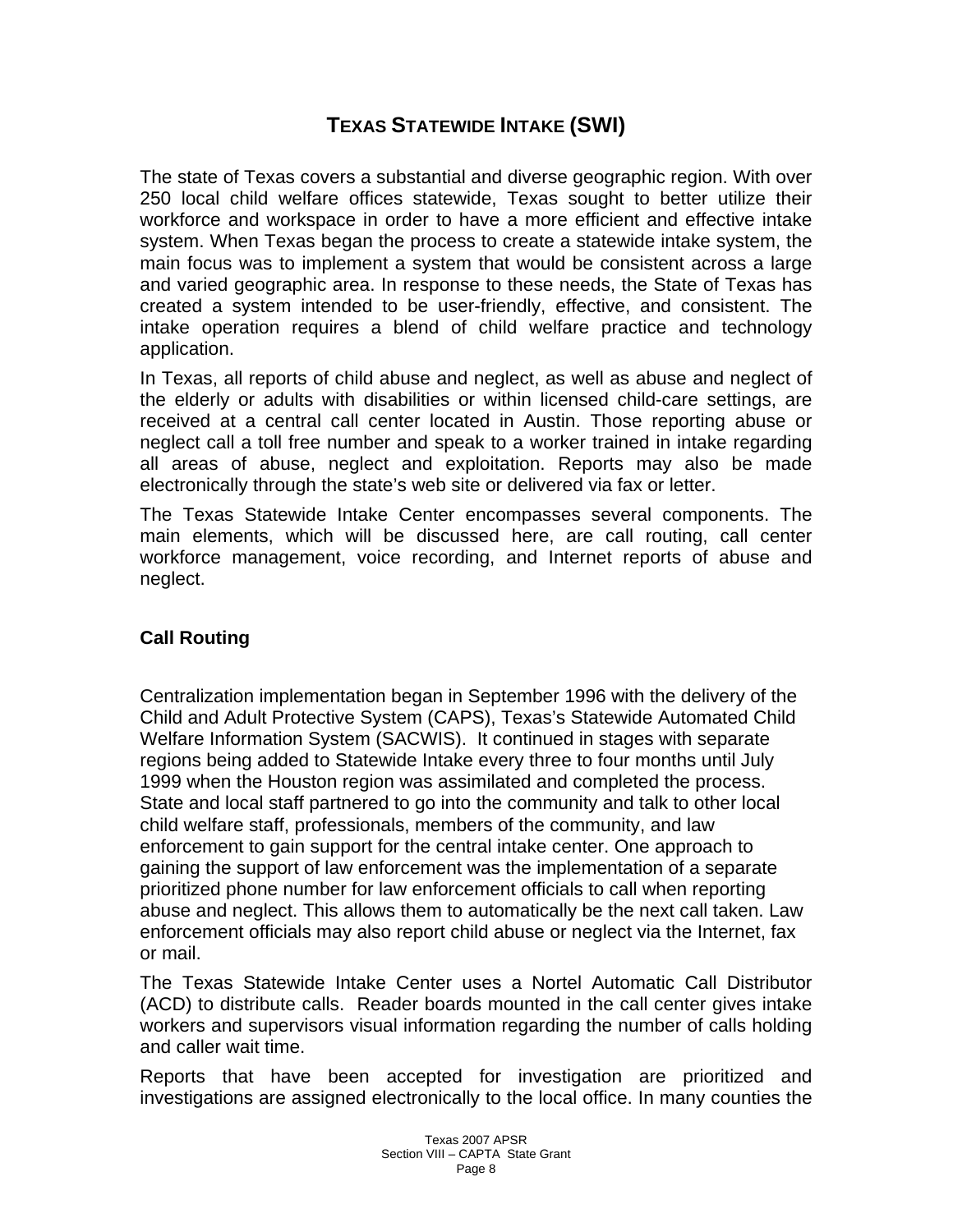assignment is made directly to a supervisor's workload. In other areas, particularly more urban counties, the assignment is made to a designated support staff person's workload. The staff person then assigns the investigation based on a local supervisory rotation list. After normal business hours, an on call list maintained electronically in the operating system is utilized to contact local staff with high priority intakes.

Cross-reports to law enforcement are made according to the local law enforcement office's preference and technological capabilities. The cross-reports, which are transmitted without specific caller identifying information, are sent to law enforcement either via e-mail using MS Outlook or by fax using RightFax.

#### **Call Center Workforce Management**

When Texas began the rolling implementation of the central call center, administrators had very little information on which to base projected staffing needs. At the beginning stages it proved difficult to determine staffing needs in order to estimate the necessary financial support. While the call center was in its early stages, staff scheduling was done manually in a spreadsheet format.

Texas currently uses IEX, a workforce management program that projects staffing levels based on historical call volume for various times of the day, week, and year. This enables managers to schedule intake staff at the most beneficial times. IEX also schedules meals and breaks for intake workers in order to maximize efficiency.

### **Voice Recording**

To assist investigators and supervisors in their investigation of child abuse or neglect, staff may access the actual voice recording of a phoned-in report. Texas uses Telstrat Call Parrot Recording System, which allows supervisors to open the recording in a Wave (WAV) file format. Investigators may use this to compare the actual live call to the documentation provided and to obtain any additional information that may not have been transcribed. A Quality Assurance Unit compares the information given by the caller to the actual documentation to ensure that intake workers provide complete and relevant information in the written reports. Supervisors also do live and recorded call monitoring.

#### **Internet Reports of Abuse and Neglect**

Non-emergency reports of child and adult abuse and neglect may now be submitted electronically through the state's intake web site. On the report page, a professional or member of the community can complete a form with all relevant information regarding the suspected abuse or neglect. Reports made through the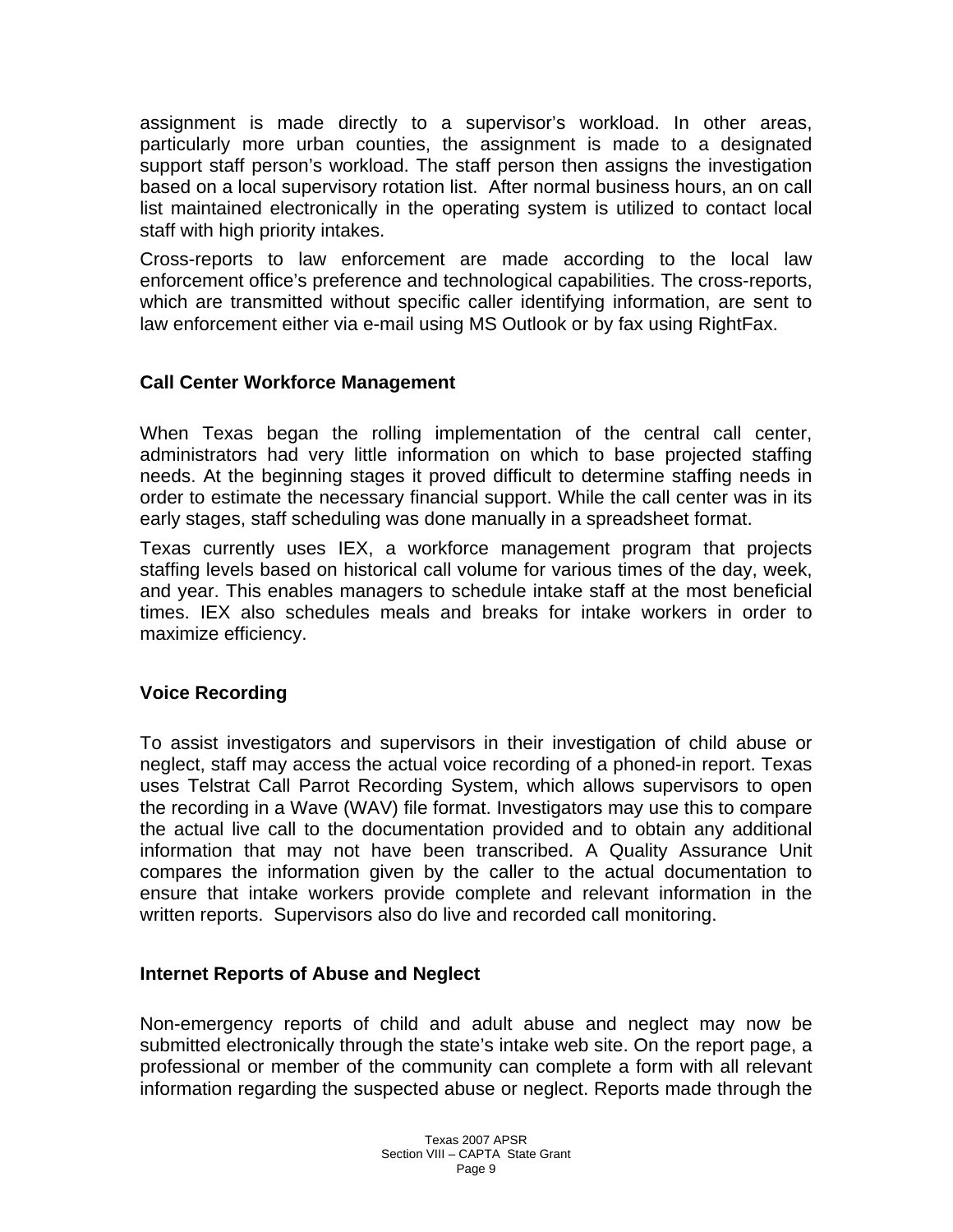Internet may not be anonymous. Contact information and most of the other information fields are required. Reporters receive a confirmation e-mail including the identification number of the report and the initials of the alleged victim of abuse or neglect. E-reports are encrypted using Secure Socket Layer (SSL) security, which under Texas state law is sufficient for Health Insurance Portability and Accountability Act (HIPAA) covered institutions to file reports of child abuse and neglect.

A specialized unit of intake workers read these electronic reports and the information is populated directly into Information Management Protecting Adults and Children in Texas (IMPACT), Texas' current web-based SACWIS system. This eliminates the need for intake workers to re-input information that has already been provided in the form by the reporter. While an intake worker taking live phone calls can usually handle about two calls an hour, a worker reading ereports can process approximately 3-4 per hour.

In response to the need for a more consistent and efficient intake process, the state of Texas has utilized several technological applications to create their statewide intake system. Since its implementation, job turnover for intake workers initially decreased and support of the system by stakeholders has increased significantly.

**Describe the provisions and procedures for criminal background checks for prospective foster and adoptive parents and other adult relatives and non-relatives residing in the household (Section 106(b)(2)(A)(xxii)).** 

### **CRIMINAL BACKGROUND CHECKS**

Texas has not opted out of the criminal history requirements found in the Adoption and Safe Families Act (ASFA). All prospective foster and adoptive parents must clear a criminal history check under rules set forth through the Licensing Division of DFPS and by the Adam Walsh Child Protection and Safety Act of 2006 (Adam Walsh Act). All household members of the prospective foster and adoptive home who are 14 to 17 years of age have a name-based criminal background check completed, and all household members of the prospective foster and adoptive home who are age 18 years of age or older must have both a name-based and a fingerprint-based criminal background check completed. The DFPS criminal history rules are found at 40 Texas Administrative Code (TAC) §725.1801 and apply equally to foster and adoptive parents verified or approved through the public agency or through private child-placing agencies. The rules related to what types of criminal history do not meet verification and approval standards are more stringent than the minimum criminal history requirements found in ASFA. Additionally, the DFPS requirement that fingerprint-based criminal history checks be run prior to placement is more stringent than the Adam Walsh Act, which only requires checks be completed prior to final approval. Child Protective Services (CPS) and the Child-Care Licensing (CCL) Division of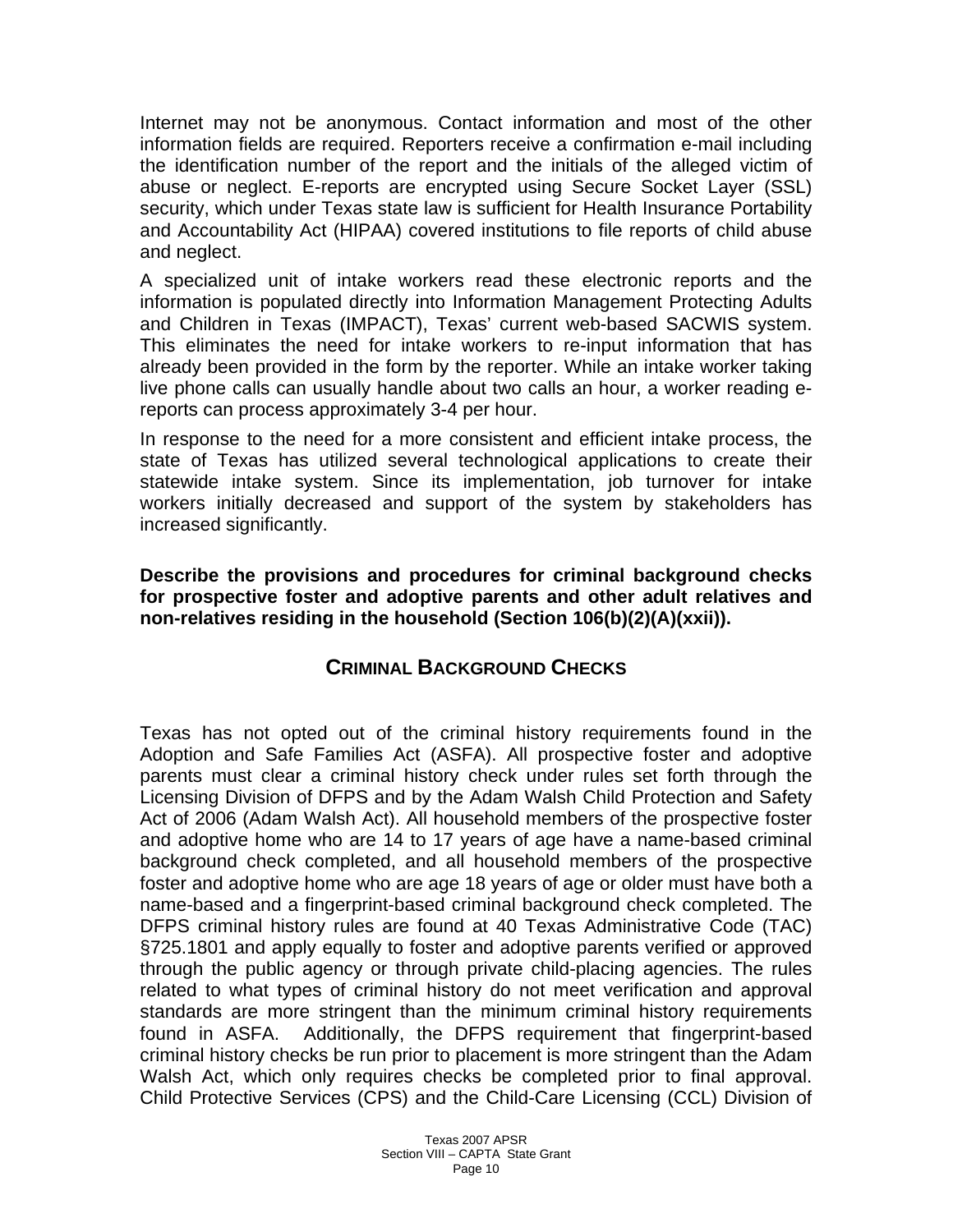DFPS primarily utilize the criminal history files maintained by the Texas Department of Public Safety (DPS) to run the name-based background checks, although local law enforcement records may also be utilized. CPS and CCL utilize use the fingerprint records from the Federal Bureau of Investigation (FBI) for the fingerprint-based background checks.

To ensure continued safety, Texas Administrative Code requires that criminal history checks on verified foster parents and household members 14 years of age or older be conducted every two years. Texas state statute and DFPS rules also require that the criminal history report on prospective adoptive parents be current within one year of the judicial order that a criminal background check be conducted on the prospective adoptive parents.

Individuals who have a criminal history that is not considered a permanent or five year ban under the ASFA regulations or Texas rules may be eligible for an evaluation of risk. The purpose of the evaluation of risk for past criminal history is to determine if the individual is a threat to the health and safety of a child who could be placed into foster care. The initial step in the evaluation process is for the local caseworker and supervision chain to determine if an evaluation will be requested. If the decision is to request the evaluation, then the appropriate form (2974) is completed. Documentation is attached to the form that includes the criminal history, severity of the crime(s), sentence, sentence completion, and reference material. The form and attached documentation is then transmitted to the DFPS licensing representative for processing. The final risk determination will be made in the context of any applicable federal and state statutes and regulations.

If the individual seeking foster care verification is related to the child who would be placed, then the final evaluation of risk is performed by CPS state office staff and approved by the Assistant Commissioner of CPS. Overall, the system for checking criminal backgrounds works smoothly. The data links between DFPS and DPS are efficient and generally provide timely information. In some areas of the state, DFPS staff had previously experienced problems accessing local law enforcement records because law enforcement did not believe they had the authority to release records to DFPS. Legislation passed during the 77th Texas Legislature addressed this concern by passing HB 53.

Texas now uses an electronic fingerprinting process (Live Scan) for obtaining fingerprints from prospective foster and adoptive applicants. This has significantly decreased the length of time it has historically taken to receive results from the FBI from a minimum of eight weeks to approximately two weeks. However, the timeframe for receiving results from the FBI has increased recently, due to an increased number of requests made to the FBI as a result of the Adam Walsh Act.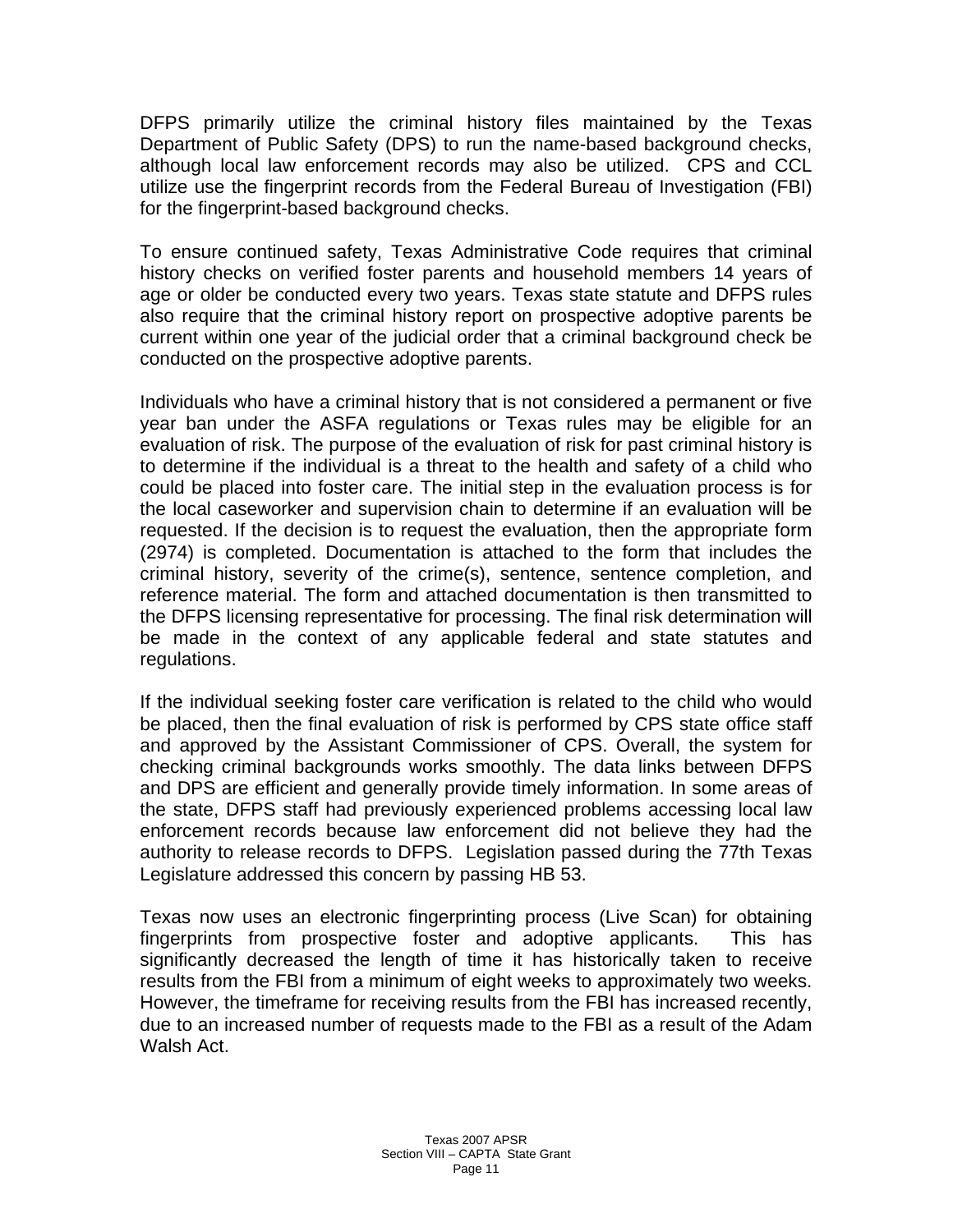The criminal history requirements and procedures used in Texas have been effective. This is evidenced by Texas' low incidence of child abuse and/or neglect in foster care.

**Please note that compliance with the eligibility requirements for a CAPTA State Grant is a prerequisite for eligibility for funds under the Children's Justice Act State Grant Program authorized by Section 107(a) of CAPTA. Include the following information in addition to that provided under Section B items 1-3 (service description, collaboration and program support) above for the CAPTA State Grant. This section includes the service descriptions, collaboration and program support:** 

## **1) Evaluation of Legislative Initiatives (ELI) Project**

The specific objectives of last year's CAPTA funded ELI Project were to: (1) implement and evaluate the changes made to the intranet-based risk assessment instrument as part of CPS reform, (2) complete the evaluation of the Family Group Decision-Making Initiative, (3) complete the evaluation of the Kinship Care Program and (4) Evaluate Disproportionality and Disproportionality remediation efforts in CPS.

To begin to meet the first objective, the recommended changes made by a national panel of experts were incorporated into the existing risk assessment instrument and a new safety assessment instrument. Modifications were then made to the departmental electronic data system and deployed to the field in May of 2007. Data will be collected with the use of new tools by CPS direct delivery staff for at least six months in order to be statistically valid. The evaluation will take place in FY 2008.

The second objective, the evaluation of Family Group Decision-Making, continues. The findings thus far indicate that relative placements increase as function of Family Group Decision-Making Conferences, exits from care are faster and are more likely to be family reunifications, and that these findings are especially pronounced for Hispanic and African American children.

The evaluation of the statewide kinship placement program and the effect of kinship support payments on the program, the third objective, is currently in process. The evaluation includes three primary components: (1) a description of the overall program and children served; (2) evaluation of outcomes for the children in kin care; and (3) the cost-effectiveness of the kin support payments. Early descriptive results show an increase in the number of children placed with relatives, an increase in the monthly average number of new kinship families, and a decrease in the number of foster care placements. Initial analytic results indicate kinship placements can be safe placements and that children benefit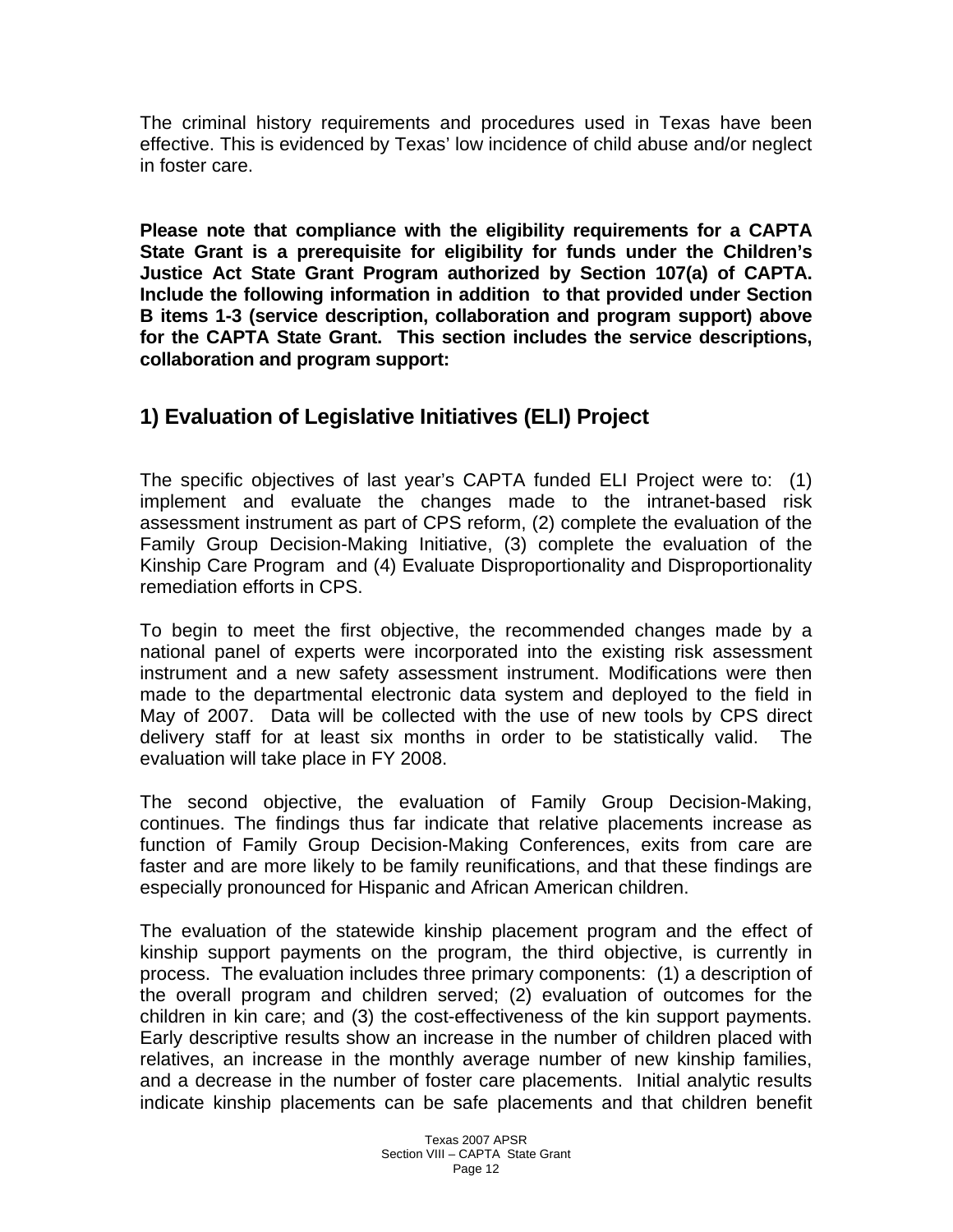from kin placements because they avoid being placed with someone with whom they have no pre-existing relationship. Analyses are underway to determine the speed with which children exit, the rate of kin placements, the rate of exits from care and the disruption rate as a function of support payments. Preliminary findings indicate that it may be too early in the program to tell if it is having the intended effect. As a result the evaluation will continue into the following fiscal year.

 The fourth objective, evaluating disproportionality, met its objectives. In this part of the project, disproportionality was documented, a remediation plan was developed and DFPS began to understand some of the causes of it. Research focused on the confusion caseworkers may have in distinguishing between race, risk and poverty. In addition, a worker survey was developed and the sites where the interventions are taking place were described.

The Evaluation of Legislative Initiatives project continues to focus on the evaluation of legislative and departmental initiatives. As part of the reform efforts, the new risk and safety assessment instruments are being re-tested using various scientific and practical criteria. The next phase of the Family Group Decision-Making evaluation will focus on diverting entries into CPS care, with availability in the investigation and FBSS stages. The final phase of the evaluation of the kinship care program will take into account rates of relative placements, exits from care, and disruptions as a function of the payment program. The Disproportionality Evaluation will continue by exploring the relationship between caseworker factors, community factors and disproportionality. It will also assess CPS efforts to reduce it.

Grant funds were used to support three positions in CPS all of which are on the Evaluation Team Section in the Accountability Division. The team helped implement the safety and risk assessment instruments, evaluated the Family Group Decision Making Initiative, the Kinship Care Pilot, and began the evaluation of disproportionality.

# **2) Disproportionality**

The Disproportionality Project began with the support of Casey Family Program to assist CPS in evaluating the data of children and families served and to determine if casework practices are impacting the disproportionality of African-American children. Preliminary findings demonstrate that African American children and families are disproportionately represented in the CPS system. While it was anticipated that there would be similar findings with Hispanic children and families, this was not supported by the data. Work within this project focuses on reviewing policy and practice in the service delivery system and work with the community to address disproportionality.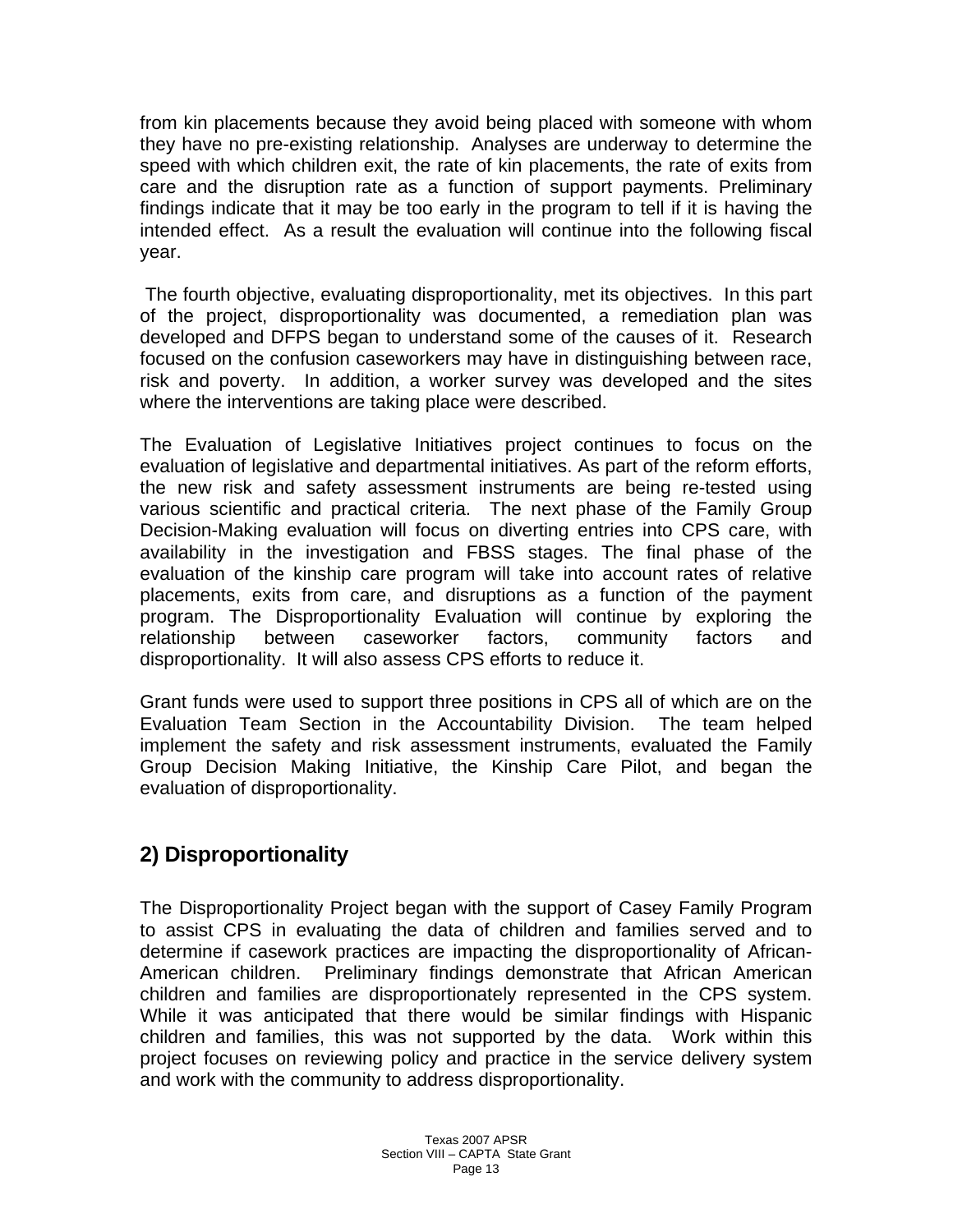This project was augmented by specific legislation in Senate Bill 6 to address disproportionality. It required HHSC and DFPS to analyze removal rates and other enforcement actions for disproportionality, taking into account other factors, such as poverty, single parent families, and young parent families, and if the analysis indicated, to develop a remediation plan. The analysis indicated that even when factors were controlled, disproportionality of African American children existed in the Texas child welfare system. A remediation plan was written to address steps needed to reduce disproportionality. Both are posted on the agency website. There are four regions with disproportionality pilot sites in various communities. Plans are underway to expand the project work to each region statewide.

# **3) Children with Disabilities**

Services to children with disabilities and special healthcare needs are provided through the team effort of specialized CPS staff in coordination with the child's primary caseworker. Depending on the needs of the children, specialized staff may include placement staff, developmental disability specialists, educational specialists and/or nurses. The focus of this effort is to ensure that the special needs of children with developmental disabilities and special healthcare in the care of the Department of Family and Protective Services (DFPS) are met, including:

- Placement in the least restrictive setting available that can meet these children's needs;
- Access to comprehensive, coordinated healthcare and services; and
- Access to appropriate educational services.

The placement team coordinates appropriate placements for children with developmental disabilities to find the least restrictive placement setting, such as a relative or a foster home. The placement team interacts with residential providers, community groups and professional groups to ensure appropriate residential resources are available and to increase placement options for children. The team analyzes trends in placement needs and resource availability. Developmental Disability Specialists serve as regional subject matter experts in services for children with developmental disabilities and serve as consultants to assist Child Protective Services (CPS) staff members in securing available services for these children, such as Medicaid waiver programs and facilitate referrals of appropriate children aging out of DFPS conservatorship to the Department of Aging and Disability Services (DADS) guardianship program. They provide training to CPS staff members and caregivers regarding developmental disability issues for children. Equipping caregivers and caseworkers with knowledge and resources to address the needs of these children enables them to identify appropriate resources for the child, provide better care for the child and to advocate for needed services. If placement options have been exhausted, the Developmental Disability Specialist is notified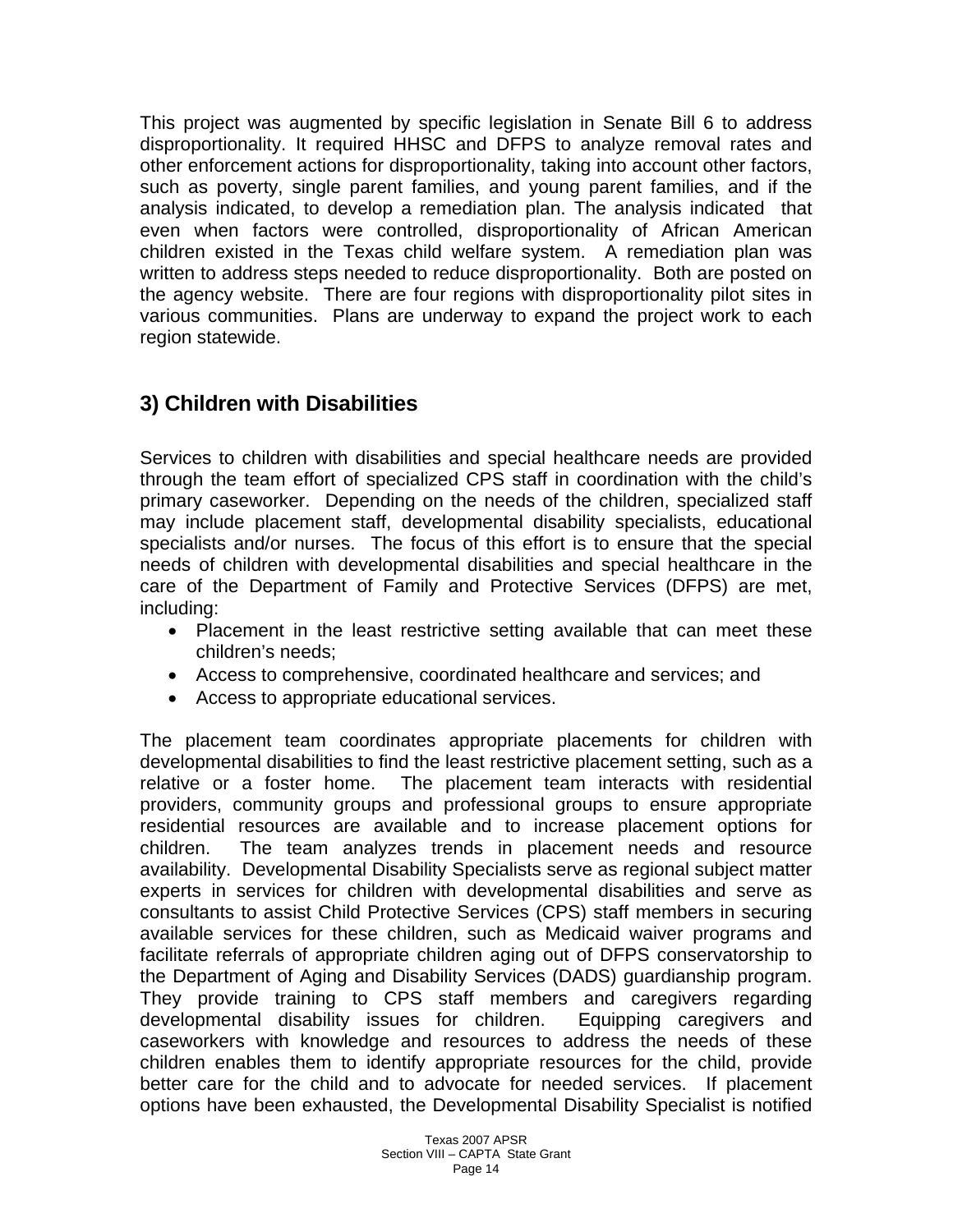of children that may meet the guidelines for placement in a targeted institution. The Developmental Disability Specialist assists the Child Protective Services (CPS) caseworker in obtaining a Determination of Mental Retardation and an Inventory for Client and Agency Planning. Developmental Disability Specialists negotiate placements with CPS staff in the following targeted institutions, as defined by Texas Government Code 531.151:

- DFPS licensed institutions for children with mental retardation;
- ICF-MR facilities:
- Home and Community-Based Services Homes;
- Nursing Homes;
- State Schools: and
- State Hospitals

If the institution accepts a child and placement approval is granted by state office, the Developmental Disability Specialist facilitates placement of the child with the approved institution. The Developmental Disability Specialist completes the special permanency planning requirements for any child in a targeted institution to determine if the placement continues to be the most appropriate placement available. When it is determined that the child can return to a community familybased setting, the Developmental Disability Specialist will assist the CPS caseworker in locating a less restrictive placement for the child.

CPS Nurse Consultants provide consultation to CPS staff regarding children's healthcare issues during all stages of CPS service, which may involve:

- Performing face-to-face assessment of children on home visits or in CPS offices (e.g., accompanying workers on home visits, assessing children during visitation);
- Reviewing/summarizing in easy-to-read format medical records and other medical information (e.g., look for trends that might indicate abuse/neglect or help workers make medical decisions);
- Making recommendations to CPS staff about children's healthcare; Educating staff about disease processes, medications and treatment plans;
- Provide or facilitate health-related classroom training for CPS staff (e.g., psychotropic medications);
- Attending case staffings as requested (e.g., removal staffings, child death review teams, family-group decision-making, circles of support);
- Answering simple questions; and/or
- Advocating for health-related services for children (e.g., contact hospitals to facilitate discharge and home care, accessing healthcare resources).

As required by Texas Family Code Chapter 266, DFPS is coordinating with HHSC to implement a comprehensive healthcare program of foster care in October 2007. A contract has been awarded to a managed care organization (MCO), Superior Health Plan. Some features of the plan are:

• Expedited enrollment for immediate access to Medicaid benefits;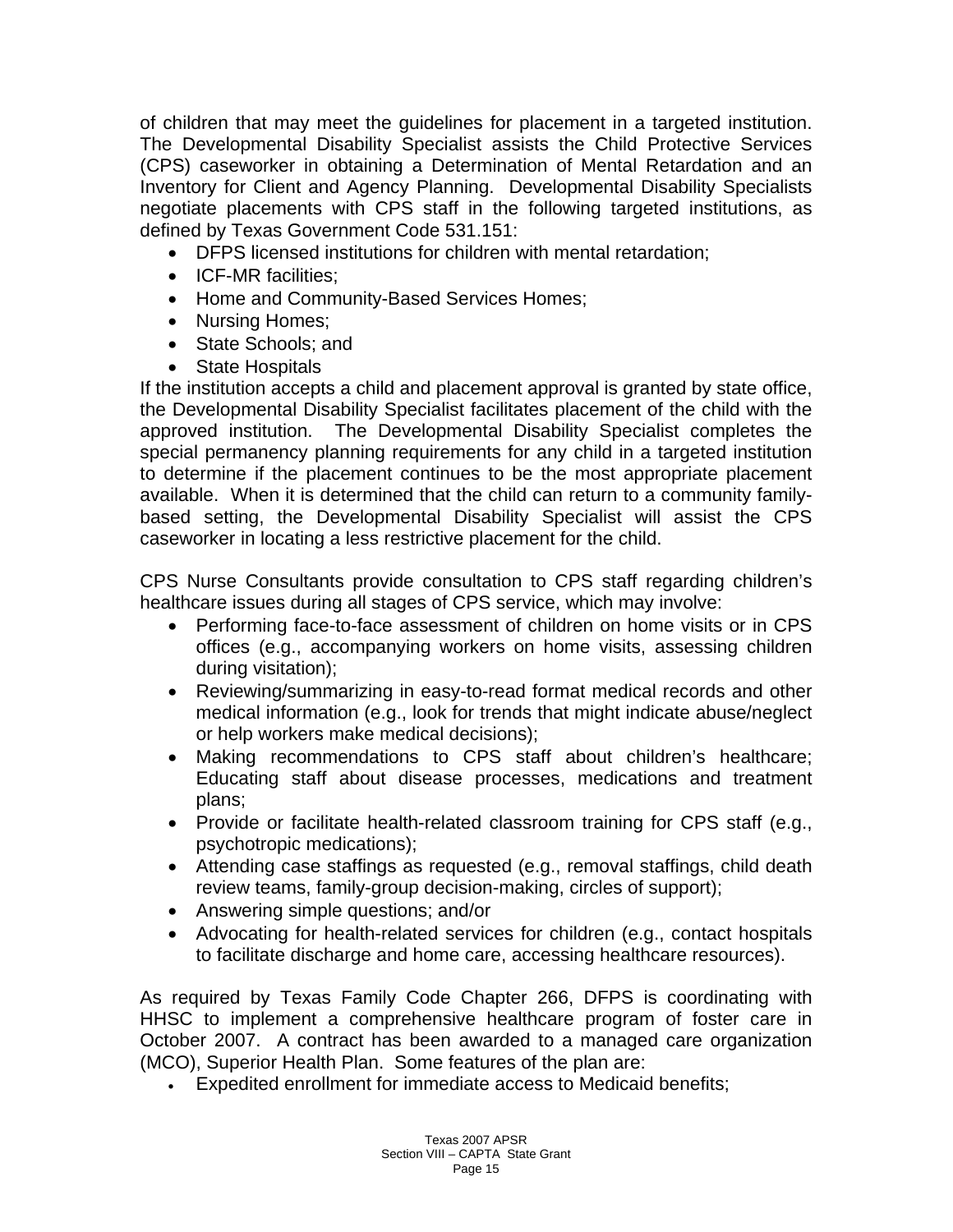- An initial Texas Health Steps evaluation within 5 days of entering foster care;
- Integrated physical and behavioral health care;
- Healthcare coordination through a medical home and service management;
- Enhanced access to services through a network of providers and service coordination;
- Service management for children with special healthcare needs;
- Dental and vision services;
- A health passport; and
- 7 day, 24-hour nurse and behavioral health hotlines for members, caregivers and medical consenters.

Educational specialists coordinate with independent school districts to ensure the educational needs of these children are met. They have implemented educational portfolios on each child are and are training foster parents to become more involved in educational issues and ARDs.

Through coordination of all of these efforts by various specialized staff, the unique needs of children with disabilities and special healthcare needs are met.

## **4) Education and Developmental Disabilities Specialist**

Implementation of specially trained and designated specialists to work with foster children to improve educational outcomes and to obtain services for children with developmental disabilities is expected to enhance Child Protective Service's ability to provide comprehensive services to our children and assist in compliance with federal and state legislation as well as possible Child and Family Service Review outcomes.

The Educational Specialists have a vital role to communicate educational needs and issues of children across all units of CPS. The educational specialists' role is one of a liaison and collaborator between CPS, substitute caregivers, and schools. Education Specialists focus on ensuring academic records are tracked from placement to placement with the implementation of the Education Portfolio. Educational Specialists do not carry primary caseload responsibilities, because they serve as primary resource contact on education issues referred to them by CPS caseworkers.

The Developmental Disability Specialists have a central role in serving as regional subject matter expert for children with disabilities. They also serve as primary caseworker for children with disabilities placed in certain institutions, collaborate with other state agencies to access services for children with disabilities and facilitate transition of children from institutions into less restrictive community settings.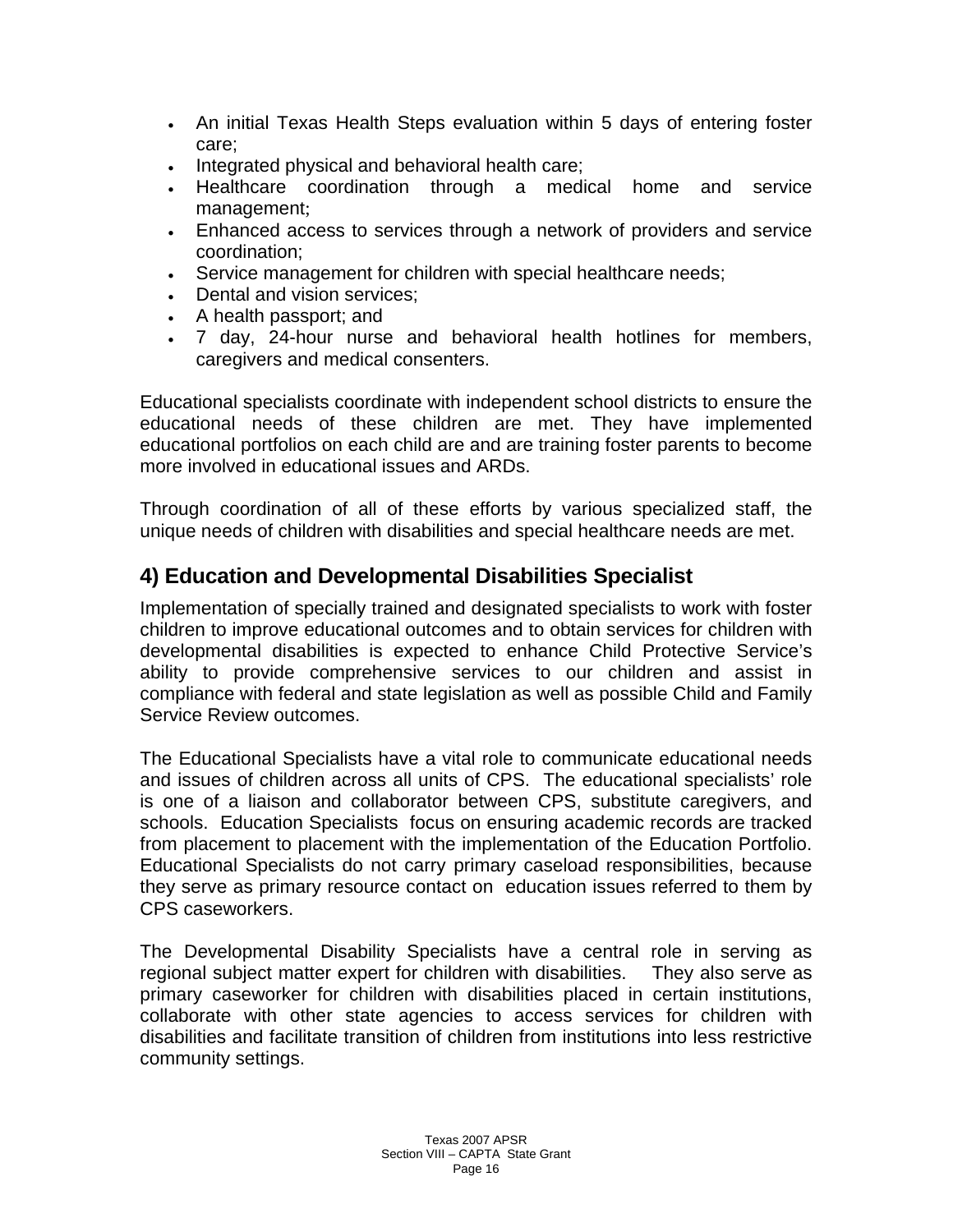These tenured specialists will continue to receive regularly scheduled training and technical assistance from state office staff. Education Specialists also receive training from Education Service Centers addressing issues of improving education outcomes and special education services. The regional Educational and Developmental Disability Specialists provide training to the CPS staff on developmental and educational issues and act as information and referral contacts.

An education portfolio pilot was conducted in Region 2/9 to test the impact and format. Based on the results from the pilot project survey of staff and foster parents, revisions to the education portfolio were implemented as well as changes to the IMPACT system, the DFPS data management system. Initial changes to IMPACT included the addition of a check box that indicates the creation and distribution of the Educational Portfolio. Additional changes to IMPACT will be released August 2007 and include new fields in Gifted/Talented, Transportation, and dates of Admissions, Review and Dismissal (ARD) committee meetings. The Education Specialists continue to monitor data produced from quarterly IMPACT reports to ensure that every school aged child in the care of DFPS has an education portfolio. Current data, as of April 1, 2007, indicates 80.6% of school-aged children in DFPS conservatorship have and maintain an educational portfolio.

The development of the Educational Portfolio has led to much collaboration between the Education and Developmental Disability Specialists. Training was developed for school staff on the educational needs on children in care by DFPS Developmental Disability Specialists, CPS Education Specialists, and Texas Education Agency and successfully broadcast through Texas Educational Telecommunication Network on October 16, 2006. Training was viewed by educators and school administrators at each of the 20 Education Service Centers and 78 remote sites throughout Texas.

Several regional Education Specialists participated and presented a program on educational outcomes and the Education Portfolio at the annual Texas Foster Parent Association conference in October 2006.

Education Specialists and Developmental Disabilities Specialists continue to support and work with community groups, stakeholders, and other agencies to ensure children experience positive educational outcomes while in the conservatorship of DFPS. Community groups and stakeholders, such as the Court Appointed Special Advocates (CASA) and Advocacy, Inc. work collaboratively with Specialists in statewide workgroups addressing issues ranging from education portfolios to homelessness to improving communication systems. Specialists attend and participate in Circles of Support, transition planning, and Preparation for Adult Living (PAL). Throughout the year, DFPS partnered with Casey Family Programs to conduct trainings for CASA in the area of education advocacy in the judicial system and the education portfolio.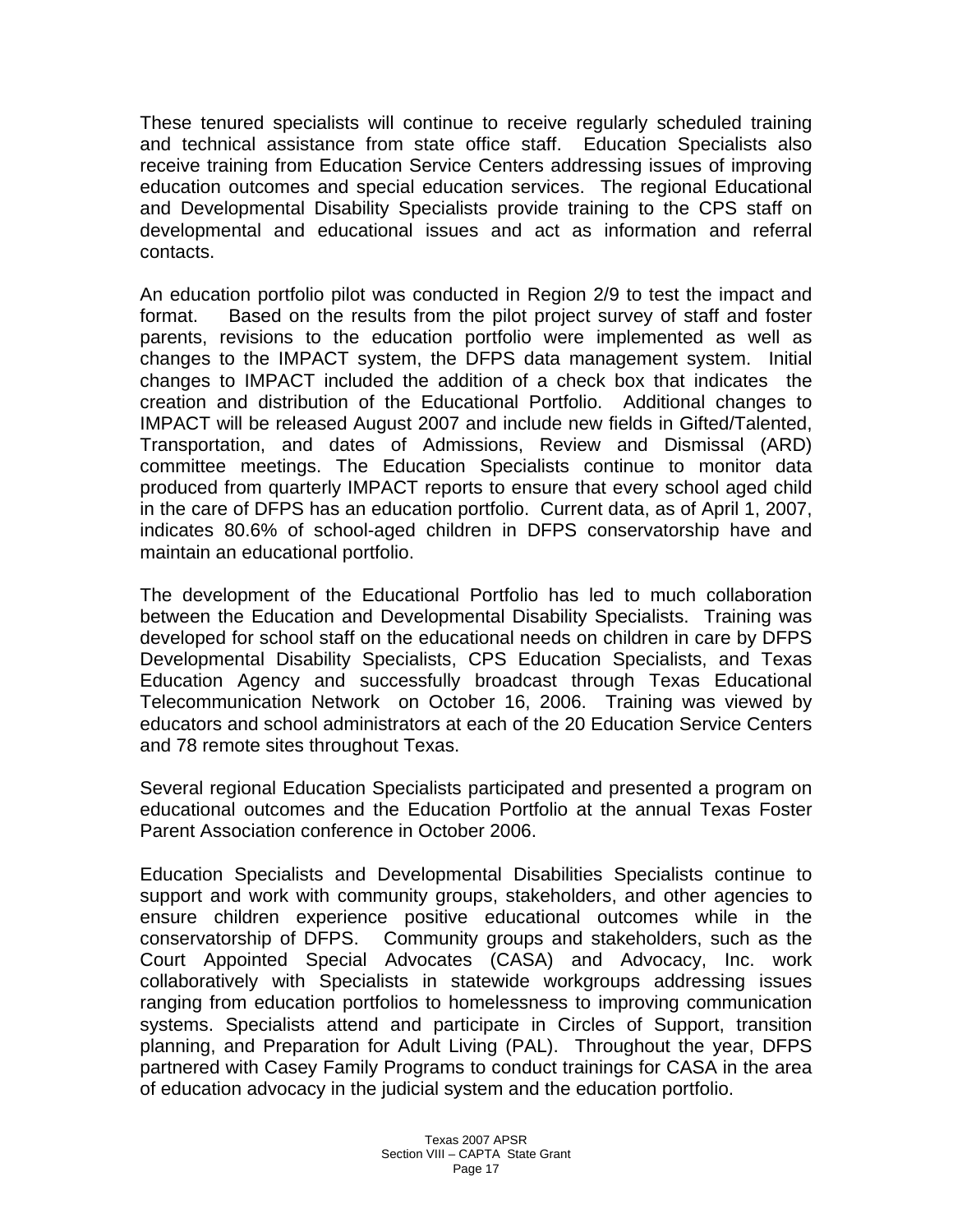CPS participated in a national workgroup with both the Child Welfare League of America and Casey Family Programs to address the education issue in the PRIDE foster parent training as part of the education campaign. Education Specialists and staff have made several presentations to various school districts about the educational needs of children in care and the education portfolio. The Education Initiative workgroup developed and implemented a communication plan to educate various groups involved with children in care on the specific education needs of youth in care and the education portfolio. A letter regarding education issues was published in the Texas Foster Families Association newsletter. The Education and Development Disability Specialists interact on a regular basis with community groups, organizations, and specialized associations to represent the needs of children in DFPS care.

## **5) Texas Council of Child Welfare Boards**

The Texas Council of Child Welfare Boards is a forum developed to coordinate community services for the protection of children. This initiative encourages the development of a model of local, regional, and state child welfare board organization that can be used nationally to promote public/private partnerships to directly ensure proper care and services to foster children and their families. For fiscal year 2008, the plan is to continue the Texas Council of Child Welfare Boards project, provide support and technical assistance to the council to create an effective council that can provide training and become a model for local Child Welfare Boards to implement.

The Texas Council of Child Welfare Boards has been effective in providing leadership through a comprehensive, cohesive network of child welfare boards in order to support services to vulnerable children and promote the prevention of child abuse and neglect to assure that all children live in a loving, nurturing, safe environment. Additionally, member input has been included in CPS Reform.

The Texas Council of Child Welfare Boards is in the process of surveying the local Child Welfare Boards. The lessons learned from the initial survey were distributed statewide to the local Child Welfare Boards. The findings of the 2007 survey will be used to identify resources within the regions and services being provided.

The Texas Council of Child Welfare Boards will provide a conference in October 2007 to provide education to local Child Welfare Boards as well as professionals who provide child abuse intervention and treatment. The fiscal year 2008 conference will be held in conjunction with the Greater Texas Community Partners. The purpose is to increase the awareness of all child protective services partners.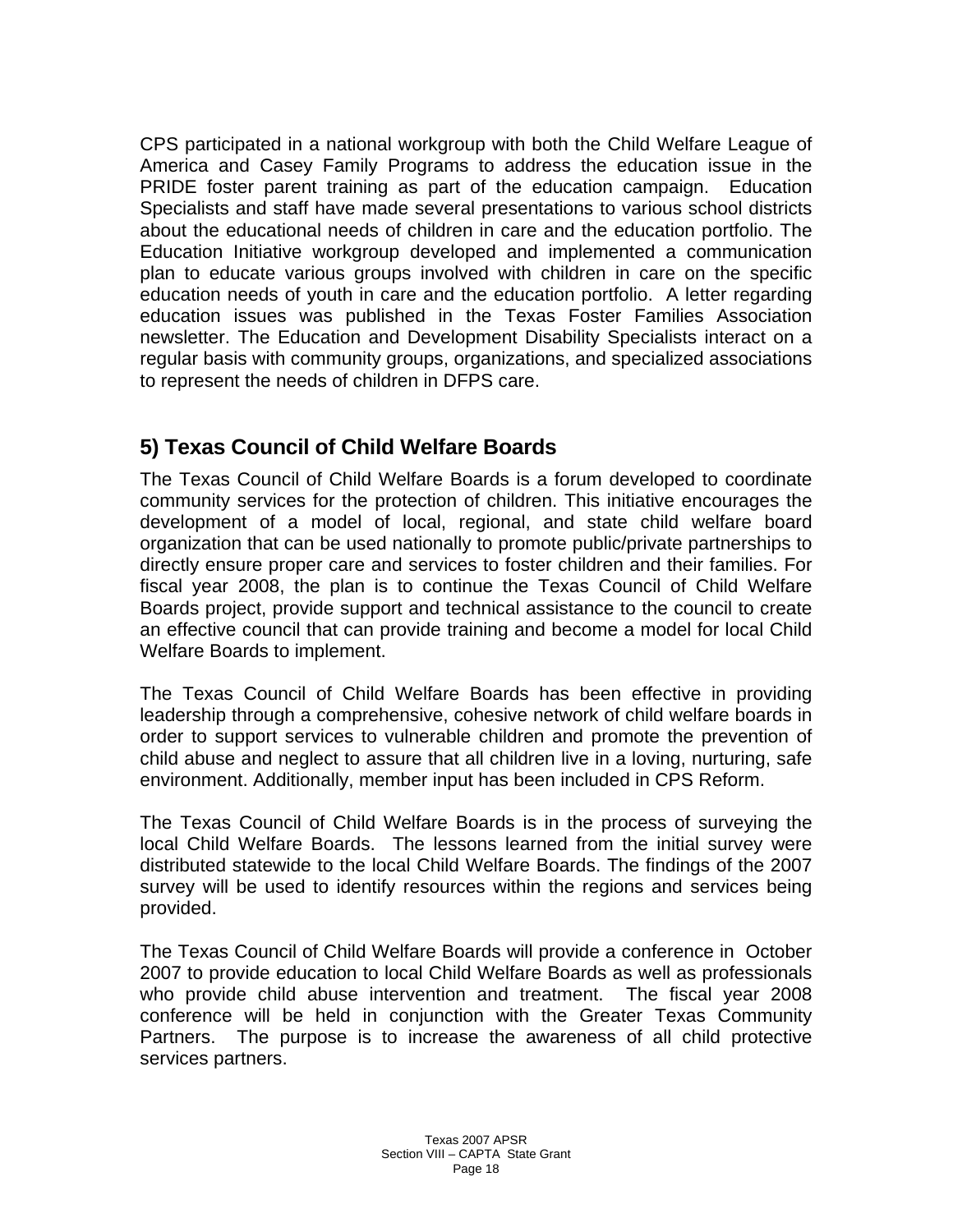The Child Welfare Board Orientation Manual, 2007 Edition, is used to train local child welfare board members. The Texas Council of Child Welfare Board Education Committee is in the process of updating the Orientation Manual.

# **6) Parent Collaboration Group**

The Parent Collaboration Group (PCG) provides a mechanism to include biological parents who have experienced CPS services themselves in the design, implementation, and evaluation of the CPS program. This initiative encourages collaboration with clients who are affected by the CPS service delivery system and provides a unique perspective on how to improve services to families and children. For fiscal year 2008, the plan is to continue the statewide Parent Collaboration Group, provide support and technical assistance to the regions in the state to create a regional Parent Collaboration Group, and to obtain input from parents regarding how to improve well being for children receiving services from CPS.

Parent Collaboration Group has been effective in helping identify policy issues and best practices. Additionally, member input has been included in the Child and Family Services Review and the Performance Improvement Plan, the State IV-B Plan, and the HHSC directed CPS Reform Project.

The lessons learned from the initial three pilot sites in Region 06, 08, and 10 were distributed statewide in November 2004. These findings were used to expand the pilots in Region 2/9, 3, and 7. Lessons learned by the initial pilots included handing out surveys to other parents in Focus Groups or Parent Meetings to ensure they are completed and submitted worked well. Focus group feedback from parents included:

- o Some clients did report positive things about their caseworker
- o Co-facilitation of the parent information/support groups worked well;
- o Use focus groups to solicit parent feedback was useful;
- o Little or no communication with caseworker
- o Clients thought they were being mislead
- o Did not feel respected
- o Clients felt intimidated by the system
- o Clients were not given the opportunity to participate in setting up visitation with their children
- o Clients were not given the opportunity to develop their service plans. They did not believe these plans were developed for their own specific needs
- o Caseworkers not returning phone calls
- o Clients felt "out of touch" with their children in care, i.e. daily activity, health, and school issues
- o The disposition of investigation was not explained to the parent
- o Clients did not have a clear understanding of the Notification of Findings letter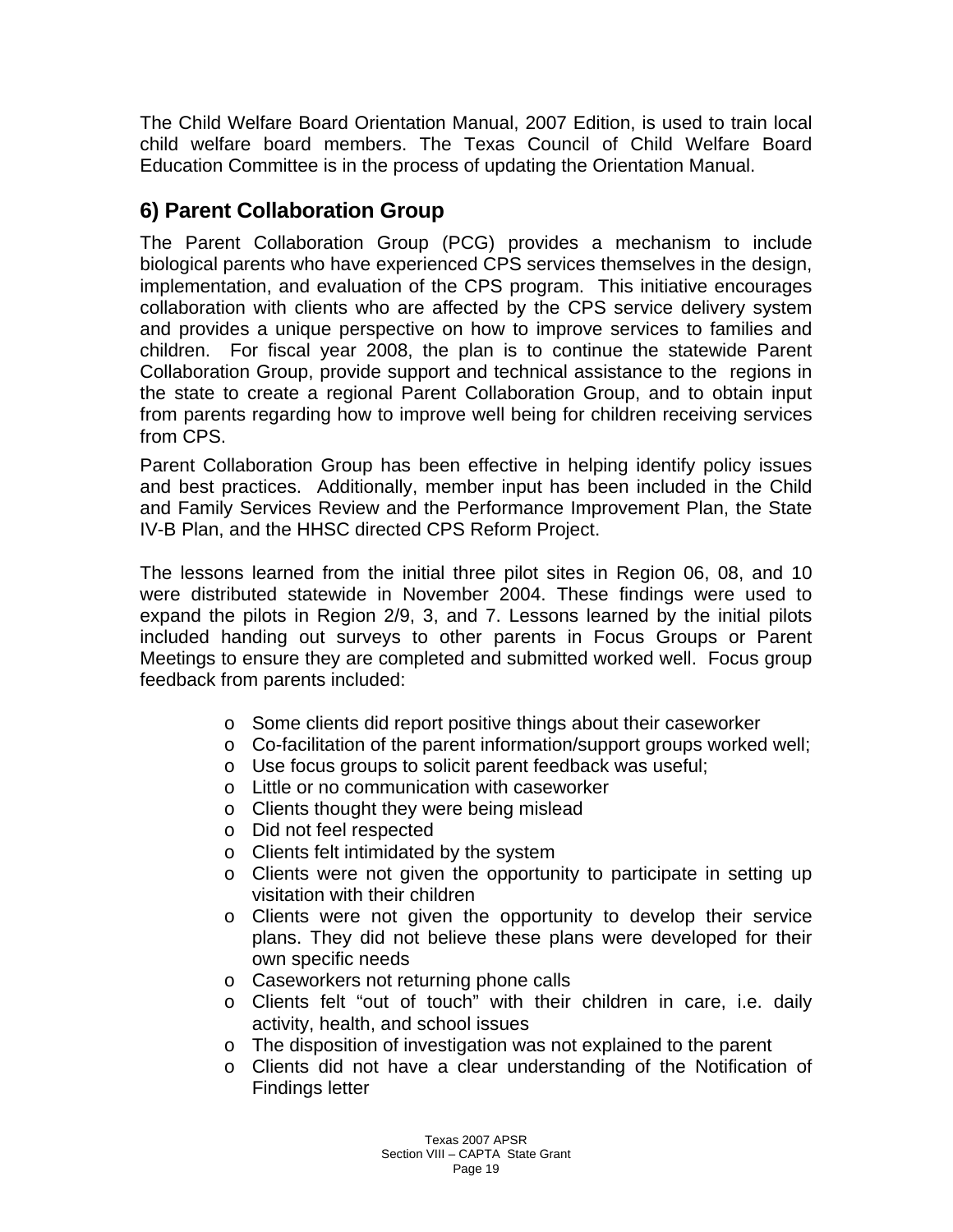- o Ensure that the parents are making their own plans and decisions as to how they will accomplish these plans. At times staff members would jump in and take over as they are motivated to help and they would forget it is the parent's meeting
- o Reach out to community providers to share plans to be a support system for parents who go through the CPS system.

The results of the initial Parent Collaboration Group Parent Satisfaction Survey were distributed statewide in November 2004. The results of the responses indicate that CPS does a good job in explaining the purpose of the agency and investigation, the process, the agency's expectations, and consequences of client's decisions/ actions. In the remaining domains of Respect, Collaboration and Trust, Resource Provisions, Services, and Foster Care, the perception of the client was that these were areas needing improvement. Region 6 has developed a survey tool that is used to gather input from biological parents. The surveys are mailed to parents as well as placed in an accessible area within the Region 6 Child Protective Services pilot site office.

The remaining Regions are establishing parent information/parent support forums. These forums will provide parents with information about the Parent Collaboration Group. After the forums have been developed, the forums will develop into regional Parent Collaboration Groups. The goal is for each region to have a Parent Collaboration Group.

# **7) Family Group Decision Making**

Family Group Decision Making (FGDM) is a process used to engage families and their support system in identifying the unique strengths and needs of their family. A family may utilize this process at various times to develop an individualized plan to identify resources and supports needed to ensure the safety, protection and well being of their children. DFPS recognizes that families know themselves best and when given the opportunity, families have the ability to make wellinformed decisions. This process encourages families to utilize their family connections, to find security and a sense of belonging within their own families and to take responsibility to care for and provide a sense of identity for their children. The FGDM process supports families as they explore and connect with resources in their community. This process promotes respect for the families' culture, bonds, strengths and the desire to keep the child in his/her own community. By utilizing the FGDM process during service plan development, DFPS partners with families to achieve safety, well-being, and permanency for their child.

The implementation and the subsequent updates of the Family Group Decision-Making Evaluation supported the assumption that staff would see the introduction of this modality of involving family in the service planning process as a significantly different process of working with families. It pointed to issues related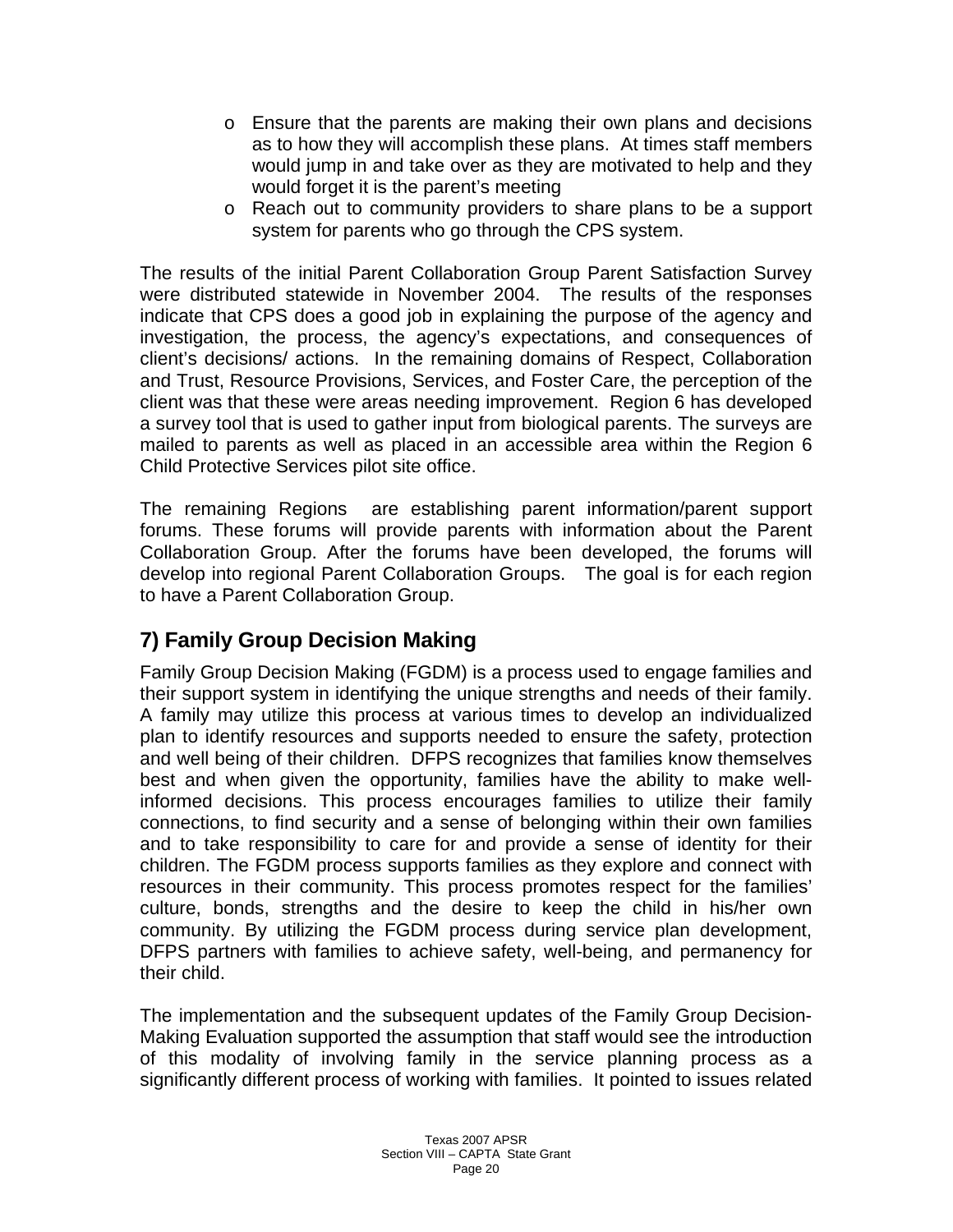to workload, control, differences in court operations and expectations, and coordination with the broader community.

The final evaluation examined indications of satisfaction, family support, and child and family well-being. Experiences with Family Group Decision Making suggests that there are several positive benefits to the children and families that participate. The greater involvement of extended family members results in increased levels of relative placements and family reunifications following an FGDM conference. Compared to the Permanency Planning Team process, FGDM participants, both the parents and relatives, experienced greater feelings of empowerment, clarity of expectations and satisfaction with the family plan of service. Children whose families participated in FGDM conferences experienced less anxiety and were better adjusted than children placed with relatives after the Permanency Planning Team process. FGDM outcomes were better for all children, and were improved more for African-American and Hispanic children than Anglo children, somewhat reducing the disproportional exits from care found in traditional services.

As the FGDM practice continues to expand and is offered to families at other points in the progression of Child Protective Services, efforts to evaluate the impact on removal rates of FGDM conferences held in the Investigation or Family Based Safety Services stages of services will be examined. It will also be possible to assess the impact of FGDM on rates of abuse and neglect of children.

The FGDM evaluation is published and available to the general public through the agency website.

## **8) Best Practices**

With the conclusion of the 79th Legislative Session, the Texas Health and Human Services Commission (HHSC) called for a plan to strengthen the state's Child Protective Services (CPS) program. One of the six areas identified for improving CPS included the need to improve services to children and families. CPS created a division and initiative to specifically identify ways to enhance safety, permanency, and well-being for children through the provision of direct and support services to their caretakers, whether biological or through affinity.

The Family Focus Initiative was developed to address two primary needs: to increase parent participation in service planning and to strengthen an extended family's ability to provide safe and permanent living arrangements within their kinship structure.

Whether services are provided internally by CPS staff or secured through external community resources, this initiative seeks to match the services delivered to individual family needs through greater participation of those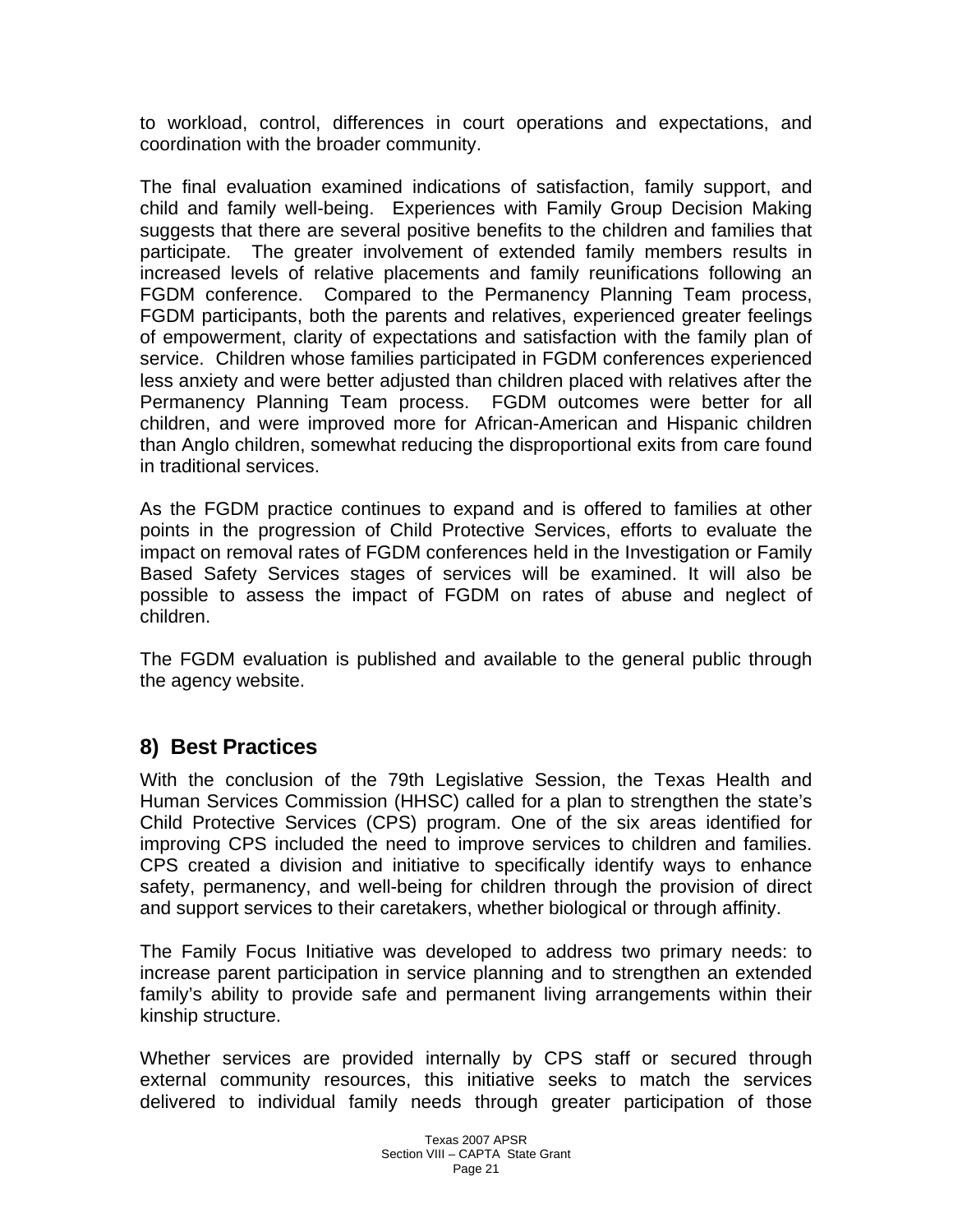involved in the actual case planning process. A key component to enhancing services and supports to children and families is the need for managing the cultural changes necessary to assure a more family focused service delivery.

During fiscal year 2007, one Best Practice Specialist for the Permanency Division and one Parent Specialist were hired and placed in the Family Focus Division. The Parent Specialist began working in May 2007. One Best Practice Specialist position was transitioned to the Investigative Division in order to develop a comprehensive plan for utilization of these positions. The three Best Practice Specialist positions will explore and develop best practices in the area of domestic violence, substance abuse, and mental health in adults and children. Specific tasks in which the Best Practice Initiative Specialists participated and

were directly involved include the following:

- Participation in activities to support community committees and internal DFPS committees with a focus on best practices.
- Development of training modules directed at basic skills development for caseworkers that focuses on identification of family strengths and client friendly case planning.
- Review of Protective Services Training Institute (PSTI) curriculum to ensure consistency with the Family Focus philosophy.
- Participation in a planning session for the technical assistance provided through the National Center on Substance Abuse and Child Welfare (NCSACW) to assist with the further development of a family focused service delivery and collaboration between the agency, the courts, and substance abuse providers.
- Ongoing collaboration with the Disproportionality Initiative to increase the use of FGDM and relative placements for African American children.
- Ongoing collaboration with judges, attorneys, child advocates and other stakeholders to increase the success of FGDM.
- Ongoing collaboration with Casey Family Programs and the Texas State Strategy to review policies and practice to assure a family focused service delivery is being provided.
- Ongoing collaboration with the DFPS Information Technology staff to modify the automation system to incorporate changes in the family assessment and planning processes
- Collaboration with the DFPS Information Technology staff to revise the data system to accommodate the processes necessary to make and track kinship caregiver assistance payments.
- The Best Practice Specialist serves on the collaborative workgroups for Texas Integrated Funding Initiative and Child and Adolescent Transformation workgroup. Both collaborative efforts seek to improve mental health services to youth.

Best Practice staff are also responsible for: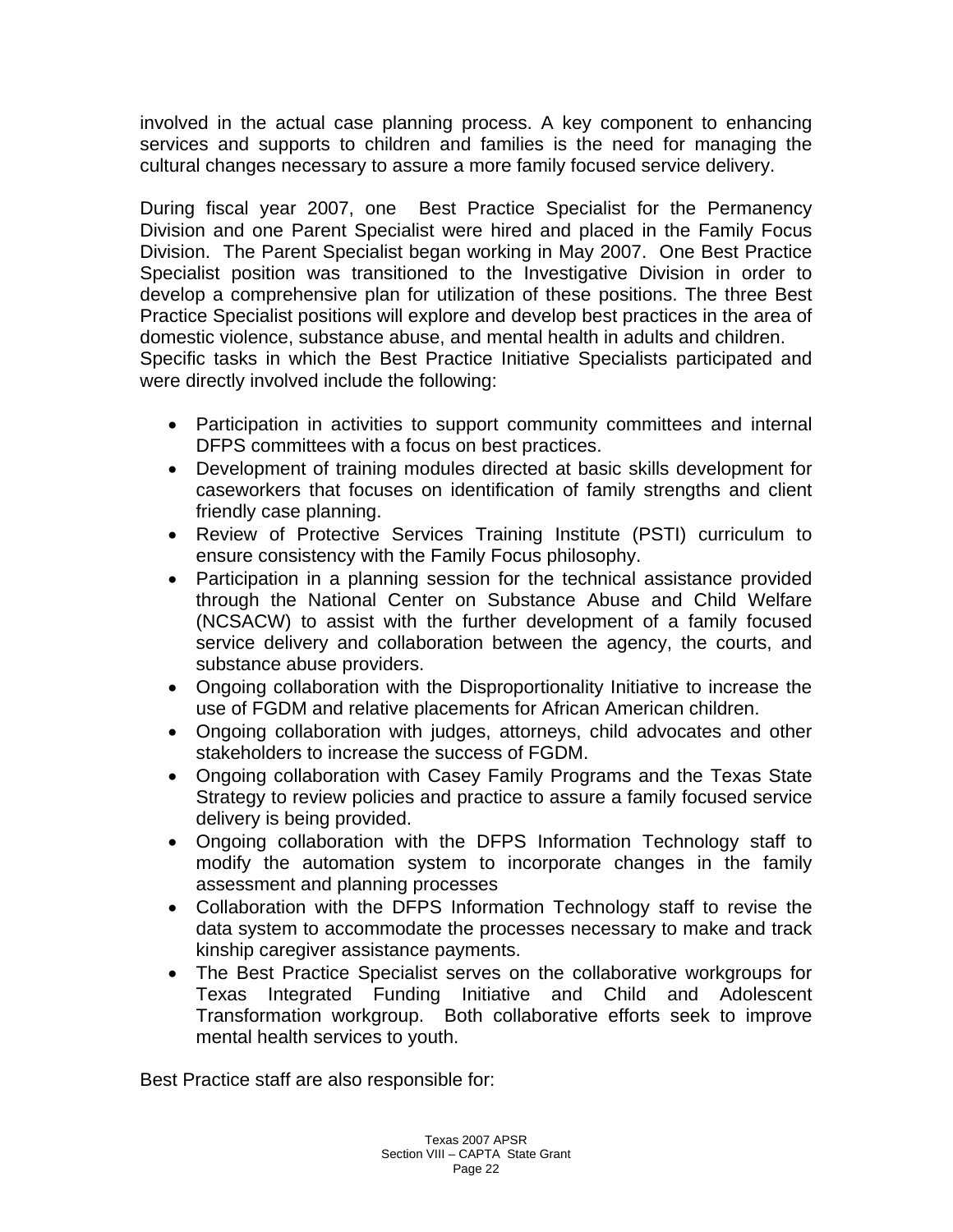- Developing avenues to maintain parent/child bonds of incarcerated parents.
- Participating in collaborations with Texas Council on Family Violence to address impact of domestic violence on children and families.
- Addressing issues related to fatherhood and child/family engagement.
- Developing expansion of the regional collaboration groups.
- Assisting in policy reviews to maintain the Family Focus goals.
- Continuing in the collaborative work with the Domestic Violence partners.
- Providing leadership in working with the regional Substance Abuse Specialists.
- Continuing to work the Early Childhood Intervention (ECI) to maintain collaboration and developing policy to reflect best practice and collaboration efforts.

**Update the program areas selected for improvement from one or more of the 14 program areas set forth in section 106(a) of CAPTA.** 

## **FISCAL YEAR 2007 ACCOMPLISHMENTS**

Use of CAPTA funds for the eight projects in fiscal year 2007 has enabled Texas to carry out a wide variety of activities that benefit Texas' children, both preventing child abuse and neglect and providing treatment for children who have been abused or neglected. The accomplishments of each project are discussed separately.

## **1) Evaluation of Legislative Initiatives Project**

The Evaluation of Legislative Initiatives (ELI) Project was designed to carry out research that will benefit Texas children by improving the efficiency and effectiveness of the CPS program. Legislation passed in Texas during the 79th (2005) legislative session mandated the reform of Child Protective Services. Understanding the impact of these changes is important to assure that children are not at increased risk of harm. The following are the four main areas in which the accomplishments fall.

#### **A. Implement and evaluate the changes made to the intranet-based risk and safety assessment instruments**

Both the risk and the safety assessment instruments that were described in last years report have been implemented in the IMPACT system but not the field. Both the logical design and the detailed design phases of this project are complete, and the field implementation were completed in May 2007. As part of the legislation requiring these changes, an evaluation was mandated. This will not take place until the following fiscal year.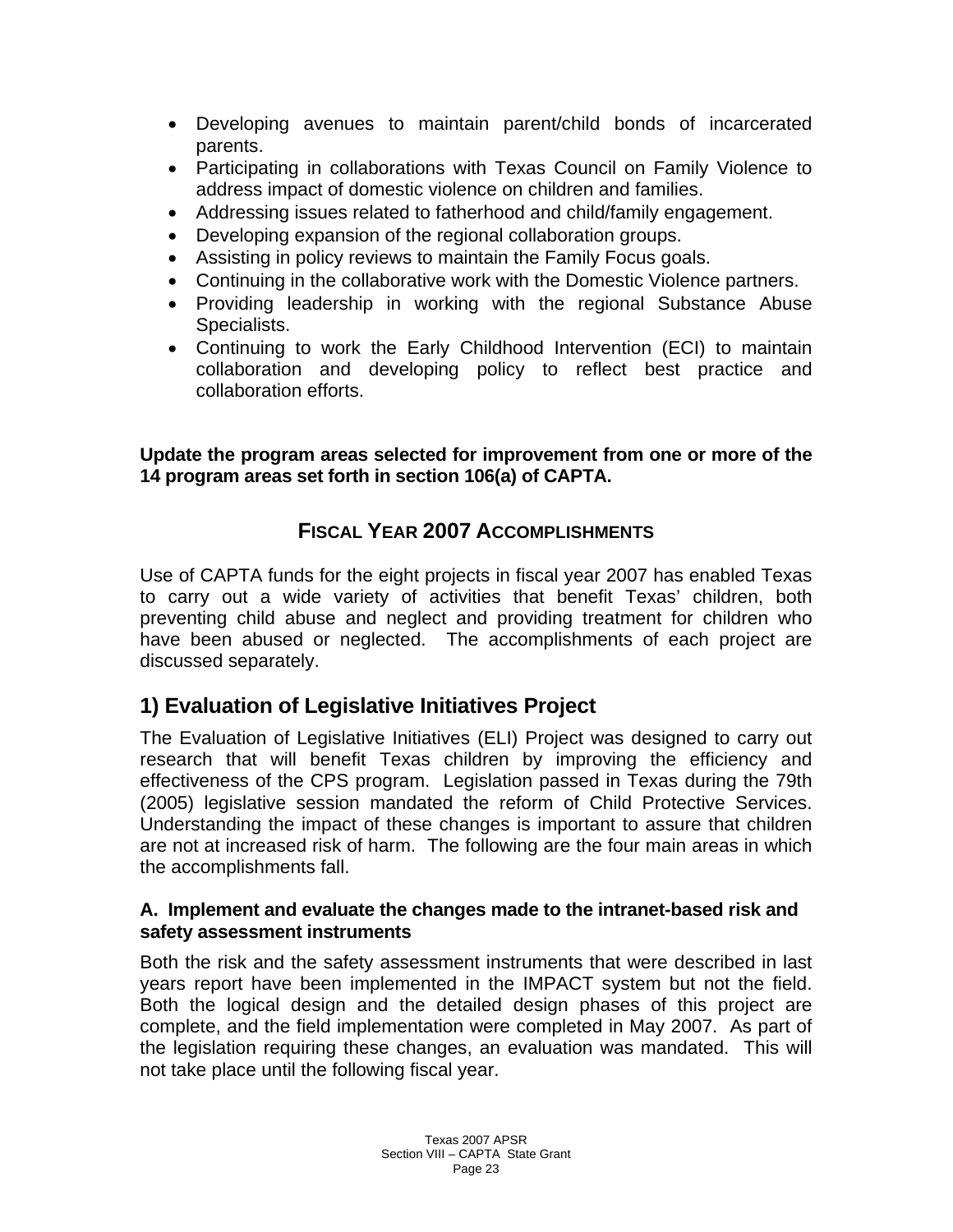### **B. Evaluating Family Group Decision-Making (FGDM)**

The results in the most recently published evaluation described the number of conferences held and positive effects of participating in conference in the areas of satisfaction and child well-being. The result of subsequent analyses were included with these results [\(http://www.dfps.state.tx.us/About/Renewal](http://www.dfps.state.tx.us/About/Renewal) /CPS/family\_focus.asp). They are as follows.

Texas targeted FGDM conferences primarily to families experiencing removal of a child in an effort to expedite the child's safe return to the family. Most often, the conference was offered within the first  $30 - 45$  days following the removal. Between March 2004 and the end of July 2006, a total of 3,625 conferences had been conducted throughout the state.

Early in the implementation process, comparisons were made between the living arrangements of children prior to the family's participation in FGDM and their living arrangements afterward. It was found that following FGDM implementation:

- Foster care placements fell from 1035 (54 percent) to 733 (38 percent), and
- Relative placements increased from 550 (29 percent) to 850 (45 percent).

By June 2006, more children whose families participated in at least one FGDM conference exited care (48 percent) compared to those who did not participate (33 percent). Of those who exited care:

- Thirty-one percent of the children whose families participated in an FGDM conference returned home relative to 14 percent of those experiencing traditional case services.
- Slightly fewer children whose families participated in an FGDM conference (14 percent compared to 16 percent) were living permanently with relatives.
- Finally, children who exited care and whose families participated in FGDM experienced shorter lengths of stay in care by just over one month.

Although improved for all children, these findings were especially pronounced for African-American and Hispanic children for whom exits from care to permanent placements, historically, have been slower than Anglo children.

- Thirty-two percent of African-American children whose families attended an FGDM conference returned home, relative to 14 percent whose families received traditional services.
- Thirty-nine percent of Hispanic children from families participating in FGDM returned home compared to 13 percent participating in traditional services.
- The increase in rates for Anglo children who returned home was notable as well: 22 percent compared to 11 percent for the FGDM and traditional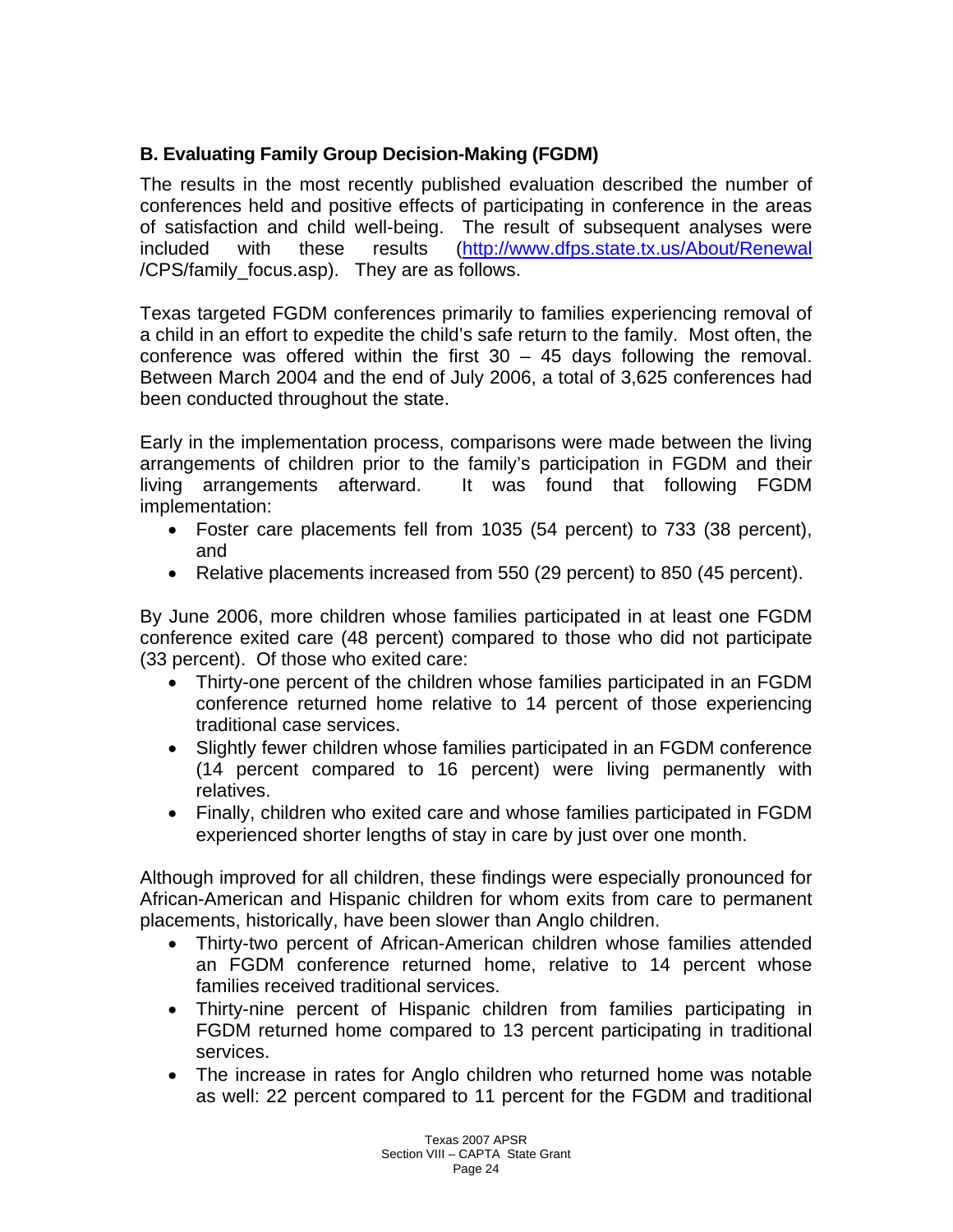groups respectively. The rates of placements with relatives between the two groups did not differ.

### **C. Evaluation of Kinship Care**

DFPS has completed the evaluation of the two pilot kinship programs (CREST and SERAPE) and is in the process of evaluating the statewide kinship placement program and the effect of kinship support payments on the program. Initial evaluations of the two pilot programs documented early successes. These included positive evaluations from field caseworkers and the specialized Kinship Development Workers in participating counties. Positive comments from the kinship caregivers indicated good relations could be formed when the whole system (Kinship Workers, caseworkers, and system resources) is responsive to the families' needs. Early results from the pilot programs for selected child outcomes also appeared promising. The preliminary data from the SERAPE program in five south Texas counties provided some evidence that the families participating in SERAPE had better outcomes than families who did not participate in the kinship program. Of the 69 children who were studied in the preliminary analysis, 53.6% had exited care with the overwhelming majority exiting to permanent placement with kinship.

DFPS is currently conducting an evaluation of the overall kinship program that includes three primary components: (1) a description of the overall program and children served; (2) evaluation of outcomes for the children in kin care; and (3) the cost-effectiveness of the kinship support payments. Early descriptive results include:

- The number of children in relative care has increased 132% from 2000 through 2006.
- In 2006, 8,138 children were in relative placements.
- The average monthly total of children in new kin placements in FY2003 was 489. During the first quarter of FY2007, the average monthly total of children in new kin placements was 802 children per month, an increase of 64% from FY 2003.
- The monthly average number of new kinship families has also seen an increase from 324 families in FY2003 to an average of 528 families in the first quarter of FY2007, an increase of 63%.
- With the implementation of FGDM in 2004, foster care placements fell from 54% to 38% and relative placements increased from 29% to 45% in 2006.

Data is currently being analyzed for selected child outcomes and the efficacy of the kinship support payment program. Early results indicate kinship placements can be safe placements and that children benefit from kin placements because they avoid being placed with someone with whom they have no pre-existing relationship. Analyses are underway to determine the speed with which children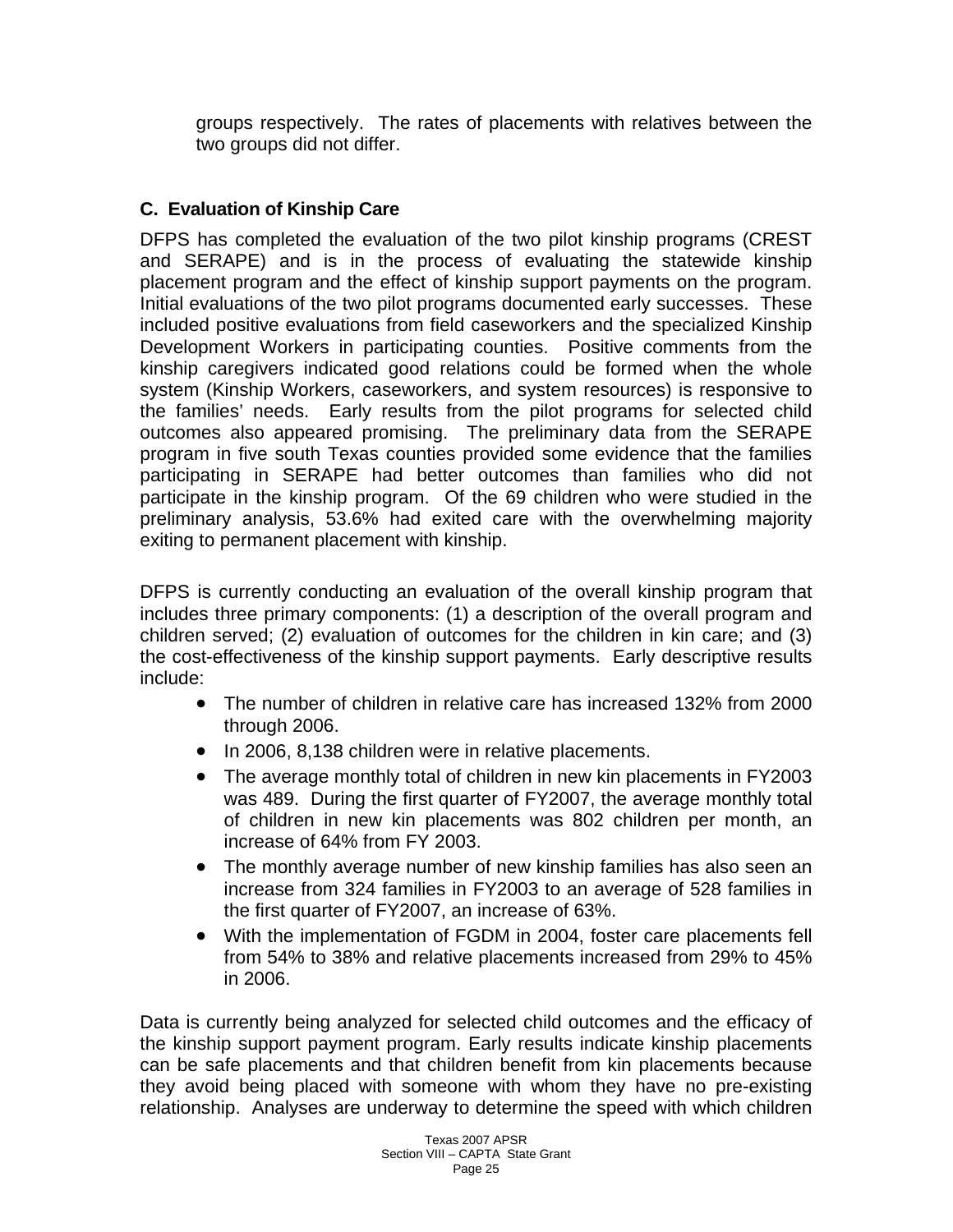exit, the rate of kin placements, the rate of exits from care and the disruption rate as a function of support payments. Preliminary findings indicate that it may be too early in the program to tell if it is having the intended effect. As a result the evaluation will likely continue into the following fiscal year.

### **D. Evaluation of Disproportionality**

#### *Background*

In 2004, the Texas State Strategy, a collaboration of Department of Family and Protective Services (DFPS) and Casey Family Programs designed to improve service delivery, identified the over-representation of African American children in CPS as an issue. Subsequently, the passage of Senate Bill 6 in 2005 by the 79th Texas Legislature, which mandated comprehensive reform of DFPS, included a requirement to examine and address racial disproportionality in CPS. To begin the dialogue with local communities, a State Leadership Planning meeting was held in October 2004 and was followed by Regional Planning Meetings in the two regions, Region 3 and 6, selected as the initial sites. Those meetings, held in November and December 2004, respectively, resulted in the formation of Regional Advisory Committees comprised of local community leaders as well as Texas State Strategy members. As disproportionality efforts have concentrated on specific localities (Port Arthur, Houston in Sunnyside and the 3rd and 5th Wards, and Dallas, Tarrant and Denton Counties), these locally based Advisory Committees have coordinated efforts.

To track the progress of these interventions, a Statewide Evaluation Committee representing the participating regions, the Texas State Strategy, and DFPS research and evaluation team was held in August 2005. Through this consortium of state and university evaluators, an evaluation plan was developed to address four key questions.

The four key questions are: (1) Are racial and ethnic groups disproportionately represented in CPS (2) What are the perceptions of CPS in racial/ethnic communities and others, (3) What more can we know about the factors involved in any potential disparity, and (4) Where disparity is found, can the process be changed? The following reviews what is known thus far regarding these questions and what plans are currently underway to provide further answers.

#### *Are some racial/ethnic groups disproportionately represented in the CPS system?*

There are three types of studies that have been used nationally and in Texas to answer this question. The first compares data at different points in the CPS system to child population data. When this method is used, certain racial/ethnic groups of children, particularly African American children, are reported to CPS, confirmed for maltreatment, removed from their homes and spend more time in foster care relative to their rates in the general population. In Texas, the same is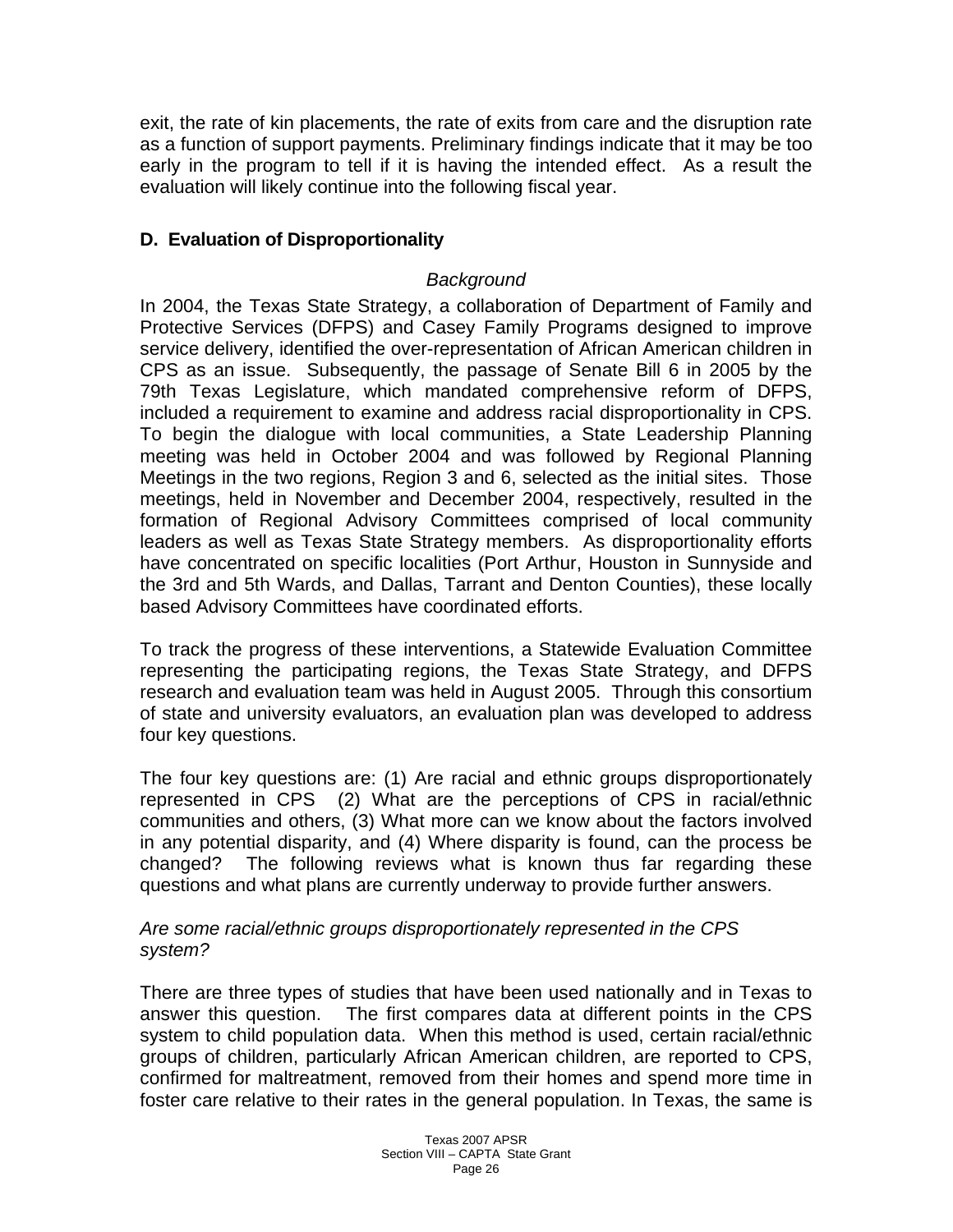true with the exception that their rates of confirmation for child maltreatment are similar to their numbers in the general population.

A second method compares African Americans and Hispanics to Anglos directly at different points in the system. With some exceptions, these studies show similar results. In addition, they indicate that African American families receive fewer services than Anglo and Hispanic families. Further, three National Incidence Studies of Child Abuse and Neglect have consistently indicated that the rates of child maltreatment do not differ between Anglo's and African Americans.

A third method attempts to take into account different factors that might help explain disproportionality. To do so, attempts are made to statistically adjust for the association between these factors. Relatively consistent with national studies, an initial study in Texas indicated that both African American and Hispanic families are less likely than Anglo families to receive services in the home to prevent removals. They also indicated that poverty was more of a predictor than race/ethnicity for removing African American children from the home. Finally, they demonstrated that when African American children and Hispanic children are removed they tend to spend more time in foster care than Anglo children.

Lacking in the initial analyses of the service and removal decisions, however, was how risk of future abuse/neglect to the child entered into these decisions and particularly, how workers may confuse race/ethnicity, income and risk when they make them. Findings from a subsequent study indicate that even when controlling for risk and poverty (as well as other factors), decisions to provide services and to remove children are more likely to be based on race/ethnicity and poverty than risk. Current analyses are attempting to determine how this may operate. It is expected that at high and low levels of risk there is less confusion between race/ethnicity and poverty and, because there is greater ambiguity at moderate levels of risk, poverty and race/ethnicity are more likely to be confused.

#### *What are the perceptions of CPS?*

To answer this question, focus groups were held in the areas and zip codes where the Advisory Committees were formed. In Region 3 this was Dallas (zip code 75216), Tarrant (zip codes 76103, 76104, 76105 and 76112) and Denton Counties (zip code 76201). In Region 6, this was Houston (zip codes 77004, 77021, 77033, 77048, 77016, 77047 and 77051). Dr. Alan Detlaff from the University of Illinois at Chicago and Dr. Joan Rycraft from the University of Texas at Arlington led the effort in Region 3 and Dr. Beatrice Beasley led the effort in Region 6.

In both regions, town hall meetings were held to invite community members to the focus groups. CPS workers and the legal community were also invited. The focus groups were structured around these broad audiences and the following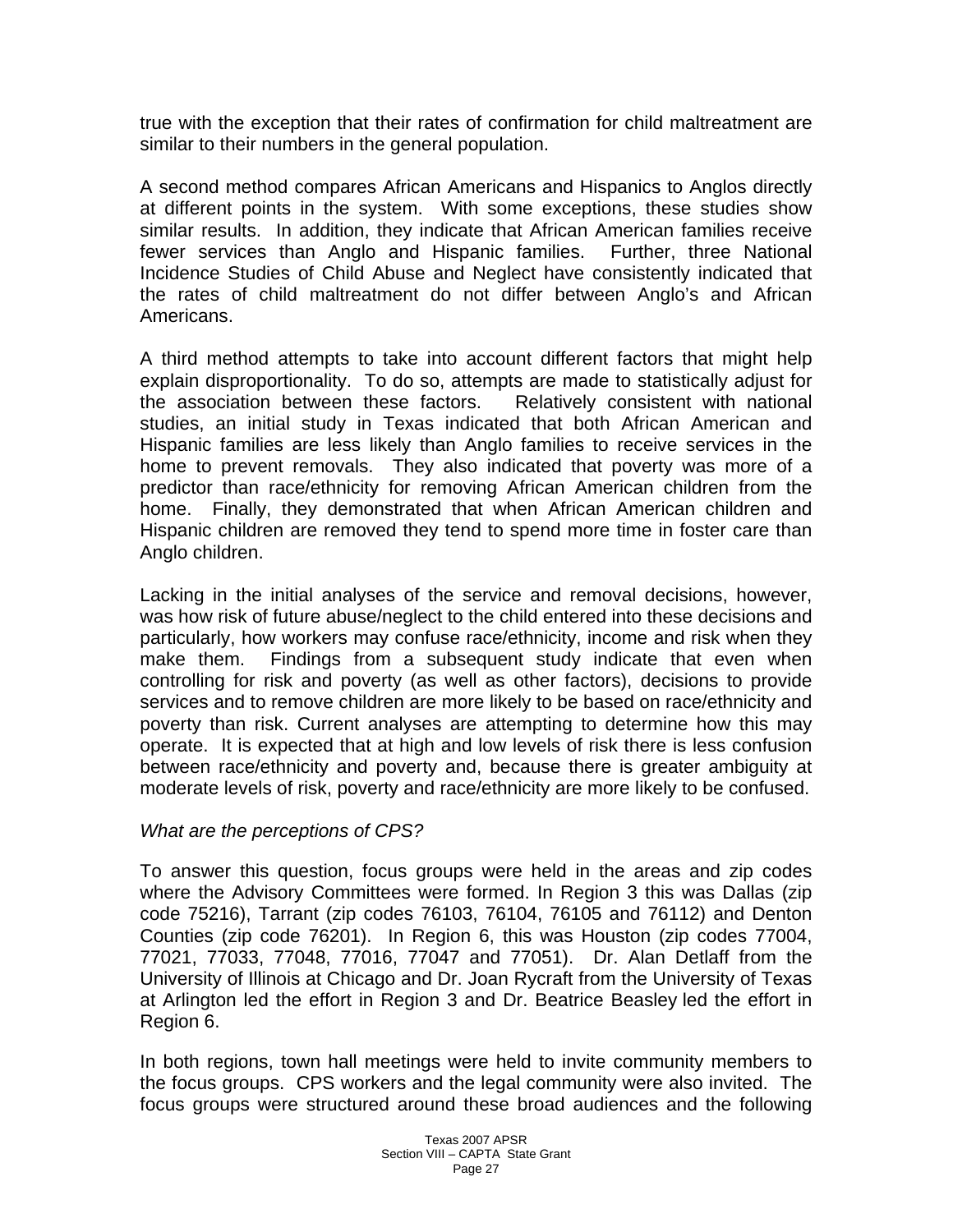questions, though differing somewhat between the regions, were asked: (1) Why do you think so many of the children in this community are being referred to CPS, (2) When is it appropriate for a child/family to be referred to CPS, (3) Why do you think so many of the children in this community are being placed in out-of-home placements, (4) When do you think it is appropriate for children to be removed from their homes, (5) What strengths/resources are available in your community that can prevent children from being placed in out-of-home placements, (6) What does your community need to prevent children from being placed in out-of-home placements, (7) What do you believe are some of the reasons that prevent children from leaving out-of-home care and returning to the home of their families or relatives and (8) What can the CPS system offer your community?<sup>[1](#page-27-0)</sup> The focus group sessions were recorded and themes that emerged transcribed.

Data analysis in Region 3 yielded a conceptual framework involving three domains and a set of themes within these domains that were viewed as contributing to disproportionality. The three domains and contributing factors included agency climate (e.g., fear of liability), differential response (e.g., cultural bias, inconsistent decision-making etc.), ineffective interventions (e.g., inadequate services) and workforce issues (e.g., inexperience, workload, etc.). Community themes included community breakdown (e.g., lack of social support), environmental Issues (e.g., poverty) and barriers to resources (e.g., lack of knowledge of their availability). Shared themes included lack of cultural sensitivity (e.g., cultural misconceptions), barriers to kinship care (lack of resources for kin caregivers), and lack of engagement between the agency and the community (e.g, outreach).

#### *What more can we know about the factors involved in any racial/ethnic disparity?*

Although we have begun to answer this question through analyses of departmental data and through community forums, there are two factors that can be expanded upon that will provide a more in-depth answer to this question. They are caseworker and organizational factors that influence the decisionmaking process. Our preliminary analyses indicate that both are implicated in decisions where race/ethnicity might take precedence over sound decisionmaking practices such as those involving risk to the child. To determine how these forces might affect decision-making at key decision-making points, the current plan is to associate a number of elements of each of these factors to these decisions. This will take place through the Spring and Summer of 2007.

#### *Can the process be changed?*

 $\overline{a}$ 

Though efforts to affect disproportionality in particular Texas areas began much earlier, the Disproportionality Initiative and the Texas State Strategy in 2004 marked the beginning of a formal statewide strategy. Its purpose was to better understand and to change this process through community involvement. As a

<span id="page-27-0"></span> $1$  In Region 6, questions regarding referrals were substituted for questions regarding problems faced by the community as a whole.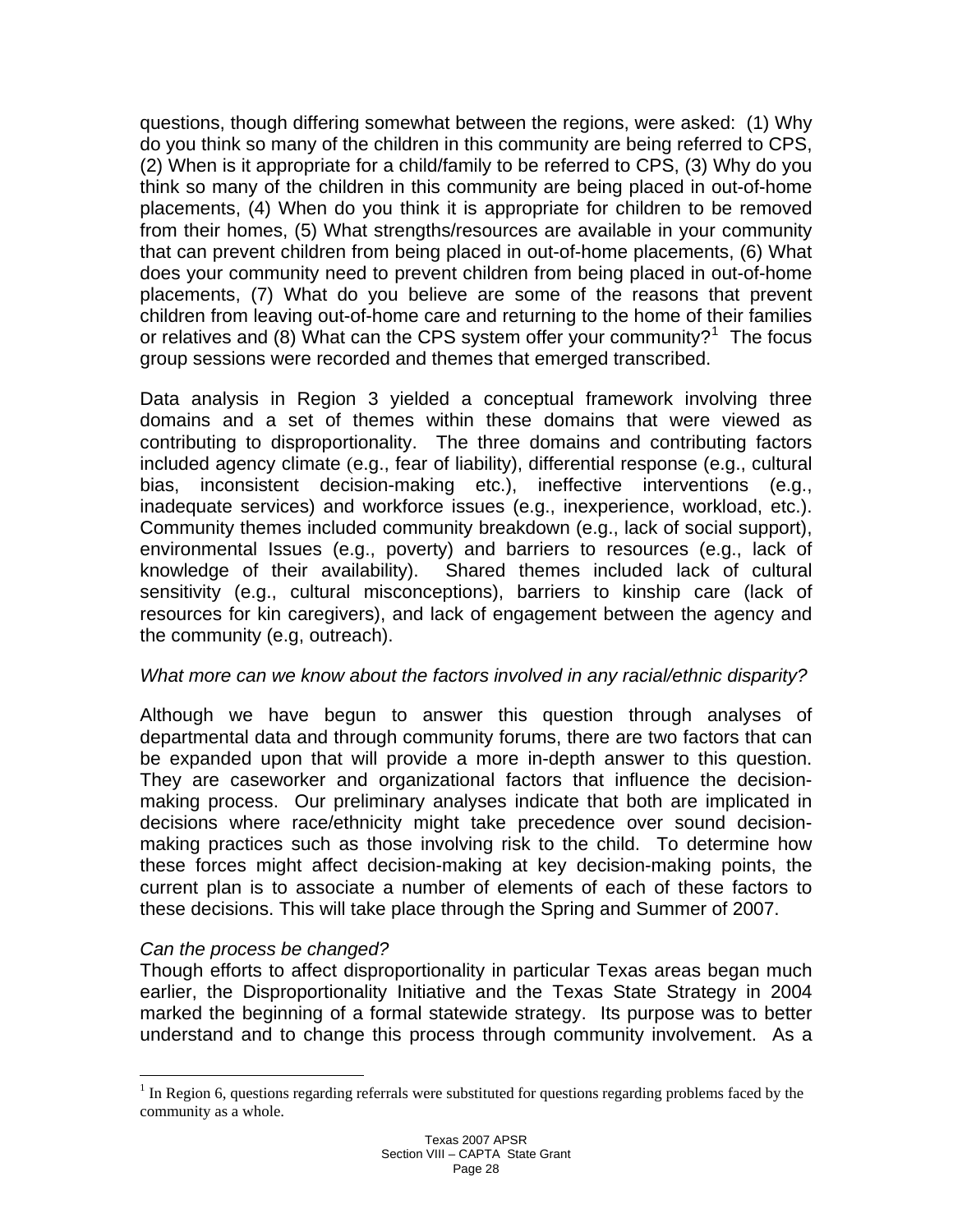result, five disproportionality sites have been developed. Though it is too soon to evaluate these efforts, the following documents the significant milestones involved in their development.

The five disproportionality sites were asked to provide a list of milestones in the development and implementation of their programs. Based on their experience, five distinct types of program activities can be described and may be broadly grouped under inauguration, information sharing and community engagement, planning, training, and staffing and caseload increases.

The emphasis in each of the disproportionality programs has been and continues to be connecting with their local communities through information sharing activities and community engagement. These information-sharing activities include providing information to and receiving information from communities, partnering with community organizations, and engaging the community through partnerships and community outreach programs. With the exception of the town hall meetings and focus groups held by each site, the types of information sharing activities appear to vary according to both the tenure of the program and unique local resources and needs.

The Port Arthur site began program activities in 2002 as the Helping our People Excel (H.O.P.E.) Project. During their five years of activities, the H.O.P.E. program's emphasis has been on prevention. This is reflected in both the number and frequency of community outreach and partnership activities. Of the 27 milestones defined by the project, almost two-thirds directly relate to the community H.O.P.E. serves and range widely from participation in community celebrations (Easter Egg hunt, Juneteenth) to hosting meetings on a variety of topics including, HIV/AIDS, Medicare, food cooperatives, transportation, women's empowerment, and disaster preparedness.

Houston's Sunnyside Community was selected as the first site for disproportionality work in Region 6 as the result of the groundwork laid at the November 2004 regional planning meeting. The Houston site was also selected to participate in the Casey Disproportionality Breakthrough Series Collaborative in 2005. In March 2006, investigation units began accepting cases from the five Sunnyside zip codes. Three months later, units were able to start accepting cases from the Third and Fifth Wards as well. The work in Houston continues to reflect an ongoing commitment to training and information sharing through community forums and town hall meetings.

Disproportionality sites have also been opened in Dallas, Denton and Tarrant Counties. Each program has offered additional training and participated in joint planning efforts with local universities, but their focus has been on information sharing activities. Examples of innovative activities in Denton County site include creating a Citizen's Review Team to review all removals originating from the disproportionality zip codes and working with Texas Women's University to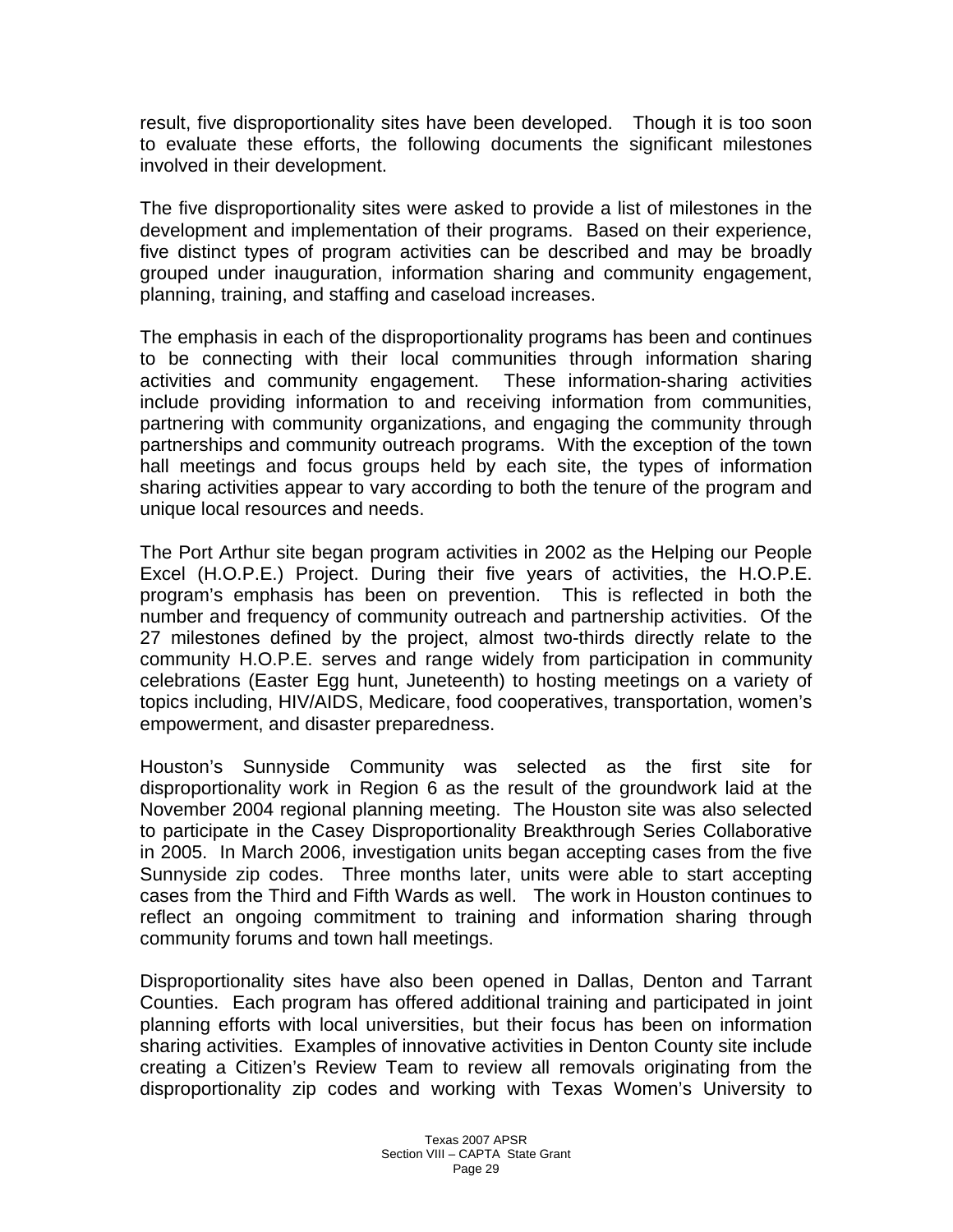incorporate concepts of racial and ethnic identity into their curriculum for IV-E students. Examples from the Tarrant County site include partnering with Workforce Solutions of Tarrant County and local religious ministries. In Dallas the site has participated in a Disproportionality Symposium at SMU and has submitted a proposal to house 28 CPS staff in the pilot site zip code.

# **2) Disproportionality**

The passage of Senate Bill 6 in 2005 by the 79th Texas Legislature, mandated comprehensive reform of DFPS. It included a requirement to examine and address racial disproportionality in CPS and if found, to develop a remediation plan to ameliorate disparities. The analysis indicated disproportionality. A statewide strategy was developed and the remediation plan is in force. Effective Disproportionality Community Advisory Groups are successfully operating in regions 3, 5, 6 and 7. Disproportionality efforts have concentrated on specific localities; Dallas, Tarrant and Denton Counties in Region 3, Port Arthur in Region 5, Houston in Sunnyside and the 3rd and 5th Wards in Region 6, and Austin in Region 7 is in the process of selecting a community. Disproportionality specialists have been hired in Houston, Dallas, Fort Worth, and Port Arthur to support the community's work on disproportionality and to serve as resources to CPS staff. The resource external relation specialist is assisting with the work in Austin.

The emphasis in the disproportionality sites has been and continues to be connecting with their local communities through information sharing activities and community engagement. These information-sharing activities include providing information to and receiving information from communities, partnering with community organizations, and engaging the community through partnerships and community outreach programs. With the exception of the town hall meetings and focus groups held by each site, the types of information sharing activities vary according to both the tenure of the program, community strengths, and unique local resources and needs.

### **Pilot Site Accomplishments:**

- The Port Arthur site's program emphasis has been on prevention. This is reflected in both the number and frequency of community outreach and partnership activities. Of the 27 milestones defined by the project, almost two-thirds directly relate to the community H.O.P.E. (help Our People Excel) serves and range widely from participation in community celebrations (Easter Egg hunt, Juneteenth) to hosting meetings on a variety of topics including, HIV/AIDS, Medicare, food cooperatives, voting, transportation, women's empowerment, and disaster preparedness.
- Houston's Sunnyside Community was selected as the first site for disproportionality work in Region 6 as the result of the groundwork laid at the November 2004 regional planning meeting. The Houston site was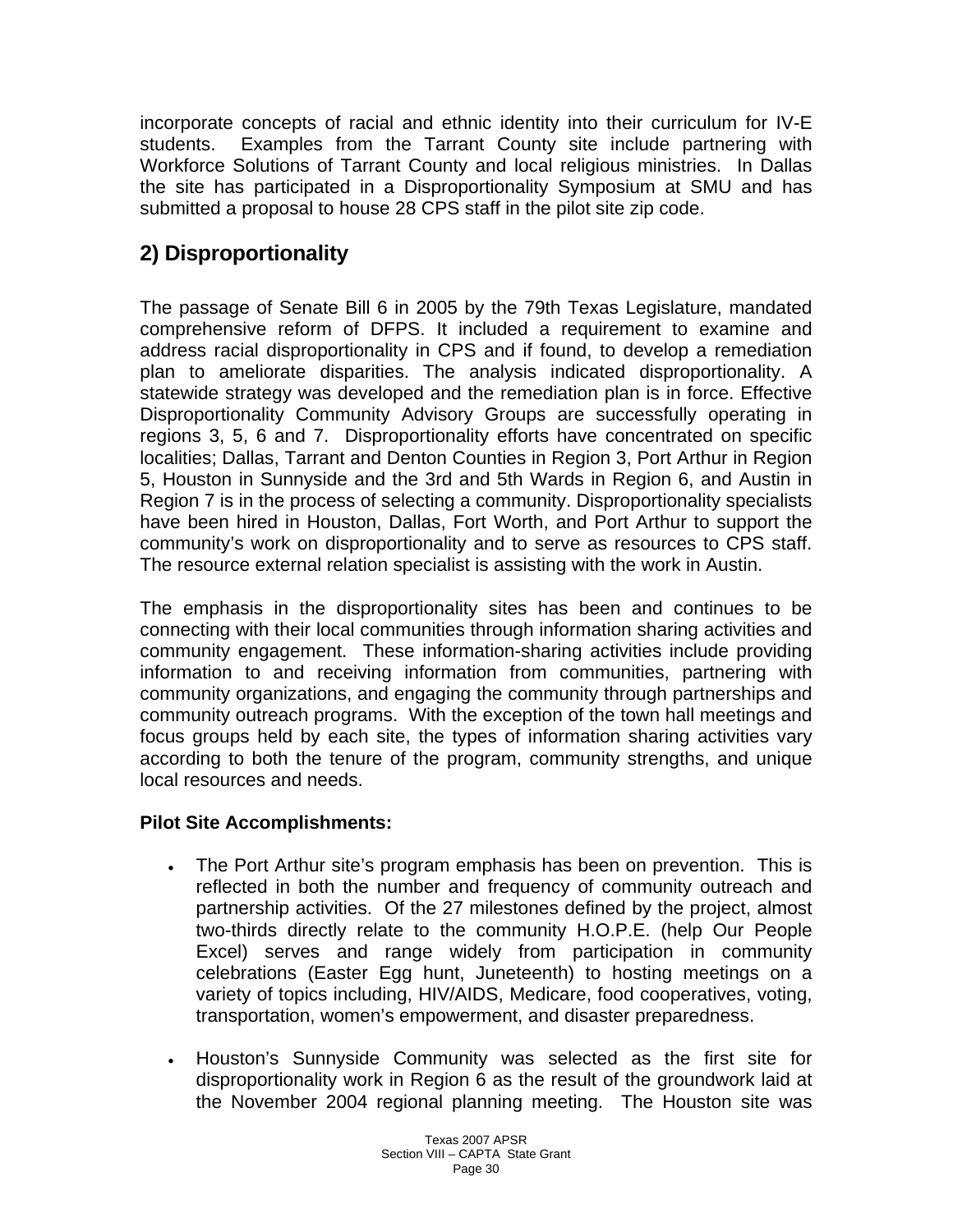also selected to participate in the Casey Disproportionality Breakthrough Series Collaborative in 2005. In March 2006, investigation units began accepting cases from the five Sunnyside zip codes. Three months later, units were able to start accepting cases from the Third and Fifth Wards as well. The work in Houston continues to reflect an ongoing commitment to training and information sharing through community forums and town hall meetings.

- Disproportionality sites are operational in Dallas, Denton and Tarrant Counties. Each program has offered additional training and participated in joint planning efforts with local universities. Their focus has been on information sharing activities. Examples of innovative activities in Denton County site include creating a Citizen's Review Team to review all removals originating from the disproportionality zip codes and working with Texas Women's University to incorporate concepts of racial and ethnic identity into their curriculum for IV-E students. Examples from the Tarrant County site include partnering with Workforce Solutions of Tarrant County and local religious ministries. In Dallas the site has participated in a Disproportionality Symposium at SMU and has submitted a proposal to house 28 CPS staff in the pilot site zip code.
- The Austin disproportionality pilot site (Region 7) was implemented in October 2006. A charter has been developed and will direct the focus of community engagement activities. Their Advisory Committee is very active. Based on Advisory Committee recommendations, the region scheduled adoption recruitment meetings in the community instead of in the CPS office.

In addition to pilot site work, the following was accomplished in order to fulfill Senate Bill 6 requirements to deliver cultural competency training to all CPS staff:

- All Regional Directors, Program Administrators and state office management staff have completed Undoing Racism training along with selected community leaders, parents and CPS alumni. Region 3, Region 5 and Region 6 supervisor and worker level staff in the pilot units have also been trained.
- The Disproportionality Director and the Disproportionality Specialists are trained and certified to deliver Casey's "Knowing Who You Are" (KWYA) curriculum. This curriculum is designed to help child welfare staff develop awareness, knowledge and skills related to supporting the racial and ethnic development of youth in foster care. KWYA courses are now a part of Basic Skills Development (BSD) for new conservatorship workers. KWYA implementation is a collaborative effort between Casey Family Programs and DFPS. Plans are underway to implement this training in other stages of service.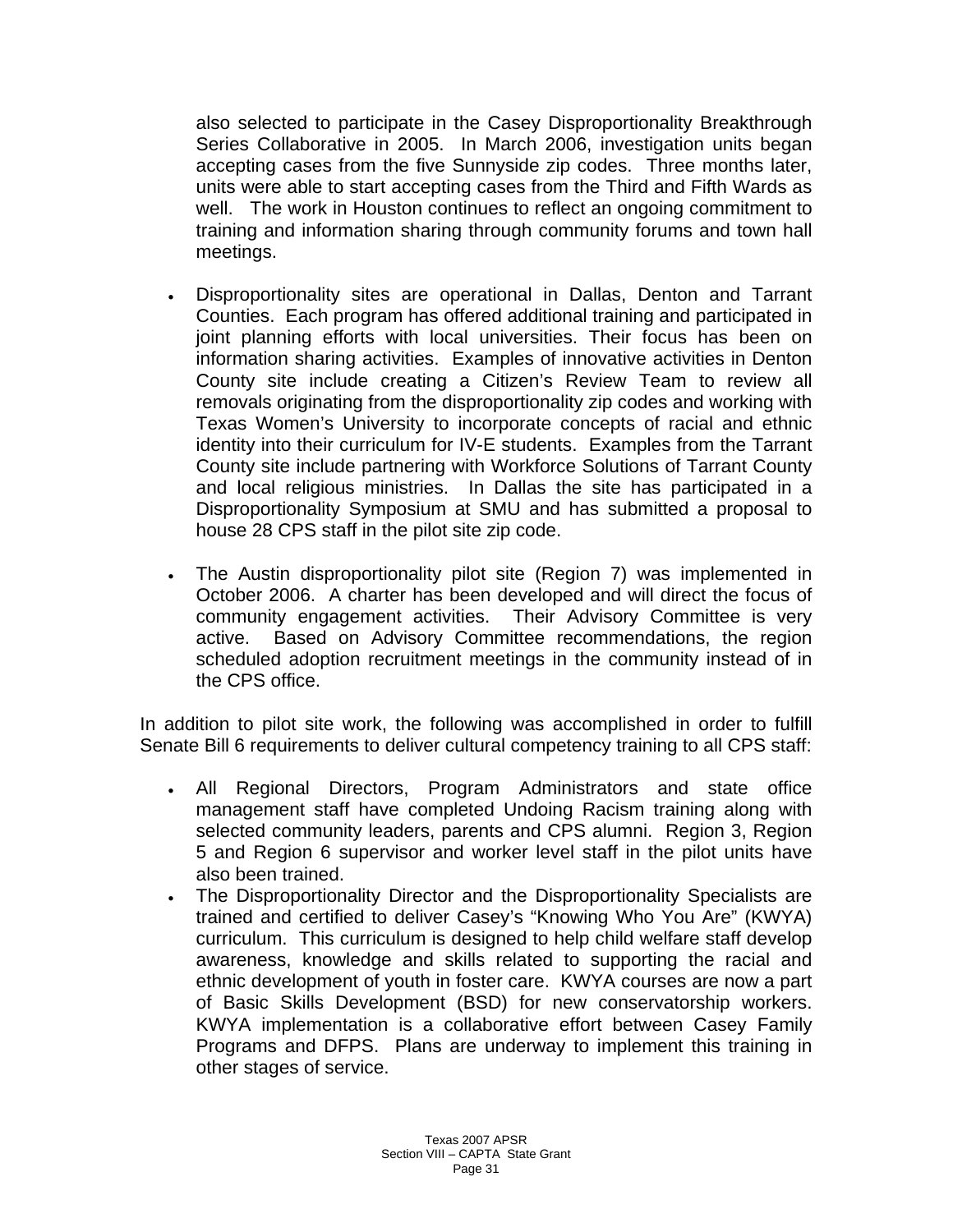- Disproportionality staff met on August 30-31, 2006 with FGDM specialists from across the state, state office specialists, service providers and other CPS staff to discuss ways to enhance and expand Family Group Decision Making conferences.
- Disproportionality staff communicated, coordinated, and collaborated with other Renewal Initiatives.

Other accomplishments include the following:

- Along with HHSC, released the "Disproportionality in Child Protective Services" report on January 2, 2006. This report represented work with HHSC to analyze data regarding child removals and other enforcement actions during FY04 and FY05 by CPS to determine disproportionality.
- Released the Disproportionality Remediation Plan with HHSC on June 30, 2006. Most recommended remediation efforts are already underway and producing results.
- Texas submitted an article for the Special Edition Journal on Disproportionality in Child Welfare Systems, which is to be published by the Child Welfare League of America. The anticipated release date of the journal is March/April 2008.
- Texas participated in Casey Family Programs' Breakthrough Collaborative Series (BSC) on Disproportionality. The Series' objective was to study various efforts by 13 different jurisdictions to address the disproportionality of African-American children in child welfare systems (entry to exit). This 18-month BSC ended September 2006.
- Completed the Rider 29 reporting requirement (October 2006). This DFPS appropriations rider requires that DFPS report, by October 1 of each year of the biennium, to the House Appropriations Committee, the Senate Finance Committee, the Legislative Budget Board, and the Governor, the number of children removed from their homes by CPS and the number of children investigated, by ethnic group, in the seven largest urban regions of the state during the preceding fiscal year.
- The Southern Methodist University Dedman School of Law held a child welfare symposium on November 16-17, 2006. The assistant Commissioner, Region 3 Director, Disproportionality Director and Casey's Director of the Texas State Strategy served on panel that discussed disproportionality in Texas. Following the symposium was a Texas Women University's conference where the Assistant Commissioner also presented.
- CPS, DFPS Communications staff and Casey Family Programs staff developed a comprehensive disproportionality communications plan and strategy.
- Texas hosted a Learning Exchange with the state of Kentucky. Texas will mentor Kentucky by providing peer technical.

Future Plans for the project include: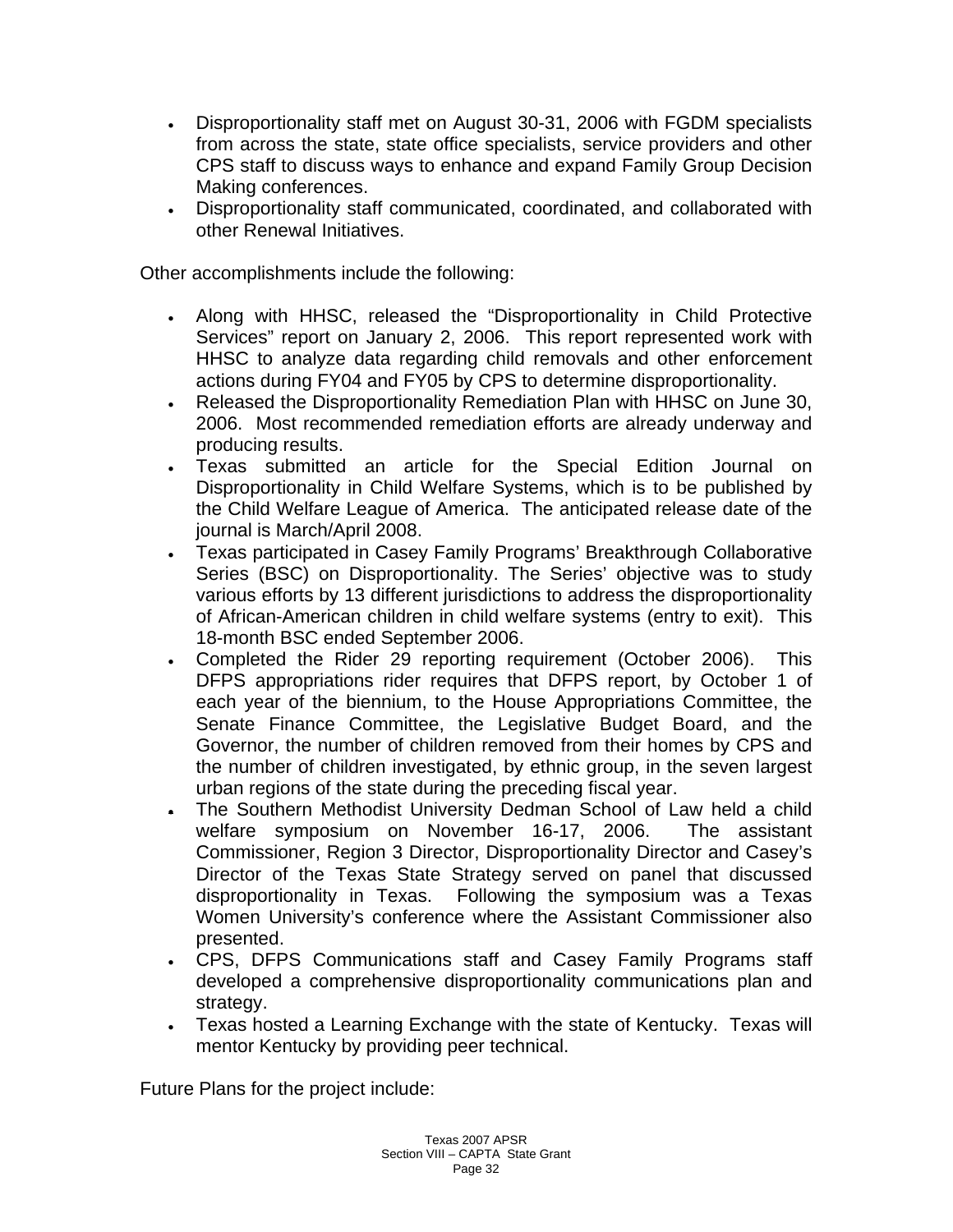- The Disproportionality project work being expanded to each region statewide.
- Future sites will follow the same planning to develop community capacity to address disproportionality.
- As part of Reform II, DFPS has requested 8 additional disproportionality specialist positions, one for each region without a specialist, one for state office and one additional position for region 3.
- Additional funds will be allocated for continuing Undoing Racism training.
- CPS will "examine the relationship between risk, race, ethnicity and poverty to gain a better understanding into individual practices and biases so that it may one day have the tools to extricate improper considerations such as poverty and race from an assessment of risk of harm to a child."

# **3) Children With Disabilities Project**

CPS Nurse Consultants for each region have been hired making a total of 11 regional nurses and one state office nurse. All but one nurse has completed CPS Basic Skills Development training. CPS Nurse Consultant Orientation training has begun. CPS Nurse Consultants provide consultation to CPS staff during all stages of CPS service through nursing assessment of children, educating staff about healthcare issues, making recommendations about children's healthcare, advocating for health-related services for children and assisting with statewide efforts to ensure the appropriate use of psychotropic medications by children in DFPS conservatorship.

Developmental Disability Specialists for each region have been hired making a total of 12 regional Developmental Disability Specialists. All Developmental Disability Specialists have completed orientation training and participate in quarterly Developmental Disability Specialist meetings. Quarterly meetings include training to increase awareness of and resources for children with disabilities, permanency planning, and matching meetings with providers to find less restrictive placement settings for children in the conservatorship of the Department of Family and Protective Services.

## **4) Educational and Developmental Disabilities Specialists**

The Educational and Developmental Disabilities Specialists were placed in the regions to improve the well being of the children in CPS conservatorship who are in school and/or have special needs. Tenured and experienced staff were hired, and trained. Both types of specialists have been actively engaged in meeting the goals and objectives of the project. Specialists work with CPS units to develop referral to necessary services and resources for children in DFPS conservatorship. The specialists work with the Regional Placement Coordinators regarding specific difficult cases when interagency contacts are needed.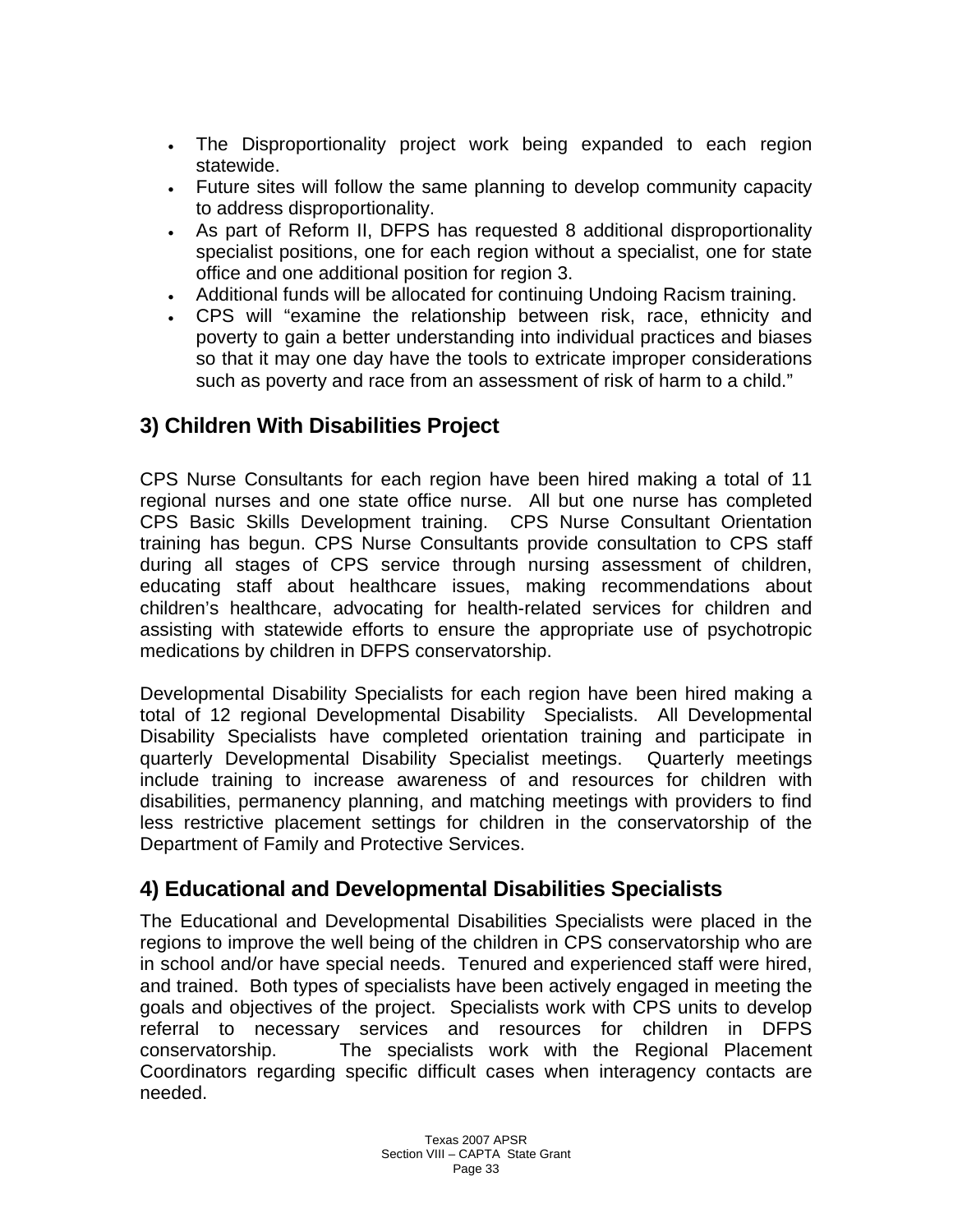The Education Specialists have provided training and presentations to CPS staff, foster parent associations, and independent school districts. The topics of training have been promoting education placement stability, securing and maintaining accurate and accessible school records in the Education Portfolio, and advocacy and collaboration between all stakeholders. The Education Specialists have also developed policy and procedures to assist CPS workers with education issues and concerns to help promote education success of youth in care.

One of the major responsibilities of the Developmental Disabilities Specialist is to complete the HHSC Permanency Planning Instrument on a scheduled six- month interval on youth with developmental disabilities in targeted institutional settings as part of the permanency planning procedures developed by HHSC. The purpose of the report is to assist staff in looking at permanency planning issues, document DFPS and HHSC's approvals to continue to the current placement, and collect data that can be reported to HHSC and the legislature. This process helps DFPS and HHSC identify what would be needed to for the targeted youth to be able to move from their institutional setting into a family setting. If a child is determined to be appropriate for a family or community placement, the Developmental Disabilities Specialist assists the worker in searching for resources and making arrangements.

# **5) Texas Council of Child Welfare Boards**

During fiscal year 2006, the Texas Council of Child Welfare Board (TCCWB) meetings were conducted in Austin in September 2006, , March 2007, and April 2007. The Executive Committee for Texas Council of Child Welfare Boards will meet in July 2007. A meeting is also scheduled for September 2007 for the membership as a whole. During these meetings the TCCWB members:

- Develop the structure for their new web site
- Developed articles for its online newsletter that is published on the TCCWB website for public viewing;
- Updated bylaws to reflect new operational changes;
- Provided input into the HHSC/CPS Reform Initiatives such as Outsourcing and Community Engagement;
- Provided input into the Texas 2007 APSR and CPS policy;
- Revised the TCCWB Orientation Manual;
- Hired an Executive Director for the TCCWB; and
- Served as an advocate at the Child Welfare League annual conference in Washington, D.C.

The TCCWB updated its Child Welfare Board Orientation Manual in fiscal year 2006 as a tool to train new officers appointed to the local county Child Welfare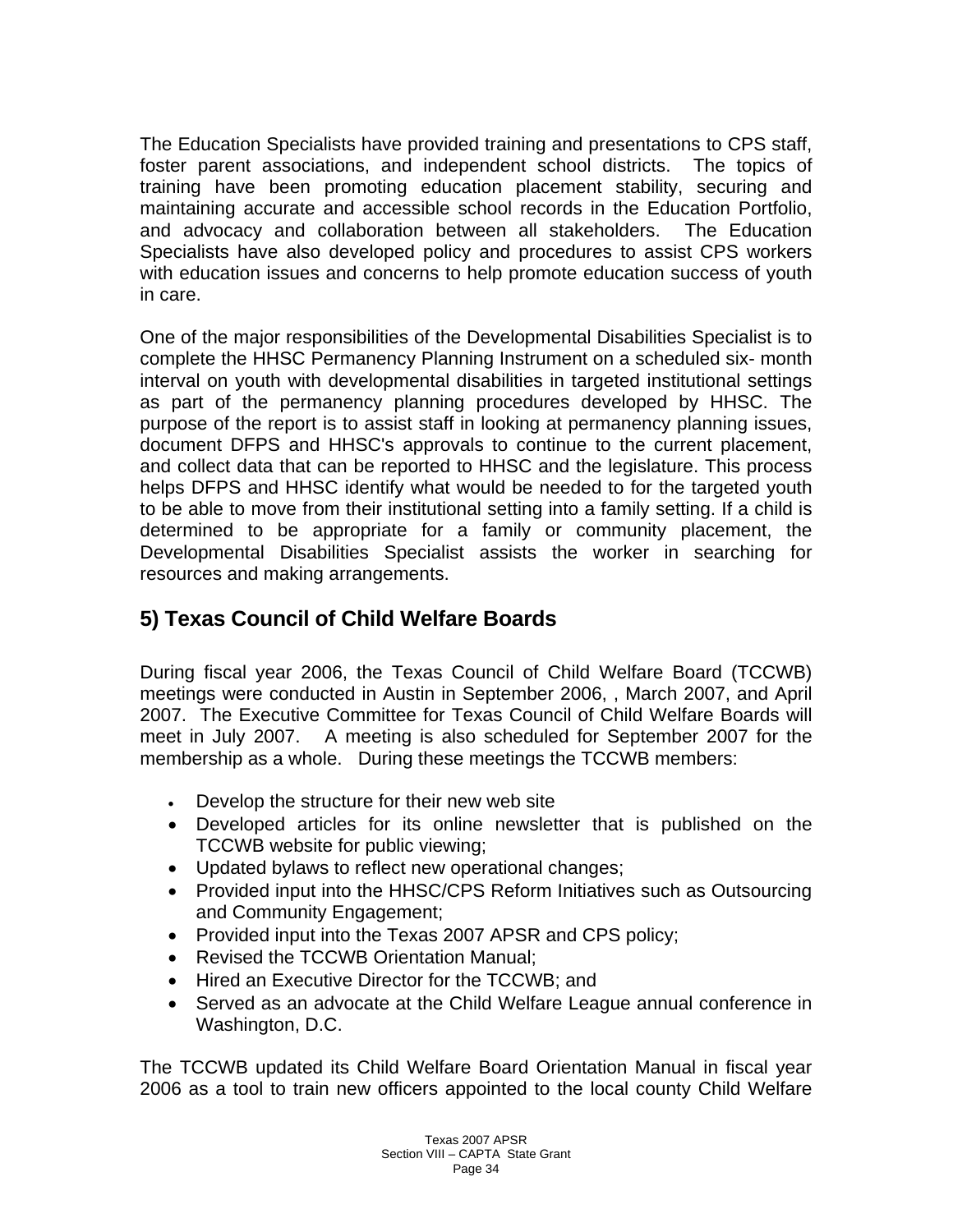Boards. The manual is also used at the Regional Child Welfare Board meetings to train the Regional Council of Child Welfare Boards.

# **6) Parent Collaboration Group**

Statewide Parent Collaboration Group (PCG) meetings were conducted in Dallas in November 2006, February 2007, March 2007, and June 2007. A meeting is also scheduled for September 2007. During these sessions the PCG members:

- Assisted Early Intervention Childhood in developing information
- Develop goals for Fiscal year 2007;
- Updated the online newsletter that is published on the DFPS website for agency and public viewing;
- Determined each Child Protective Services Region would have a Parent Collaboration Group;
- Provided input into the State IV-B Plan and Prevention and Early Intervention;
- Developed three workshop presentations conducted by a PCG Panel at the 2006 Family Preservation Institute Conference; and is invited to present two additional presentations at the 2007 Family Preservation Institute Conference
- Developed a partnership with Texas CASA to support local parent information and mentoring groups statewide;
- Developed a partnership with Casey Family Programs and provided input to Casey from the parents perspective;
- Participated in a proposal to partner with Casey Family Programs and develop a parent advocate and mentoring program utilizing the Powerful Families model;
- Expanded parent and staff participation to include parent couples, Best Practice Specialists, Program Administrator Liaison, the Director of CPS Field, Regional Director, and Division Administrator for Family Focus; and
- Provided input on child welfare system to the Texas Parental Advisory Committee created by Senate Bill 6, 79<sup>th</sup> Texas Legislative Session.

The purpose of the local PCG projects (pilot and non-pilot) is to develop a parent group that both provides information and support to parents as well as provides input to the agency on how CPS can improve services.

Local activities include:

- Developing effective Parent Collaboration Groups in the local areas.
- Replication of the pilot model in regions 03, 07, and 9;
- Communication of successes and pitfalls from the original pilot sites to the new sites;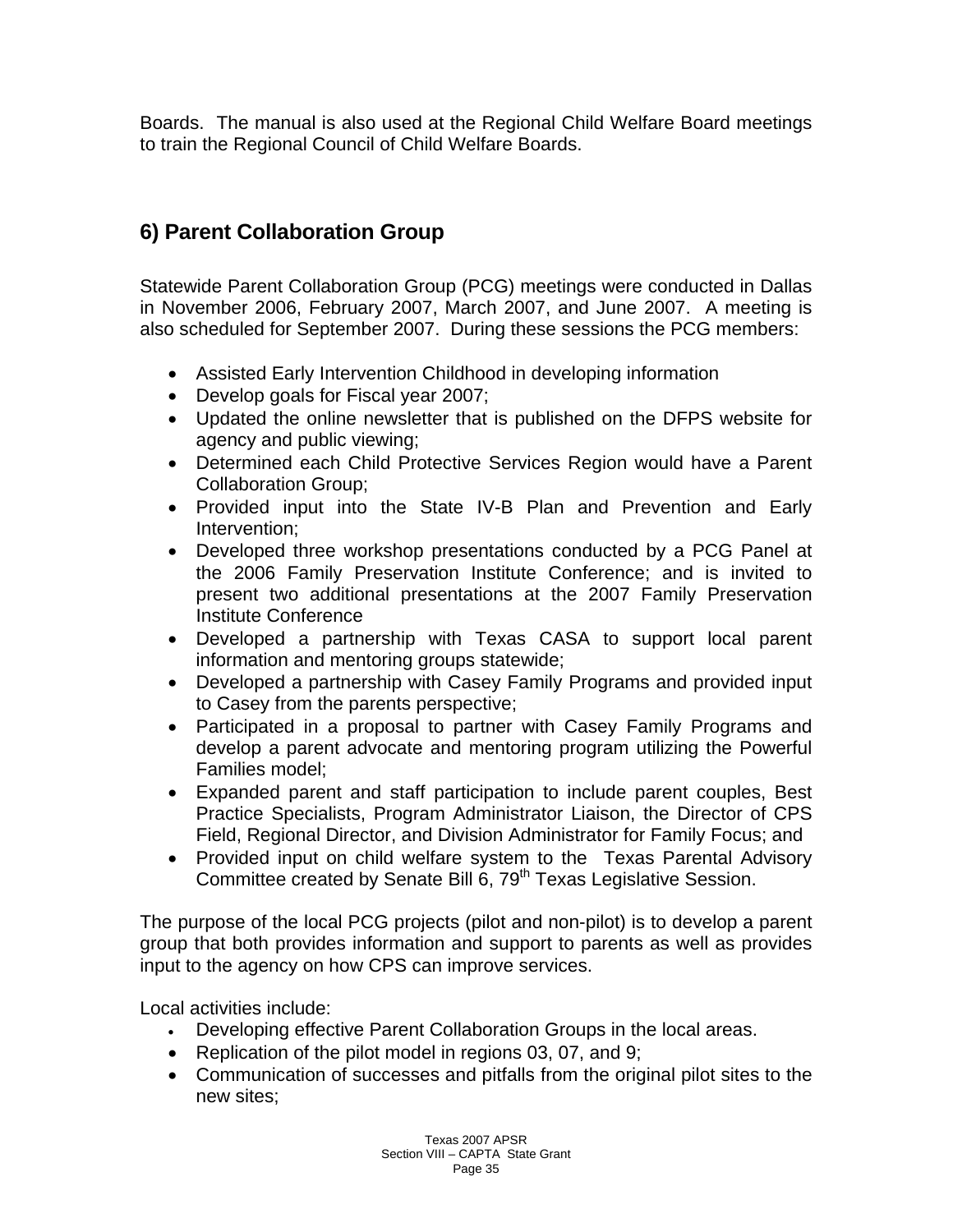- Distribution of Parent Satisfaction Surveys in Region 6;
- Use of the PCG Video in all new caseworker Basic Skills Development classes in Texas and other educational venues;
- Participation by Parent Liaisons in Child Protective Services Leadership training;
- Establishment of parent information/support groups;
- Development of a training curriculum using the Family Guide to the Child Welfare System; and
- Provision of training opportunities to workers regarding the parent perspective

The PCG group developed a training video during a statewide PCG meeting in fiscal year 2004 that is now being used in the development of curriculum for advanced training of all CPS supervisors. The video is also used in presentations conducted by the Parent Collaboration Group at statewide and national conferences.

## **7) Family Group Decision-Making**

During fiscal year 2006 additional Family Group Decision Making Specialists were hired and trained to lead the expansion of the FGDM process in every region. Five of the FGDM Specialist positions were funded through CAPTA. As a result, FGDM conferences are now being conducted in all regions in Texas.

Dr. Rogue Gerald and staff from Washington, D.C. provided technical assistance to DFPS state and regional level staff and agency directors. At that time DFPS began the process of implementing Family Group Decision Making conferences in the pre removal stages of service. In an effort to expand FGDM into the Investigation and Family Based Safety Services stages of service, 13 additional coordinator and facilitator positions have been allocated to some regions across the state.

DFPS staff, in partnership with Casey Family Programs created a work group to explore the training needs and recommend components of a training curriculum for internal FGDM staff and contractors providing FGDM conferences. Casey Family Programs committed to providing technical assistance to implement a comprehensive training program for existing FGDM staff and newly hired staff. The training will assist in building a highly skilled staff with the skills needed to continue the training for future FGDM facilitators and coordinators. A proposed initiative requesting the use of federal Temporary Assistance to Needy Family funding to implement a Family Preservation pilot program called Strengthening Families Thorough Enhanced In-home Support has links to FGDM. Families would qualify for financial assistance at various times in the life of a case to help with meeting their child's needs, maintain the safety of the child, relieve the stress of the family and enhance family strengths and functioning. In this model,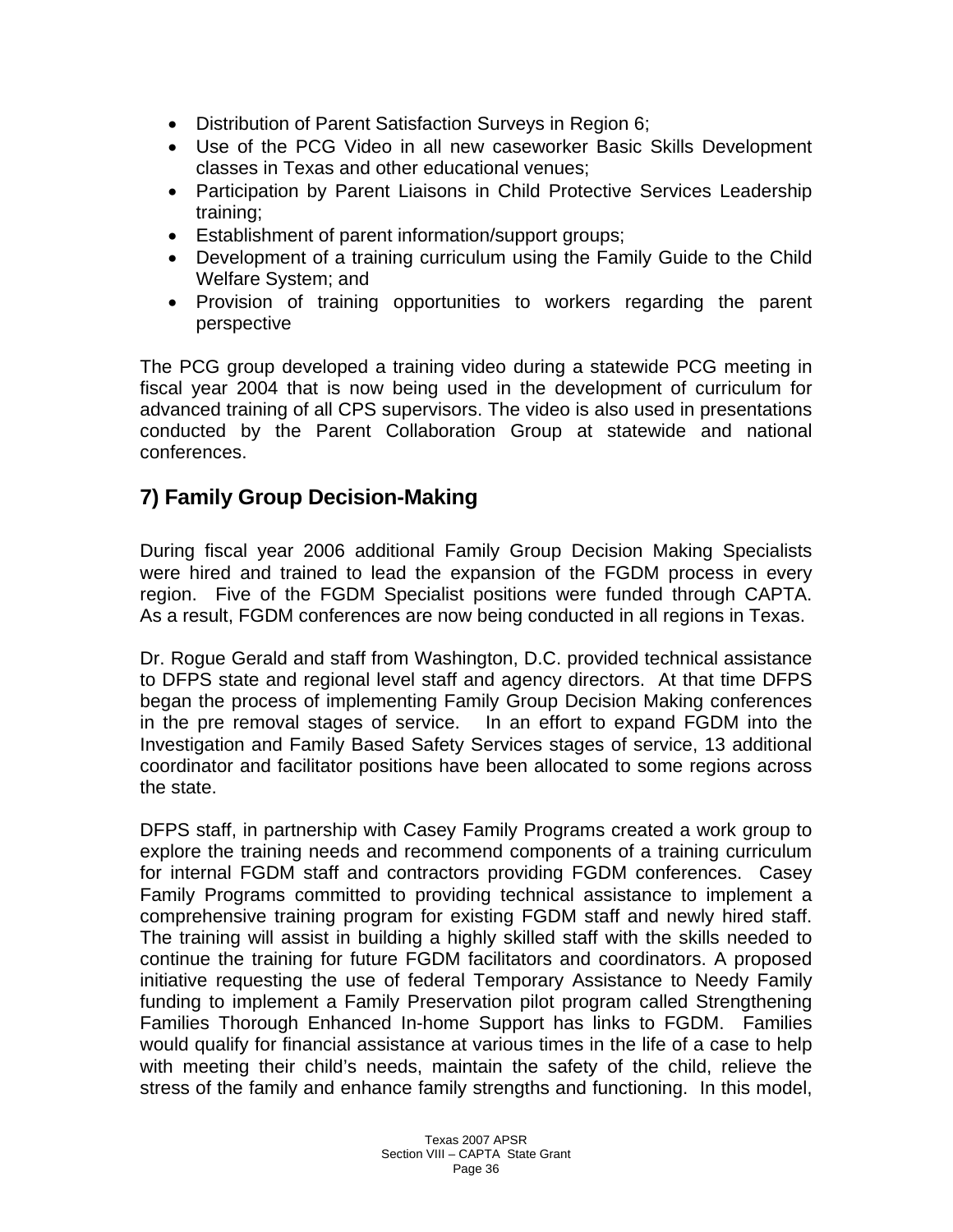the family would determine how the assistance would be used during a Family Team Meeting convened by Family Group Decision Making DFPS staff.

Since March 2004, 4,189 FGDM conferences have benefited Texas families. **8) Best Practices** 

During fiscal year 2006, Best Practice Initiatives Specialists, working with State Office, identified specific projects needing attention. Several major initiatives were undertaken to assist with CPS Reform.

One major project is referred to as the The Relative and Other Designated Caregiver Program (The Kinship Program Initiative). The Best Practice Initiatives Specialists have played a variety of roles including the development of policy, procedures, forms and training for the kinship initiative disseminated across the state in March 2006. Other best practice initiatives identified and begun within the year include the following:

- Development of staff training on best practices with regard to visitation and reunification protocols. This training was delivered to staff in Region 8 and shared with the Basic Skills Development Training Council for inclusion in statewide training.
- Development and delivery of staff training on best practices for Family Based Safety Services workers in Region 8.
- Participation in Family Focus, Training Council and Outsourcing Initiatives by serving on committees for the CPS Reform Project.
- Participation in planning for the expansion of Family Group Decision Making through the Family Focus subcommittee of the Texas State Strategy.
- Participation in planning for training for Human Services Technicians. Development of specialized Human Services Technicians Visitation training that was tested in Region 8.
- Participation in activities to support the respective regions, including community committees and internal CPS committees with a focus on best practices.
- Revision of CPS policy for the Outsourcing Initiative.
- Collaborated with Casey Family Programs through Texas State Strategy to provide statewide training in the areas of group facilitation, adult education, and community resource development for Kinship and FGDM staff.
- Assisted in development and trainings for Kinship Development Workers, supervisors and administrative staff in preparation for the implementation of the statewide kinship program.
- Assisted in the development of online training for CPS direct delivery staff statewide on the kinship program to include information regarding the services, policy and supports offered to kinship caregivers.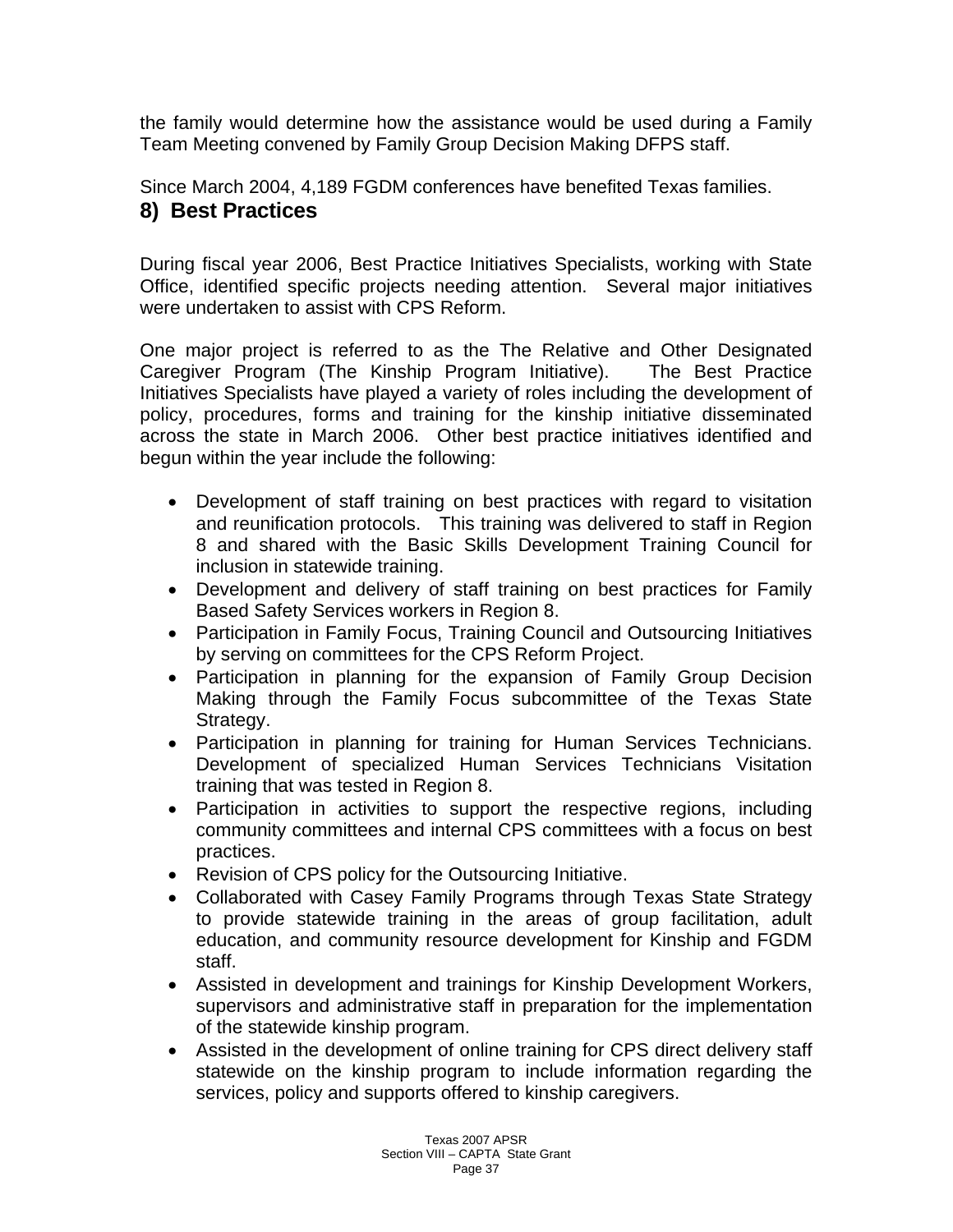- Participated in a presentation regarding FGDM, made to the Texas Associate Court Judges
- Participated with FGDM Specialist and Casey Family Programs, recommendation development for single Texas model of FGDM in order to develop statewide program policy
- Collaborated with Casey Family Programs and the Texas State Strategy to review policies and practice to assure a family focused service delivery is being provided
- Assisted with the creating the Kinship Care Manual, printed in English, Spanish and Vietnamese. The Kinship Care Manual is a resource and information guide provided to the kinship caregivers upon placement of a child in the home. This manual provides information such as caregiver rights, responsibilities and available financial, childcare, and support services.
- Assisted with creating the Kinship Care brochure, printed in English and Spanish, is an additional resource used to inform family members, community stakeholders, and DFPS staff who do not work directly with the Kinship Program, about resources and supports available to kinship caregivers.

**Identify the activities that the State intends to implement with its CAPTA State grant funds and any changes in activities for FY 2007;** 

# **1) Evaluation of Legislative Initiatives**

The Evaluation of Legislative Initiatives Project responds to priorities (1), (4) and (7) in the CAPTA Amendments.

# **Goal and Objectives**

Project goals and objectives address Section B, (1) of the CAPTA Amendments of 1996: "the intake, assessment, screening, and investigation of reports of abuse and neglect." The goal of the project is to continue to evaluate both legislative and department initiatives. The following objectives were designed to support the project goal for fiscal year 2008.

- 1) Evaluate the changes made to the intranet-based risk assessment instrument as part of CPS reform.
- 2) Continue the evaluation of Family Group Decision-Making
- 3) Complete the evaluation of the Kinship Care Project
- 4) Continue to Evaluate Disproportionality and Disproportionality remediation efforts in CPS.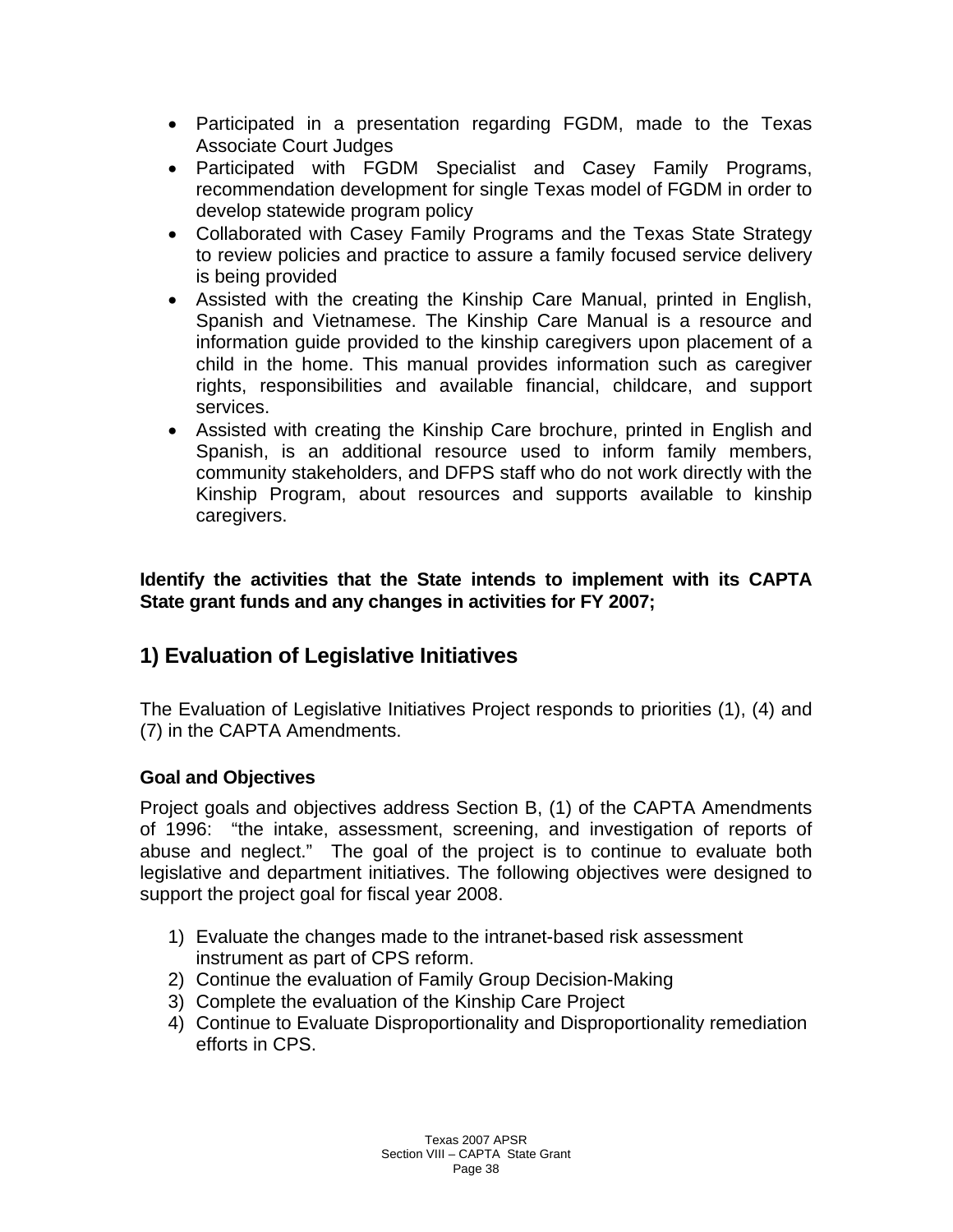#### **Approach**

The first objective is tied to CPS ongoing efforts to reduce the incidence of children at risk of abuse/neglect and of serious injury and death and CPS reform efforts. As part of those efforts, the risk assessment instrument has been revised and a safety assessment instrument has been developed. Both have been incorporated into the departmental intranet system and they will be deployed into the field in May 2007. Because the instrument no longer retains its original psychometric properties, testing will begin in fiscal year 2008 in order to determine the worth of the new instrument. The new instrument will need to be tested for reliability and validity. In addition, efficiency, influence and accessibility will be assessed through surveys of staff. The instrument will also be tested for cultural bias.

The second objective will be met through standard evaluation procedures. The evaluation of Family Group Decision-Making will be extended to include other stages of service. These stages include the Investigation and Family Based Safety Services stages of service where interventions will be aimed at diverting children from CPS care. This will involve setting up a proper methodology for testing this question and analyzing the results from that perspective.

The third and fourth objectives will be met through standard procedures of evaluation. The final phase of the evaluation of Relative Care will take place in fiscal year 2008, and the final report provided. This involves assessing the rates of relative placements, exits from care and disruptions for those participating in the payment program, relative to those who don't participate.

Work on the third objective continues. Initial analyses have determined that race and ethnicity play a part in decisions that are made in CPS. In fiscal year 2008 three studies will be conducted. In the first, caseworker variables (e.g., cultural awareness) will be associated with these decisions. The survey to be used to assess these variables has been developed. In the second, community variables (e.g., availability of services) will be associated with these decisions. In the third, the impact of Program efforts in five pilot sites will be evaluated. A description of the program has been written and an evaluation implementation report has been provided. An initial report on outcome measures will be provided in August 2007.

The expected products are:

- More standardized and structured assessment and decision-making at investigation.
- Improved outcomes for families and children.
- A reduction in disproportionate numbers of African Americans and Hispanics in the CPS system.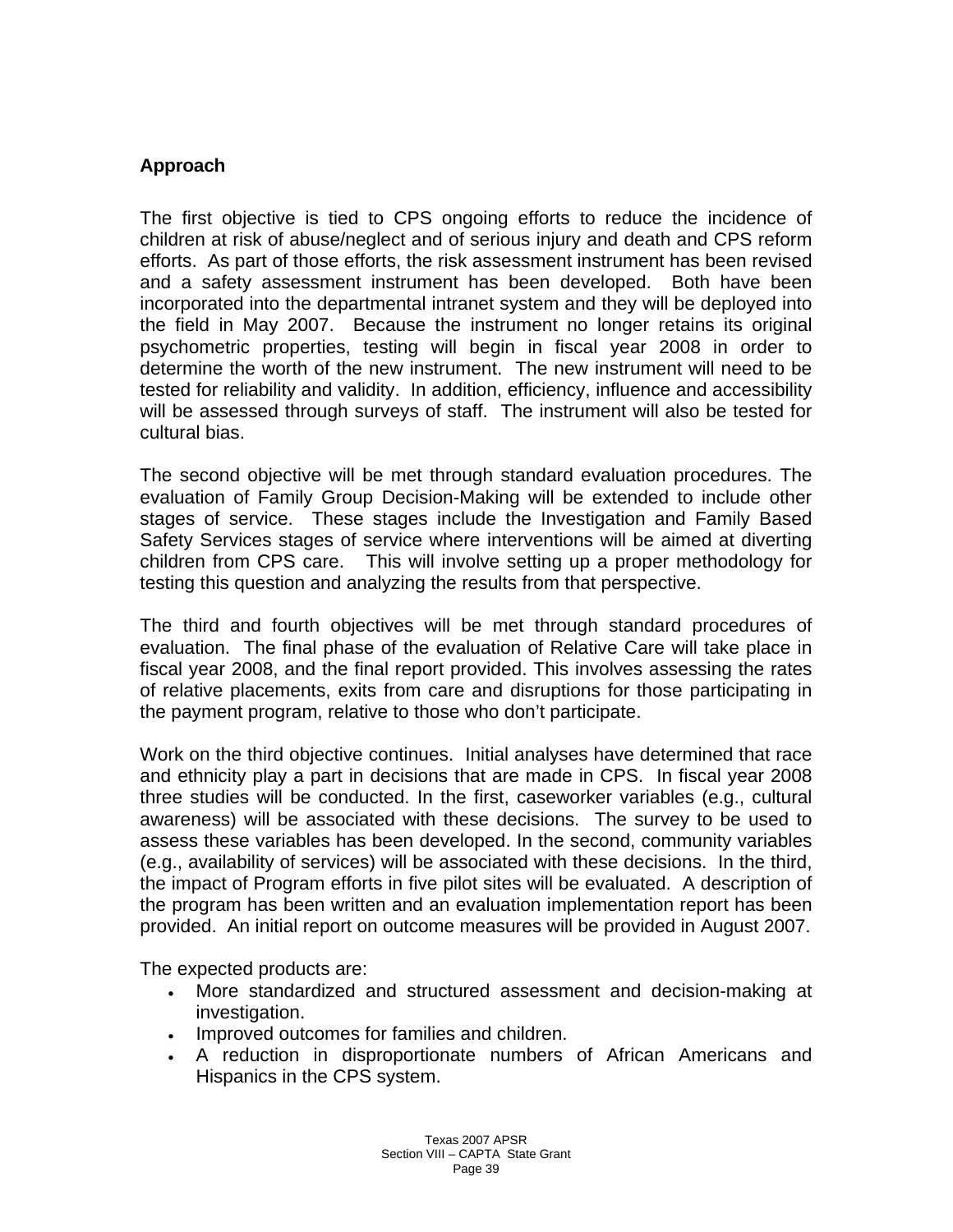# **Budget**

| Total funds requested for the ELI Project for the coming fiscal year is \$ 240,690.             |           |
|-------------------------------------------------------------------------------------------------|-----------|
| 1 FTE Program Specialist V                                                                      |           |
| Salary                                                                                          | \$67,061  |
| Fringe                                                                                          | \$13,402  |
| Longevity                                                                                       | \$2,880   |
| Total                                                                                           | \$83,343  |
| 1/2 FTE Program Specialist V                                                                    |           |
| Salary                                                                                          | \$24,149  |
| Fringe                                                                                          | \$5,378   |
| Longevity                                                                                       | \$        |
| Total                                                                                           | \$29,527  |
| 1/2 FTE Program Specialist V                                                                    |           |
| Salary                                                                                          | \$22,611  |
| Fringe                                                                                          | \$5,161   |
| Longevity                                                                                       | \$        |
| Total                                                                                           | \$27,772  |
| 1 FTE Research Specialist IV                                                                    |           |
| Salary                                                                                          | \$41,597  |
| Fringe                                                                                          | \$9,811   |
| Longevity                                                                                       | \$2,640   |
| Total                                                                                           | \$54,048  |
| <b>Temporary Staff</b>                                                                          | \$20,000  |
| Equipment for Databases or Licenses<br>(Includes \$6,000 for SPSS and \$20,000 for Chapin Hall) | \$26,000  |
| <b>Grand Total</b>                                                                              | \$240,690 |

# **2) Disproportionality**

The Disproportionality Project responds to priorities (3) and (12) of the CAPTA amendments.

#### **Background**

As demonstrated through national research throughout the child welfare continuum, African American children and families are represented in numbers that exceed their relative proportion of the population. Rates of substantiated maltreatment, entry into out-of-home care, and length of stay are higher for African American children than their white counterparts, while family reunification and exit rates are lower. These disparate outcomes are not unique to child welfare as they stem from a complex network of social and political biases that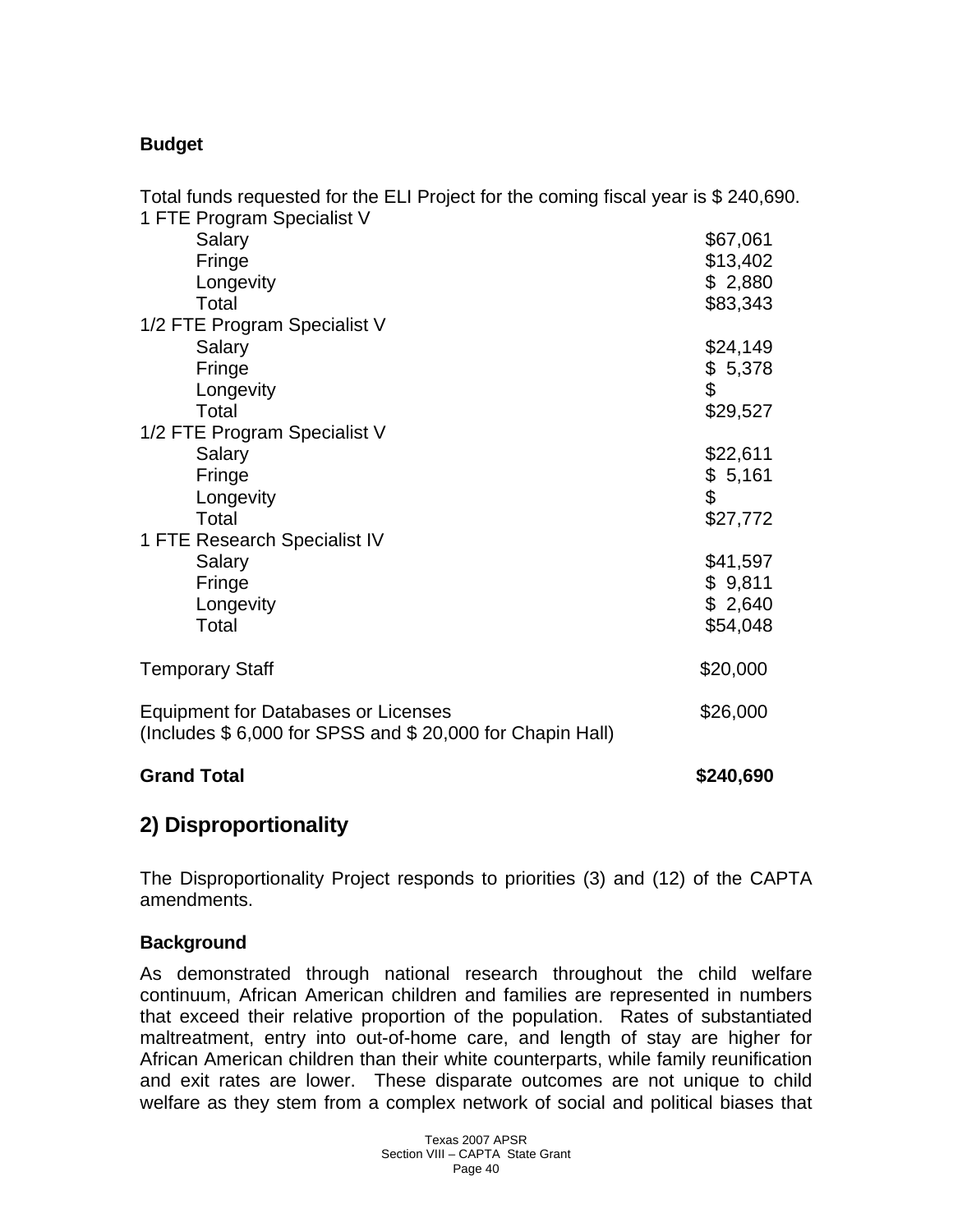pervade our society. However, because entering the child welfare system has such long-term implications for the children and families served, Child Protective Services (CPS) must continue aggressively seeking to assure that any institutional and individual biases contributing to disproportionality are confronted within the Texas system.

DFPS launched its Disproportionality Project initiative, in collaboration with Casey Family Programs, community and internal and external stakeholders, to address disproportionality. To begin the dialogue with local communities, State Leadership Planning meetings were held, followed by Regional Planning meetings in the pilot site areas in Regions 3, 5, 6 and 7. These meetings resulted in the formation of Regional Advisory Committees comprised of CPS staff local community leaders, as well as Casey Family Programs' Texas State Strategy members. As disproportionality efforts have concentrated on specific localities (Dallas, Tarrant and Denton Counties in Region 3, Port Arthur in Region 5, Houston in Sunnyside and the 3rd and 5th Wards in Region 6, and Travis County in Region 7), these locally based Advisory Committees have coordinated their efforts through the five Disproportionality Specialist positions in the pilot regions with oversight by the State Office Disproportionality Director. To track the progress of these interventions, a Statewide Evaluation Committee representing the participating regions, the Texas State Strategy, and DFPS research and evaluation team convened. Through this consortium of state and university evaluators, an evaluation plan was developed.

#### **Goals and Objectives**

The purpose of this project is to address the systemic factors and identify practice improvements that can address the disproportionate representation and disparate outcomes for African-American children and their families within the Texas child welfare system. Issues surrounding the disproportionate rate at which such children enter the CPS system, the equity with which children of color and their families are provided access to available services, and the disproportionate and disparate outcomes for African-American children once they are engaged in the child welfare system (including all phases of service - investigation, removal, placement and emancipation) will be examined in an effort to promote parity and improved outcomes for all children and families. Further, this initiative will define the need for increased sensitivity with CPS staff in working collaboratively with families, whatever their racial or cultural backgrounds.

The first step in addressing the over-representation of African American children and families in the Texas child welfare system is to increase cultural awareness among CPS staff. The implementation of Family Group Decision-Making and Kinship Initiatives has been instrumental in raising staff awareness of the importance of giving families a voice in the child welfare system. Additionally, all Regional Directors, Program Administrators and state office management staff have completed "Undoing Racism" training along with selected community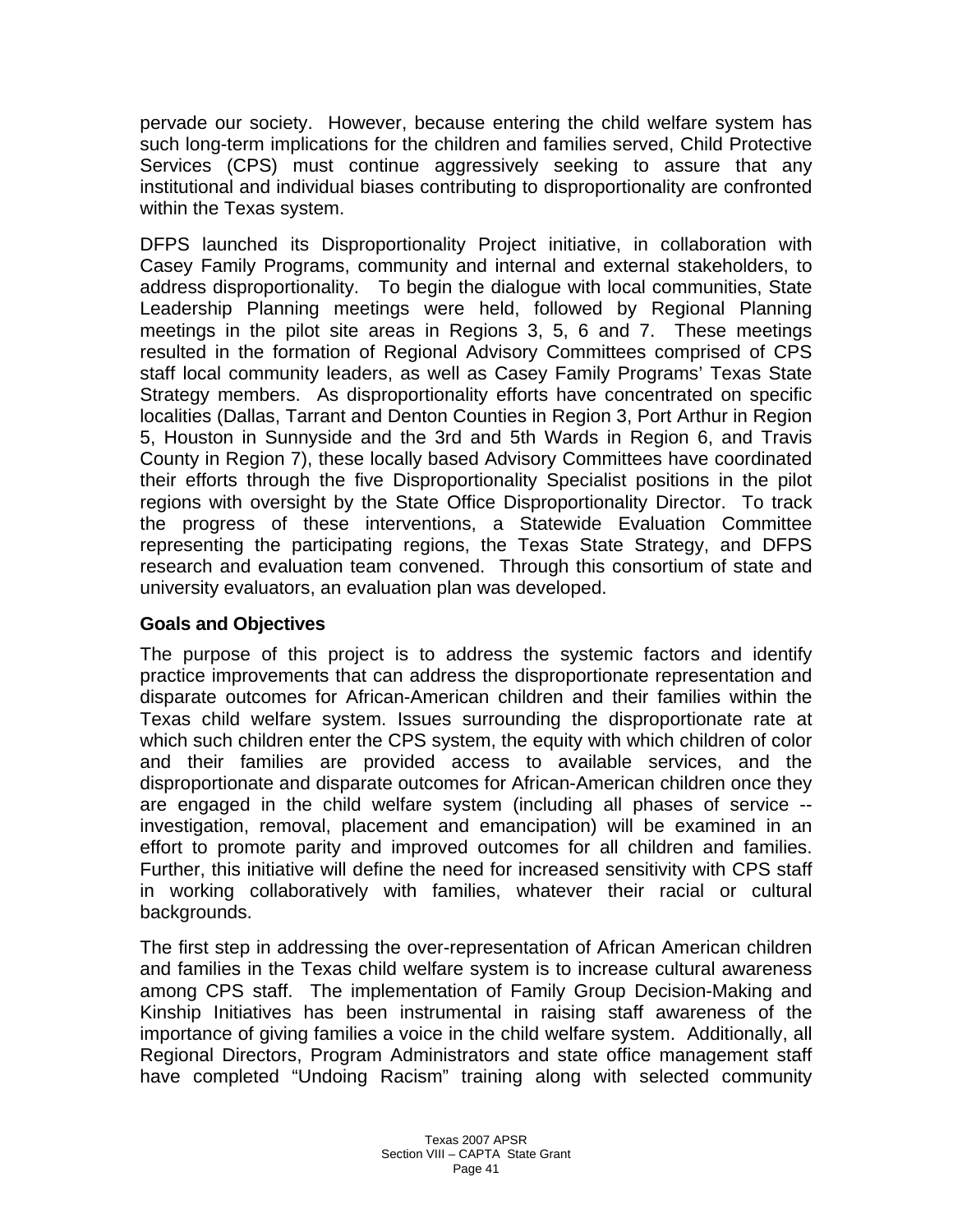members, parents and alumni. Region 3, 5 and 6 supervisor and worker level staff in the pilot units have also been trained.

Disproportionality Specialists have been certified as "Knowing Who You Are" trainers. This training emphasizes the importance racial and ethnic identity formation for youth. The Disproportionality Specialists, along with other trainers, will train and certify other agency staff to deliver the curriculum to CPS staff. These efforts are to address Senate Bill 6 requirements to deliver cultural competency training to all CPS staff.

#### **Approach**

That the problem exists is not disputed. What remains unsolved is "who, what, when, where, and why." Who are the children most impacted? What are the reasons for the disparity – are they social, cultural, political, policy-related, programmatic, or a combination of factors? What needs to be changed to correct the imbalance? When and where in the continuum of protective services does disproportionality begin? Why do so many people seem to ignore the situation? Where does Texas begin? The approach of this project will be to begin to respond to these, and other, questions through the creation of disproportionality specialists in six areas that child welfare data indicates have the highest percentages of disproportionality. Considerable efforts are being made in pilot site communities through Town Hall meetings and Focus Groups to reach out to community partners in an effort to both understand and mitigate the factors that contribute to disproportionality in all aspects of child welfare.

A Disproportionality Manager coordinates statewide activities; assists with the development of grants as necessary to support further endeavors; liaisons with program evaluation staff; attends, develops and delivers training as identified; and engages community partners in the process of issue identification. The community-based Disproportionality Specialists will participate in these activities as directed, while serving at the local level to identify community resources. These community resources will focus on mitigating the circumstances that bring African American children into care while promoting cultural sensitivity among CPS staff. By changing the CPS culture to be more sensitive to families, whatever their racial or cultural background, it is hypothesized that families will feel more empowered to become more verbal regarding their needs and expectations; and, in that process, find greater equity of service.

To augment the work of this project, DFPS participated in a nation-wide Breakthrough Series Collaborative on Disproportionality sponsored by Casey Family Programs. The Series objective was to study various efforts by 13 different jurisdictions to address the disproportionality of African-American children in child welfare systems (entry to exit). Texas has entered into learning exchanges with various states including providing peer technical assistance and mentoring to the state of Kentucky for their disproportionality initiative.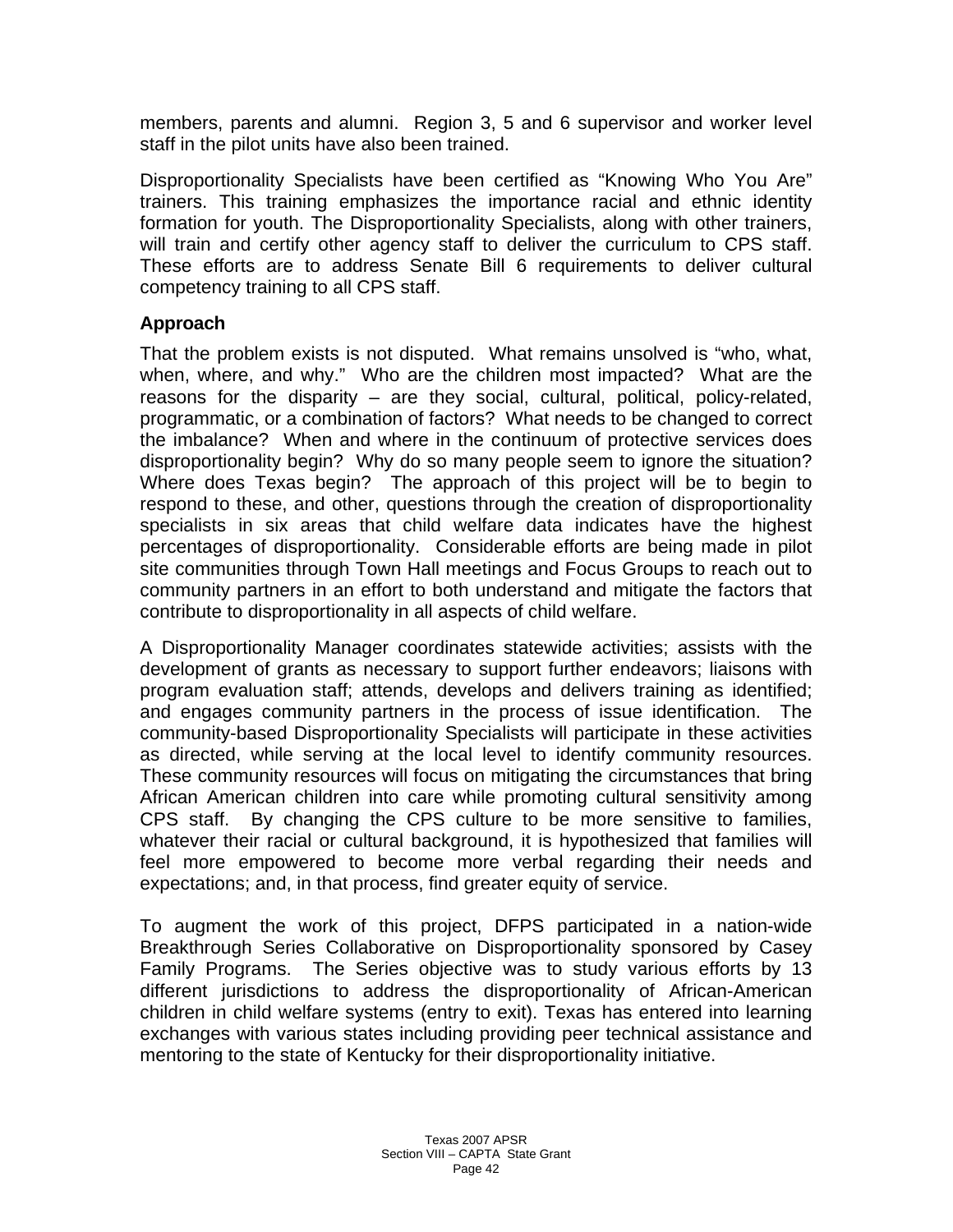As contributing factors are identified, staffs actively work to both increase awareness of and control for factors that create identified disparities. Each pilot site test services, resources and changes that are effective in lowering the rate of disproportionality in order to more effectively expand this work to other areas of the state.

# **Expected Outcomes**

The expected outcomes of this project are

- greater sensitivity to the unique needs of the families CPS serves,
- enhanced understanding of the dynamics that contribute to disparate outcomes for families,
- identification and elimination of policies and procedures within CPS that contribute to disproportionality, and
- increased community participation in the provision of services that prevent children from entering foster care.

# **Budget**

In addition to the identified manager position, successful completion of this project will require start-up costs for expansion to other areas of the state, which includes costs for staff training, travel, community out-reach (including stipends for community members to mentor families involved in the child welfare system) and program development.

Disproportionality Manager

| Salary:                                  |           |
|------------------------------------------|-----------|
| One Division Administrator Level (1 B16) | \$70,297  |
| Fringe                                   | \$13,858  |
| Longevity                                | \$3,840   |
| Subtotal                                 | \$87,995  |
| Staff training                           | \$9,000   |
| Travel (in and out of state)             | \$8,000   |
| Out-reach and program development        | \$64,000  |
| Consultation                             | \$20,000  |
| <b>Total</b>                             | \$188,995 |

# **3) Children With Disabilities Project**

The Children with Disabilities Project responds to priorities (7), (10 a and b) and (14) of the CAPTA Amendments.

# **Goals and Objectives**

The overall goals of the project will be: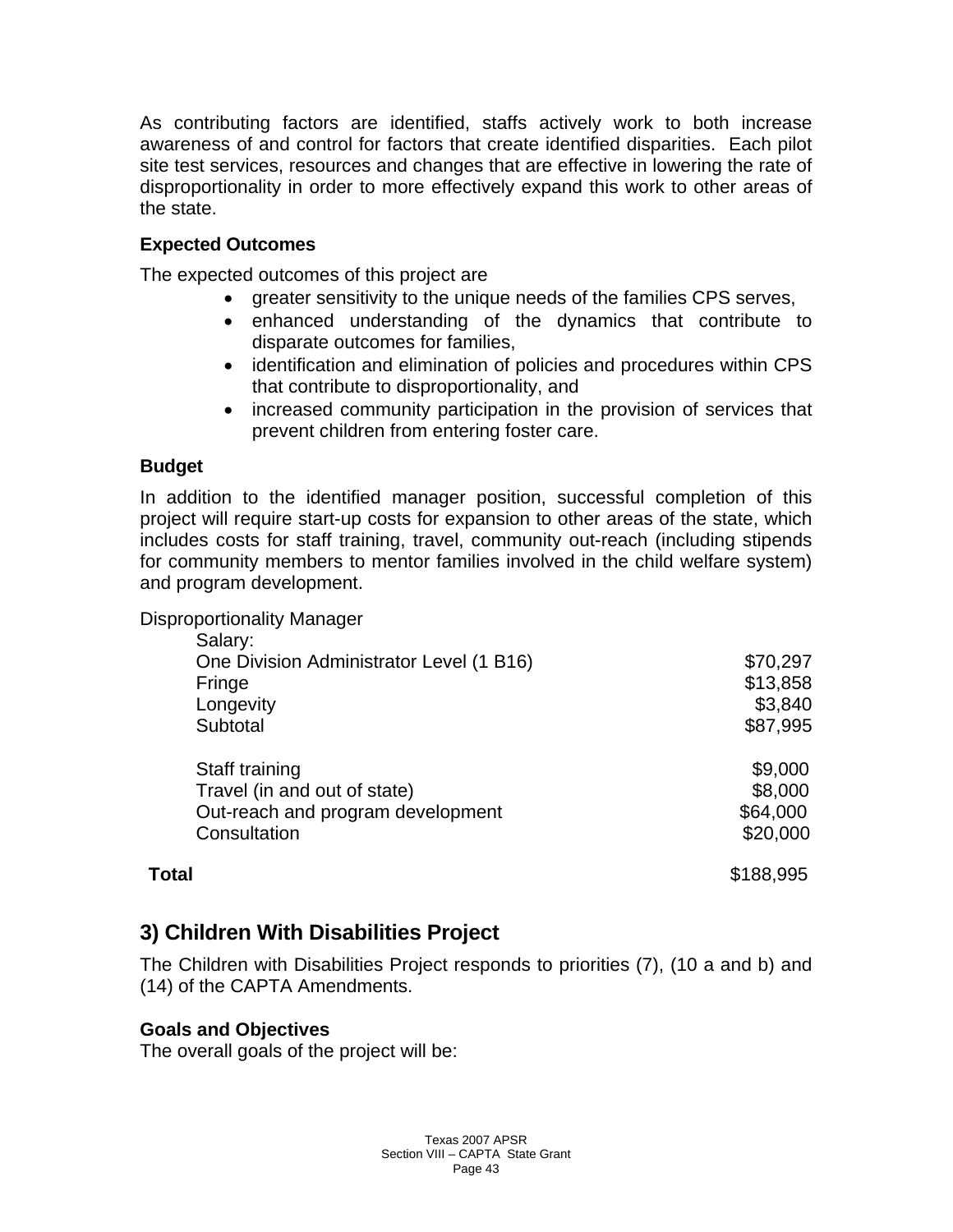- To ensure children with developmental disabilities in the care of the Department of Family and Protective Services (DFPS) are placed in the least restrictive setting available that can meet these children's needs
- For Developmental Disability Specialists to become experts in the knowledge of developmental disability services and resources, and coordinating these services between DFPS staff members and these resources;
- Hire a Developmental Disability Specialist fluent in using American Sign Language (ASL) who is familiar with Deaf culture norms and of the Deaf community and to assist with identifying and facilitating services to children and families with deafness; and
- Provide consultation to Child Protective Services (CPS) staff members.

Objectives related to these goals are:

- Promote the identification of children needing this service;
- Assess the needs of children related to their developmental disability;
- Serve as regional subject matter expert for children with developmental disabilities;

• Consult and/or participating in child service planning activities and in identifying needed wrap-around services;

- Facilitate the transition of children out of institutions into least restrictive settings appropriate for the children;
- Advocate for Medicaid waiver slots for children with developmental disabilities and placement on appropriate Medicaid waiver lists;
- Facilitate Determination of Mental Retardation (DMR) for children with suspected mental retardation;

• Serve as a liaison with Mental Retardation Authorities (MRAs) and facilitating Mental Retardation services;

• Facilitate placements into HCS, ICF-MR programs/state schools, nursing homes, Casa Esperanza and Mission Road;

• Provide training to staff and caregivers about developmental disabilities and available resources;

• Facilitate referrals of appropriate children aging out of DFPS conservatorship to the Department of Aging and Disability Services guardianship program; and

• Participate in the formal review of guardianship decision.

Tasks to Meet Objectives:

- Educate CPS staff members about Medicaid waiver programs and other resources and requirements for children with developmental disabilities.
- Provide consultation and training to CPS staff members related to the developmental needs of individual children.
- Collaborate with local, state and federal agencies and programs and caregivers that serve children with developmental disabilities.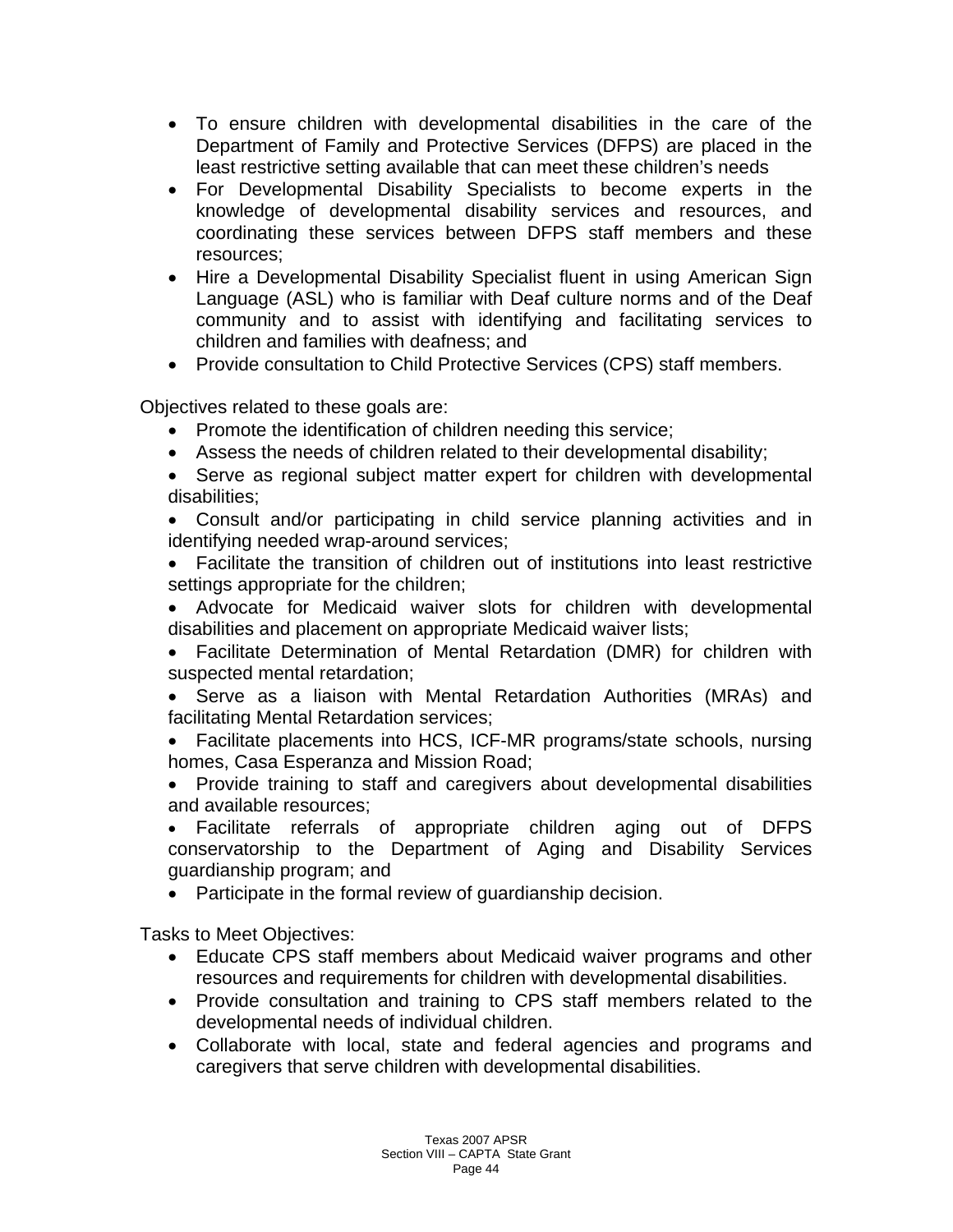- Assist caregivers and CPS staff members in accessing appropriate services.
- Conduct training and technical assistance for CPS staff members and caregivers related to developmental conditions.

#### **Benefits**

As a result of project activities, children and their caregivers will have greater access to available resources and other supportive services. Caregivers will be better equipped to provide care for children in their own homes. CPS caseworkers will better understand the developmental disabilities of children and be more successful in accessing available services. Information regarding developmental disabilities and available resources will enhance the quality of placement services and permanency planning efforts for children in substitute care as Developmental Disability Specialists will assist in identifying specific needs and services to meet those needs of children with developmental disabilities.

#### **Budget**

| 1 State Office Project Director (Program Specialist)<br>Salary<br>Fringe<br>Longevity                                                                                                                                            | \$ | \$52,687<br>\$11,375<br>960 |
|----------------------------------------------------------------------------------------------------------------------------------------------------------------------------------------------------------------------------------|----|-----------------------------|
| Subtotal                                                                                                                                                                                                                         |    | \$65,022                    |
| Travel                                                                                                                                                                                                                           | \$ | 2000                        |
| <b>Statewide Information Special Project</b><br>Books and Videos for Statewide Distribution, and Training for<br>$\bullet$<br>Developmental Disability Specialists Related to Children with<br><b>Developmental Disabilities</b> | \$ | 6000                        |
| Total:                                                                                                                                                                                                                           |    | \$73,022                    |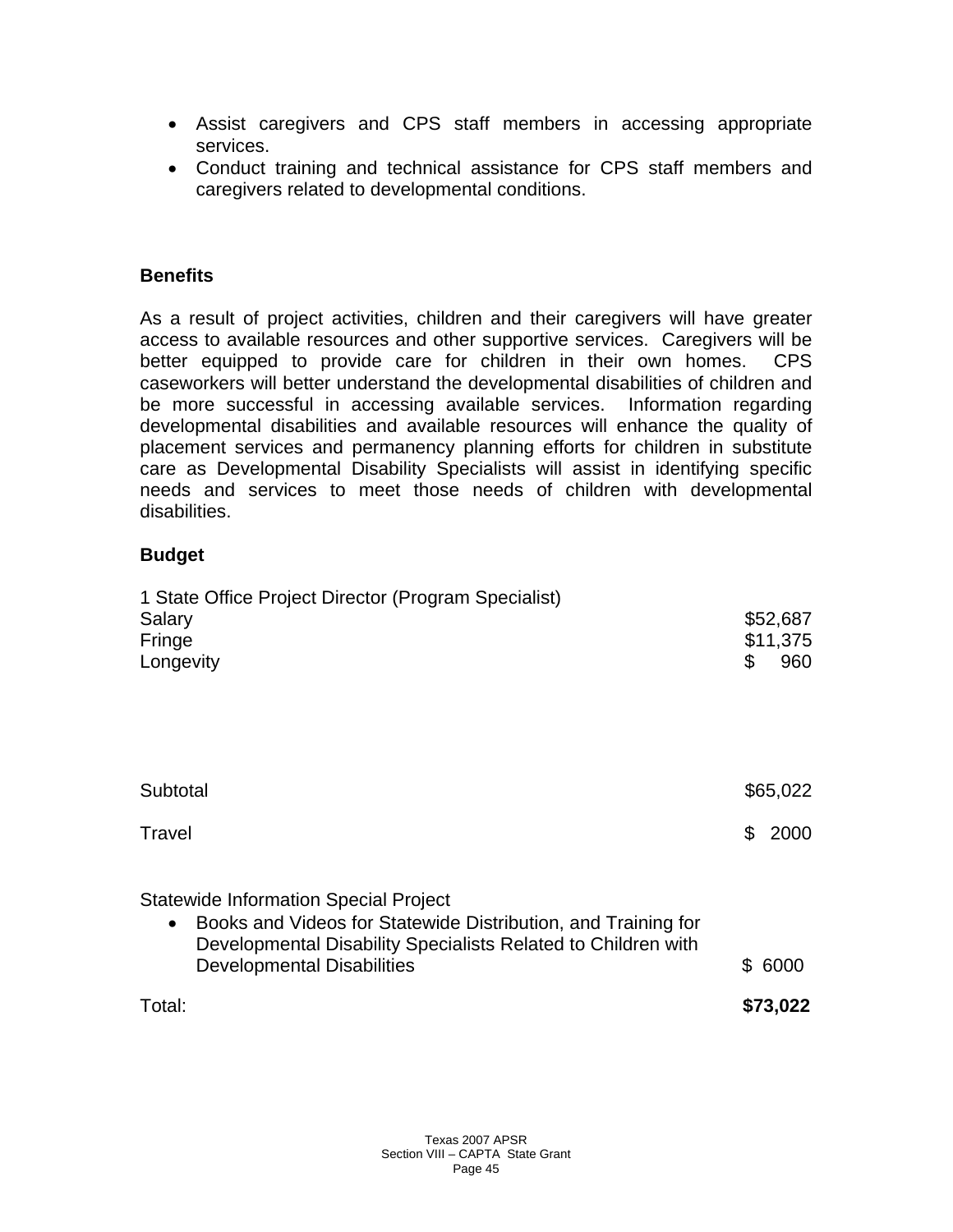# **4) Educational and Developmental Disabilities Specialists**

The Educational and Developmental Disability Specialist Project responds to priorities (3), (7), (10 a & b), and (14) of the CAPTA Amendments.

# **Goals and Objectives**

The overall goal of this project is to establish an education specialist and a developmental disability specialist in each DFPS region, who can provide a comprehensive range of services to meet the complex educational needs of DFPS foster children, as well as specialized needs of children with developmental disabilities. The education specialist focuses on education issues with the goal of improving educational outcomes for youth in care. The following are the objectives to meet this goal.

The Educational Specialist will provide case consultation to DFPS staff by:

- Implementation of a statewide education tracking procedure and format through the use of the Education Portfolio;
- Development of a system to track the education progress of youth in care and ensure they all have an Education Portfolio;
- Information and referral services regarding education-related resources;
- Collaboration with school districts, substitute caregivers and CPS to promote educational stability;
- Identification of existing specialized placement resources and coordinate with placement team to ensure the educational needs are addressed;
- Assistance in case planning as it pertains to identifying specific educational needs and services through individual case staffings and Individual Education Plan (IEP) meetings;
- Provision of educational information and referral services in unit meetings, basic skills development training, new worker regional training, and regional educational issues based training for tenured workers; and
- Provision of educational information to schools, substitute caregivers, and the youth in care to ensure accurate and appropriate services are being provided.

The Developmental Disability Specialist will provided consultation to DFPS staff by:

- Assist with statewide efforts to improve healthcare to children in substitute care;
- Assist with efforts to provide oversight of psychotropic medication use by children in foster care;
- Provide input into the development of service/care plans;
- Provide information and referral services regarding developmental disability related resources;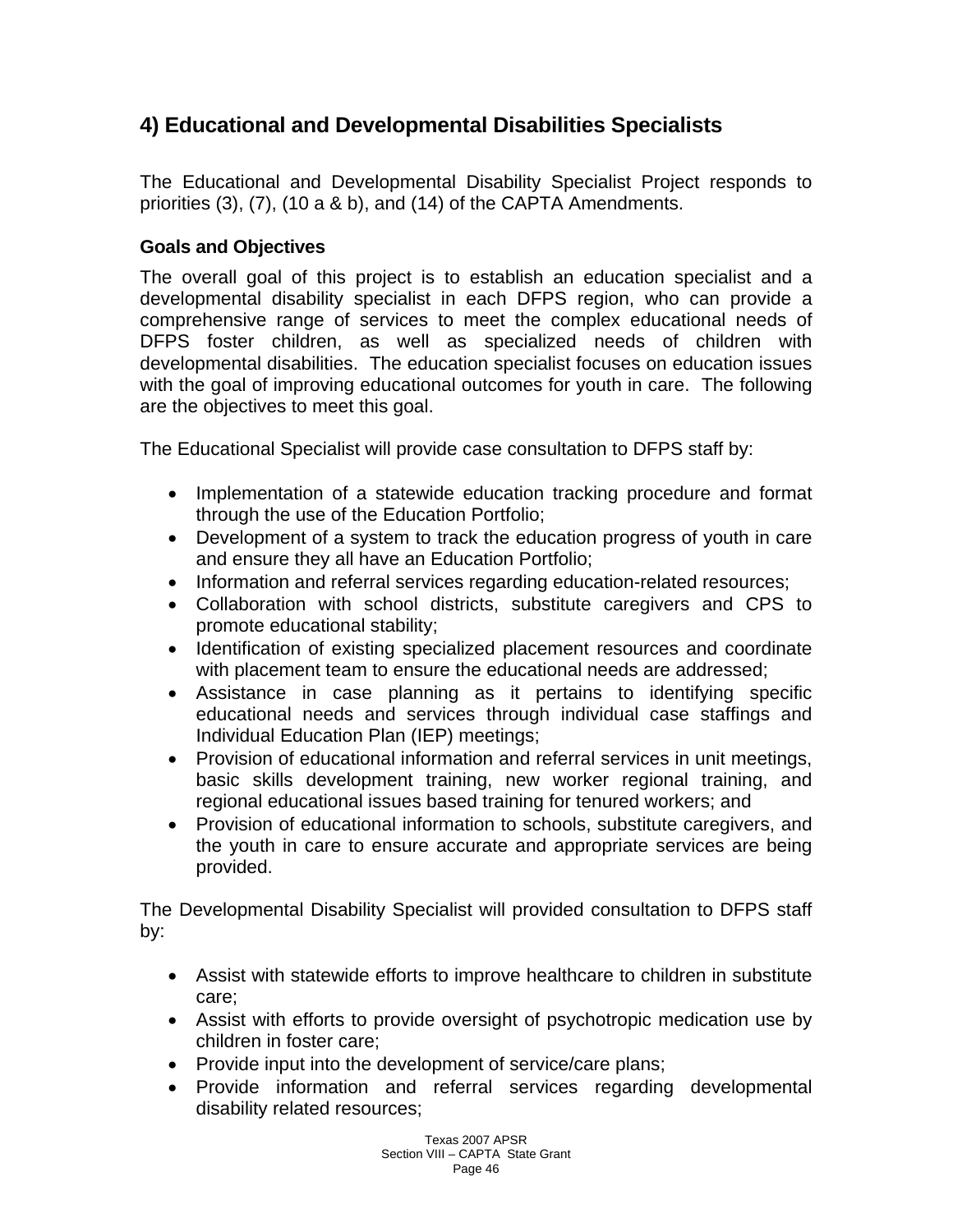- Provide identification of existing specialized placement resources and coordinate with placement team to ensure the developmental disability needs are addressed;
- Assist in case planning as it pertains to identifying specific developmental disability needs and services through individual case staffings; and
- Offer developmental disability information and referral services in unit meetings, basic skills development training, new worker regional training, and regional educational issues based training for tenured workers.

The Educational Specialists and Developmental Disability Specialists assist in case planning activity as it pertains to identifying specific educational or developmental disability needs and services to meet those needs, including individual case consultations with DFPS staff and attending permanency planning meetings and Individual Education Plan (IEP) meetings as needed.

The Educational Specialist and Developmental Disability Specialist represent DFPS at regional planning meetings to provide input regarding the communication and collaboration process and agreements between agencies and organizations involved in educational planning and/or service coordination for children with disabilities.

The Educational Specialists develop and provide educational training curriculum to CPS staff, schools and foster parents. They cover the importance of education stability and securing and maintaining accurate and current education records. The Education Specialists are presenting the Education Portfolio to all involved parties. The Education Portfolio is an individual means used statewide to track education records from placement to placement, which will ensure correct education placement and services. The training may be accomplished through:

- Unit meetings,
- Parent Resource for Information Development and Education (PRIDE) seminar sessions (adding education issues to the training),
- Surrogate parent training,
- Foster Parent support group meetings and conferences, or
- Meetings and presentations to school districts and Education Services Centers

The Educational Specialist consults with CPS staff regarding education questions and/or concerns about children on their caseload. Education Specialists also attend school Admission, Review, and Dismissal (ARD) meetings, when needed, to help the surrogate parent advocate plan for the educational needs of children and assist in the development of Individualized Educational Plans (IEP) to ensure correct education placement and services are being provided.

The Developmental Disability Specialists complete the following duties: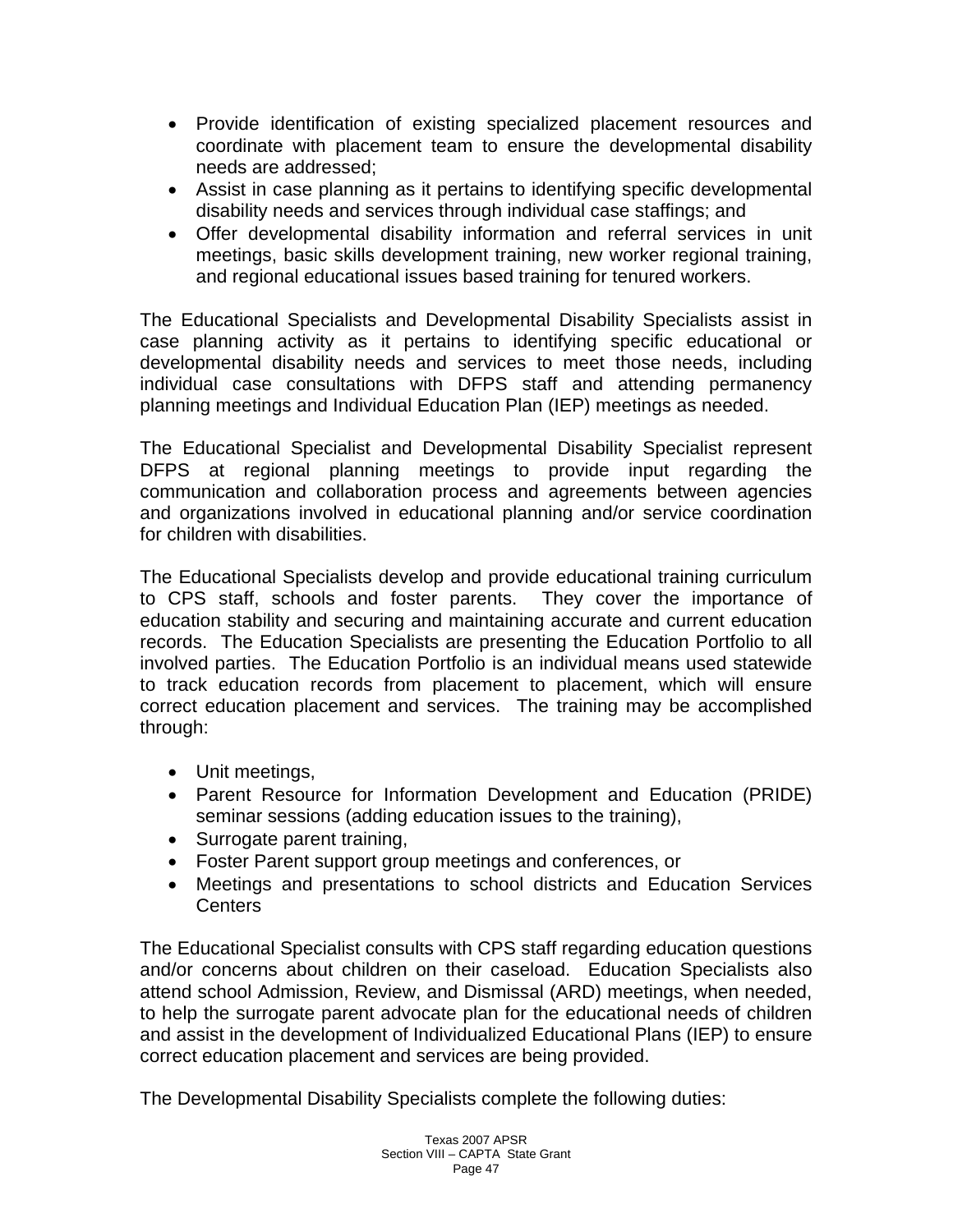- Consult and/or participate in:
	- o Service planning,
	- o Circles of support,
	- o Discharge planning, and/or
	- o Other appropriate venues;
- Facilitate transition of children out of institutions by:
	- o Attending treatment team meetings at the institutions,
	- o Presenting cases to residential childcare providers at quarterly matching meetings, etc.,
	- o Developing transition plans when providers are located;
	- o Advocating for Medicaid waiver slots for children with mental retardation who are admitted to state hospitals.
- Place children with developmental disabilities on appropriate Medicaid waiver lists;
- Liaison with mental retardation authorities and facilitate mental retardation services;
- Facilitate Determination of Mental Retardation for children with suspected mental retardation;
- Complete and maintain current service levels for children on their caseloads;
- Provide training to staff and foster parents;
- Facilitate referrals of appropriate aging out children to the Department of Aging and Disability Services for guardianship;
- Facilitate referrals of children with developmental disabilities who are aging out or are placed in an Intermediate Care Facility serving persons with Mental Retardation, state schools, Home and Community Based Services, and nursing homes to SSI coordinators for SSI application; and
- Complete permanency planning instruments as required by State Bill 368 and HHSC.

# **Approach**

There are twenty full-time equivalents (FTE) staff associated with this project. There will be a full time position for the Educational Specialist, as well as a Developmental Disability Specialist in each region of the state, except for Region 2/9 which will share one full time Educational Specialist and one full time Developmental Disability Specialist. These twenty specialists will work in coordination with the designated state office specialists.

The Educational Specialists are experienced in working with several facets of the educational system, including gifted and talented programs, special education programs, section 504 services, mainstream education, and extracurricular activities. Education Specialists have to be knowledgeable about the Texas Education Code, the Texas Administrative Code, Individuals with Disability Education Act (P.L. 108-446, IDEA), Section 504 of the Rehabilitation Act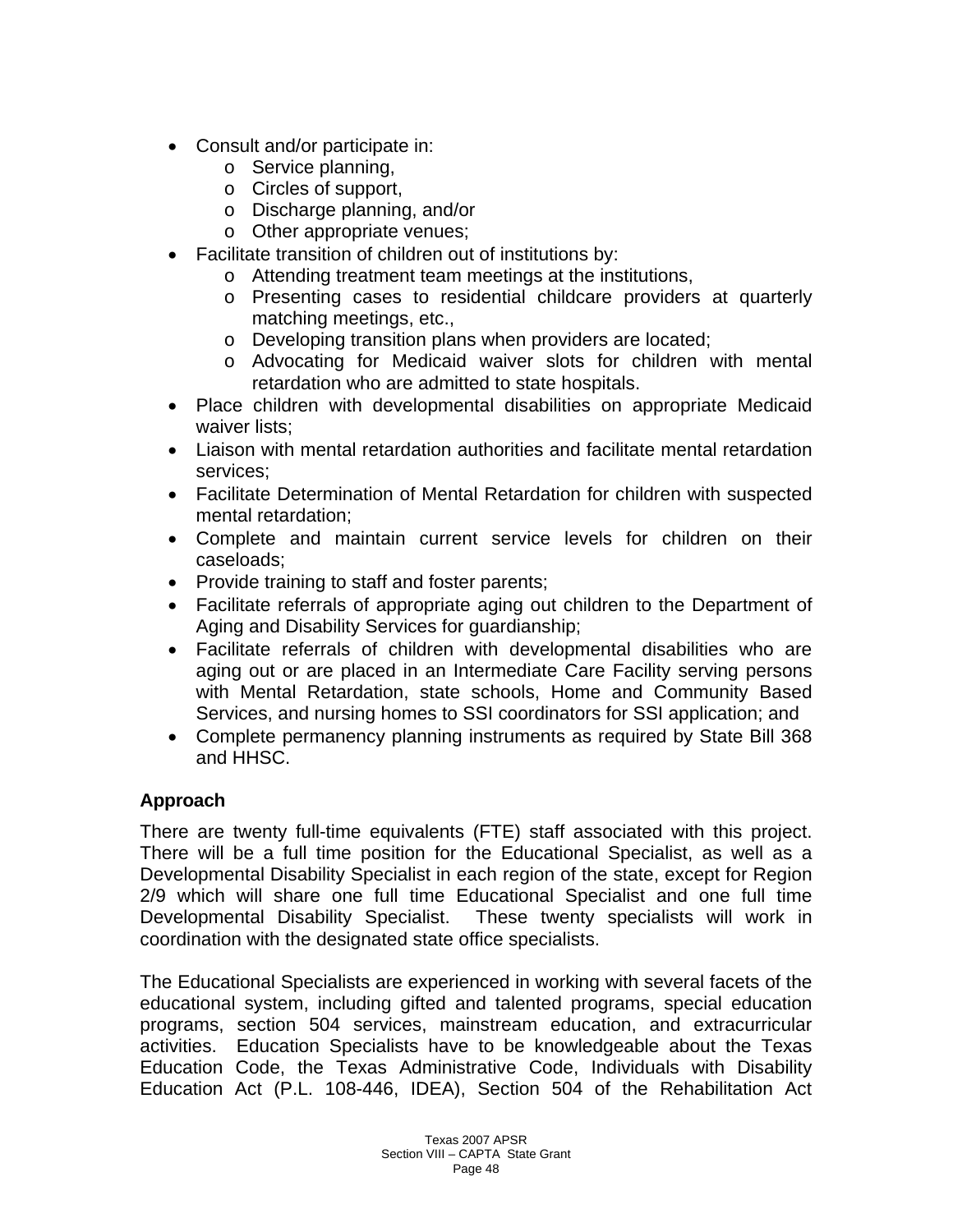(Section 504), and the Family Education Rights and Privacy Act (FERPA) to be able to adequately advocate for the educational needs of youth in care.

The Developmental Disability Specialists are experienced in working with children with developmental disabilities. These specialists will provide consultation, training, information and referral services and resources, and advocacy to assist CPS staff in providing services to children with these special needs.

#### **Benefits**

As a result of project activities, all children in care will have a well trained Education advocate who will promote education stability and monitor academic progress and a Disability advocate to promote access to services in the least restrictive environment for children with disabilities.

With specialist support, knowledge, skill, resources and the Education Portfolio, CPS will be able to ensure accurate education placement and services to children, thus improving their education performance and outcomes. This project will also improve school enrollment time, facilitate the child being involved in their education programming, improve communication between CPS and schools, and the foster parents and schools.

This project's goals and objectives will assist CPS collaboration with HHSC and the state Senate Bill 368 workgroup members to move children from institutional placements into family-based placements, and more fully comply with the Olmstead decision.

# **Budget**

Developmental Disability Program Specialists: 10 worker level staff

Educational Program Specialists: 10 worker level staff

| <b>Total</b> | \$1,010,825 |
|--------------|-------------|
| Longevity    | \$26,640    |
| Fringe       | \$190,789   |
| Salary:      | \$793,396   |

# **5) Texas Council of Child Welfare Boards**

The Texas Council of Child Welfare Boards (TCCWB) responds to priority (11) in the CAPTA amendments.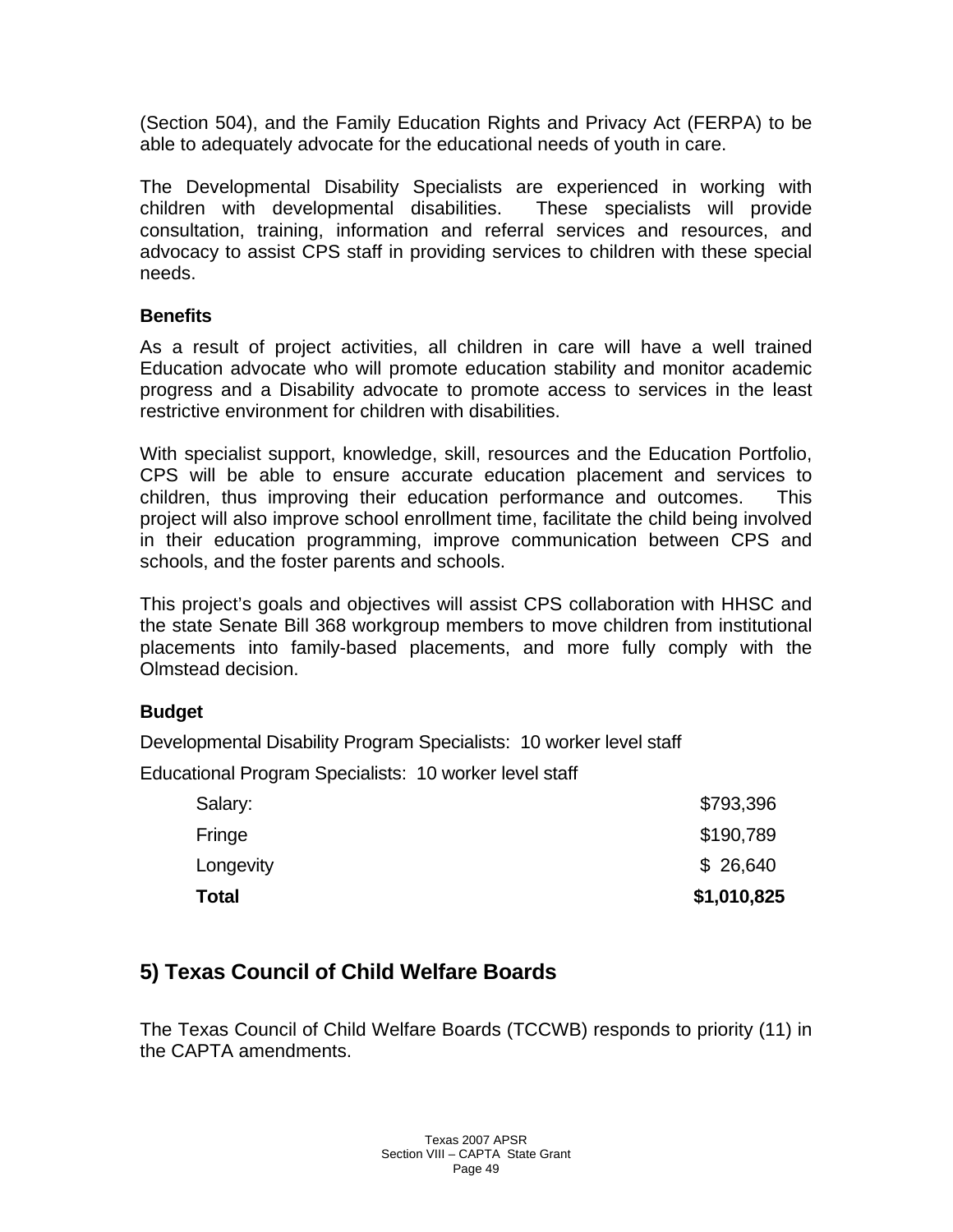#### **BACKGROUND**

In 1931, in response to the Great Depression, Texas enacted a law that created the Division of Child Welfare Services and placed this office in the State Board of Control. The law allowed county commissioner courts to appoint boards to coordinate community services for the protection of children. A small staff within the Division of Child Welfare Services was employed to help counties create Child Welfare Boards.

During these early days of child welfare services in Texas, the county Child Welfare Board often provided service to families and children themselves, with consultation and supervision from the professional staff of the state Division of Child Welfare Services. The State Department of Public Welfare assumed state responsibility for child welfare when it was created in 1939.

In 1976, regions began to form Regional Child Welfare Advisory Councils. Early in 1978, the Texas Council of Child Welfare Boards (TCCWB) was organized.

In 1979, the Texas legislature appropriated state funds for foster care services. Today CPS is a state administered program, although many counties provide some level of funding for foster children's needs. Several counties also provide funding for additional state supervised CPS staff positions. One of the responsibilities given to local Child Welfare Boards is the oversight of county expenditures for child welfare services.

Child Welfare Boards were surveyed by the TCCWB in 2002, and 103 responses were received from the 200 counties with Child Welfare Boards. The survey identified local assistance provided by local boards that supplement efforts of the agency. The 2002 survey results reflected 8,576 hours of volunteer time from 2,735 volunteers across the state. Additionally, county funds through the Child Welfare Boards provided approximately \$20,642,016 for the needs of children served by CPS. The Child Welfare Boards are currently providing information to complete the 2007 survey. This information will be used to identify services provided that supplement efforts of the agency.

Child Welfare Boards are involved in a broad spectrum of long-standing as well as new, cutting-edge program development. As indicated above, they provide significant support using both public and private sector resources to directly ensure proper care and services to foster children and their families; to meet acute needs of children and families through establishment and support of local resource rooms and caseworker sponsorships; to launch prevention and awareness programs that run the gamut from family support services and how to report suspected child abuse/neglect to adoption awareness and recruitment; to secure additional local service resources in the areas of evaluation and treatment; to support children who age out of foster care, etc. Most recently, many Child Welfare Boards have been involved in supporting family group decision-making and kinship care initiatives across the state.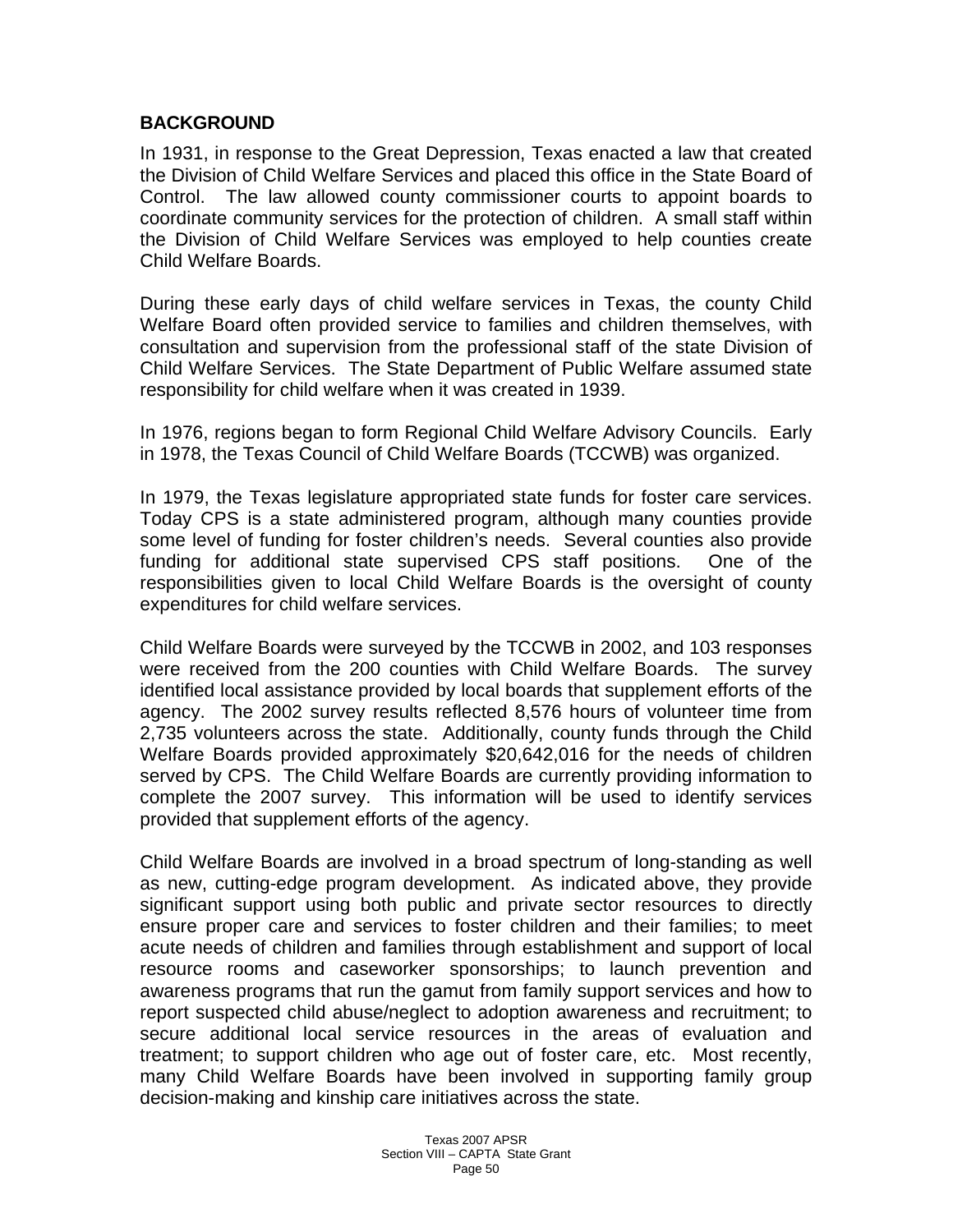# **VISION AND GOALS**

The Texas Council of Child Welfare Boards (TCCWB) is a statewide organization comprised of representatives from local and regional child welfare boards. The purpose of the TCCWB is to provide leadership through a comprehensive, cohesive network of child welfare boards in order to support services to vulnerable children and to promote the prevention of child abuse and neglect to assure that all children live in a loving, nurturing, safe environment.

The TCCWB represents local Child Welfare Boards through its membership of approximately 30 representatives from all eleven regional councils in Texas. The regional councils are composed of representatives of the more than 200 local Child Welfare or Child Protective Services Boards appointed by county commissioners courts. TCCWB officers and members advocate for children through encouraging legislation to provide services to abused and neglected children and to prevent child abuse; working with CPS staff on programs that meet children's needs; and by networking with other agencies and organizations to provide the best care for abused and neglected children, while at the same time, striving to prevent such abuse and neglect through public awareness and joint cooperation.

The TCCWB meets three times a year to develop statewide programs that advocate for child abuse prevention and services. The TCCWB has three standing committees: education, advocacy, and awards. There are also special committees, or ad hoc committees, appointed by the President of the TCCWB. The TCCWB is a 501 (c) (3), non-profit organization.

The vision of the proposed TCCWB Project is to galvanize and strengthen the structure of local, regional and state child welfare boards such that the TCCWB leads the way in statewide support, technical assistance, and public/private advocacy for the prevention and treatment of child abuse and neglect.

The goals of the proposed TCCWB Project include the following:

- Develop a model of local, regional, and state child welfare board organization that can be used nationally to promote public/private partnerships.
- Assist local and regional child welfare boards to more effectively carry out their direct and indirect service and support activities that reflect the changing nature of CPS services in Texas - as programs expand use of family group decision-making, kinship care, direct parent-to-parent mentoring and education, advocacy to enhance child and family well-being outcomes particularly in the areas of education, disability services, and mental health, and outsourcing of foster care and case management.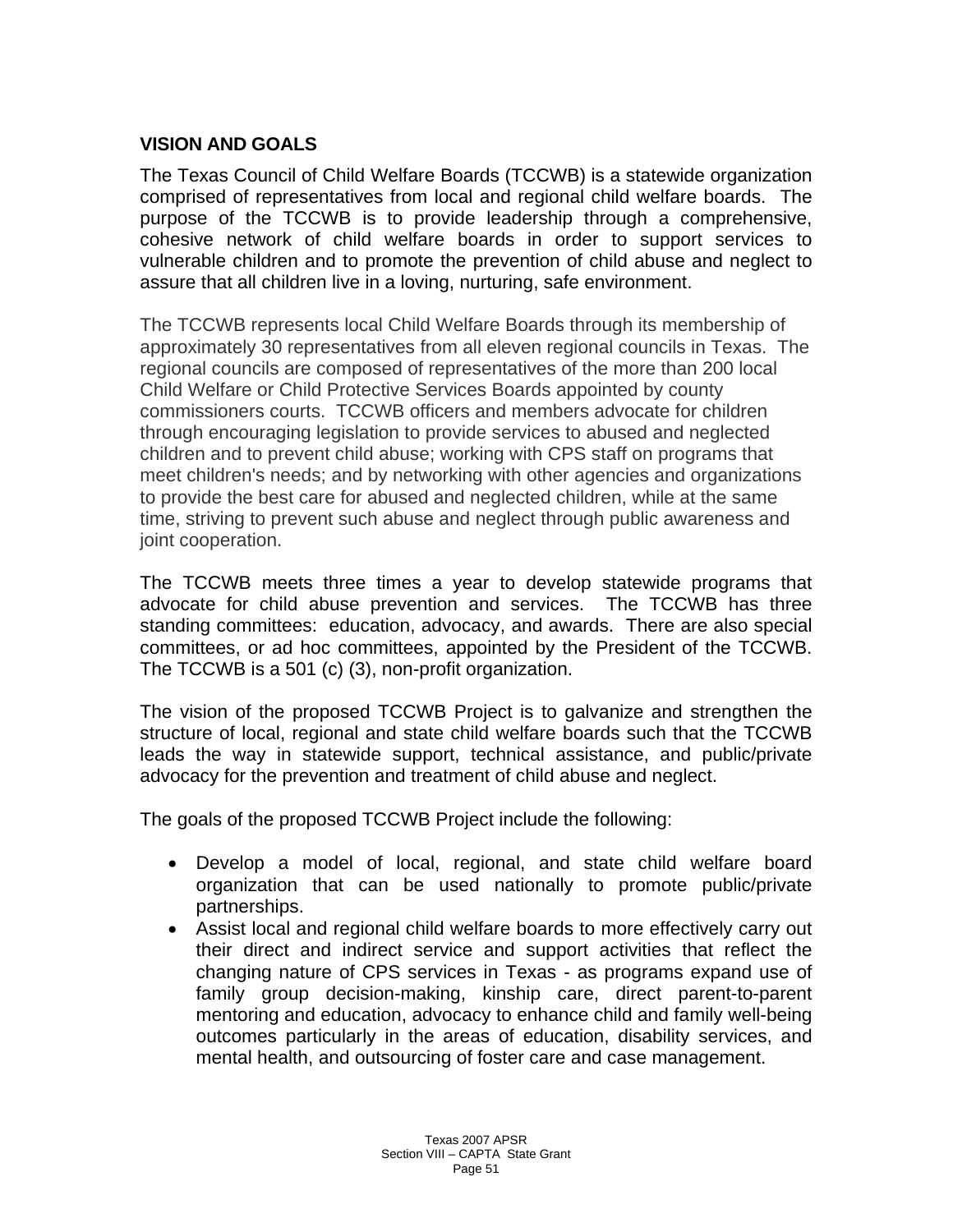- Develop a consistent, statewide system to inventory, tabulate, and analyze resources developed by local child welfare boards and used for prevention and intervention services.
- Develop models and methods to leverage and grow resources from both the public and private sectors to increase the amount and quality of services available to address child abuse and neglect locally and statewide.
- Fund a portion of an Executive Director's salary for the TCCWB to facilitate establishment of the position.
- Decrease the amount of funding provided by DFPS to the TCCWB while increasing funding through grants, donations, fund-raising, etc.
- Fund the development of a comprehensive, updated TCCWB and local child welfare board operations and policy manual.
- Fund a statewide training conference available to all child welfare board staff and volunteers across Texas.

# **APPROACH**

The TCCWB consists of 27 voting members, with four members-at-large (nonvoting), CPS State office staff, CPS regional staff, and guests from the foster parent association and other interested organizations work in partnership with the council and may attend the business meetings held three to four times yearly, in Austin. The officers of the TCCWB are President, Vice-President, Secretary, Treasurer, and Parliamentarian. All members – officers and delegates – are volunteers.

The legislation creating Child Welfare Boards is located in the Texas Family Code, Section 264.005, entitled, County Child Welfare Boards.

County Child Welfare Boards and DFPS have a relationship established though contracts between a County Commissioners Court and DFPS. This contract spells out responsibilities of the Commissioners' Court and of DFPS to one another as well as to the community and to the families and children served.

In every DFPS region, there is staff dedicated to interact with the local boards at a variety of levels and for varied purposes – community initiative specialists, CPS unit supervisors and caseworkers, and CPS regional administrative staff.

The TCCWB has sought for several years to expand its funding base beyond what is allocated by DFPS (\$17,600 per year for meetings, prevention, education, and newsletter activities). In order to expand its funding base and revenue-raising capabilities, the TCCWB has made several applications for grant opportunities available to non-profit service entities. However, these applications have been unsuccessful. And the consistent feedback from grantors is that they are reluctant to provide resources to an entity that does not have an executive director structure in order to ensure accountability and legacy operations. DFPS proposes that the TCCWB will be a stronger, more effective service, support, and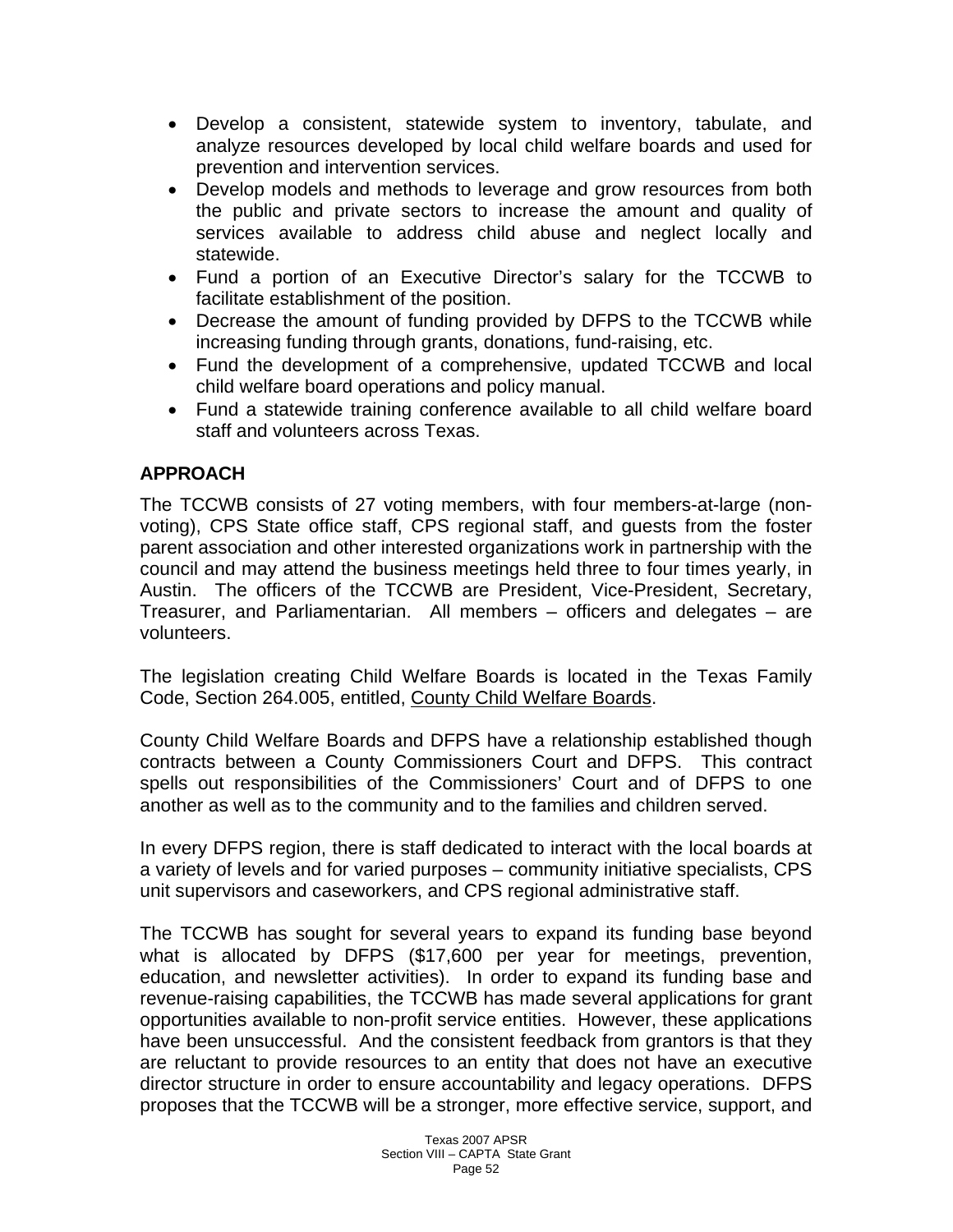educational entity if it is able to secure operating revenue independent of DFPS. DFPS is thus proposing that the TCCWB become a financially independent entity using the primary mechanism of establishing an Executive Director/Board of Directors operating structure.

DFPS would commit to funding a portion of an Executive Director's salary in order to coordinate the efforts of the TCCWB. The Executive Director's duties would include:

- Develop a model of local, regional, and state child welfare board organization that can be used nationally to promote public/private partnerships.
- Provide technical assistance, direction, and guidance to local and regional Child Welfare Boards to effectively develop their organizations.
- Develop a consistent, statewide system to inventory, tabulate, and analyze resources developed by local child welfare boards and used for prevention and intervention services.
- Develop models and methods to leverage and grow resources from both the public and private sectors to increase the amount and quality of services available to address child abuse and neglect locally and statewide.
- Oversee the development of a comprehensive TCCWB and local child welfare board operations and policy manual.
- Coordinate the annual statewide training conference for at least 125 participants.
- Annually coordinate three meetings of the TCCWB and one meeting of the Executive Committee.
- Develop independent, consistent funding streams to operate the TCCWB and fund its service, education , and prevention projects.

# **EXPECTED OUTCOMES**

Cooperation and collaboration locally and statewide will be improved; an accurate accounting of donated and earned funds from both the public and private sectors will be developed; accurate and consistent collection of data regarding funding and expenditures at all levels will increase the accountability and confidence in the operations of Child Welfare Boards; CPS caseworkers will experience greater community support; clients will have access to a wider variety of services at the local level; child abuse prevention efforts will be expanded statewide; and funding for the TCCWB will come exclusively from its own fund raising activities.

DFPS proposes to continue funding the TCCWB, in addition to the below proposed budget, at \$8,800 during fiscal year 2008 , at and no allocation during state fiscal year 2009.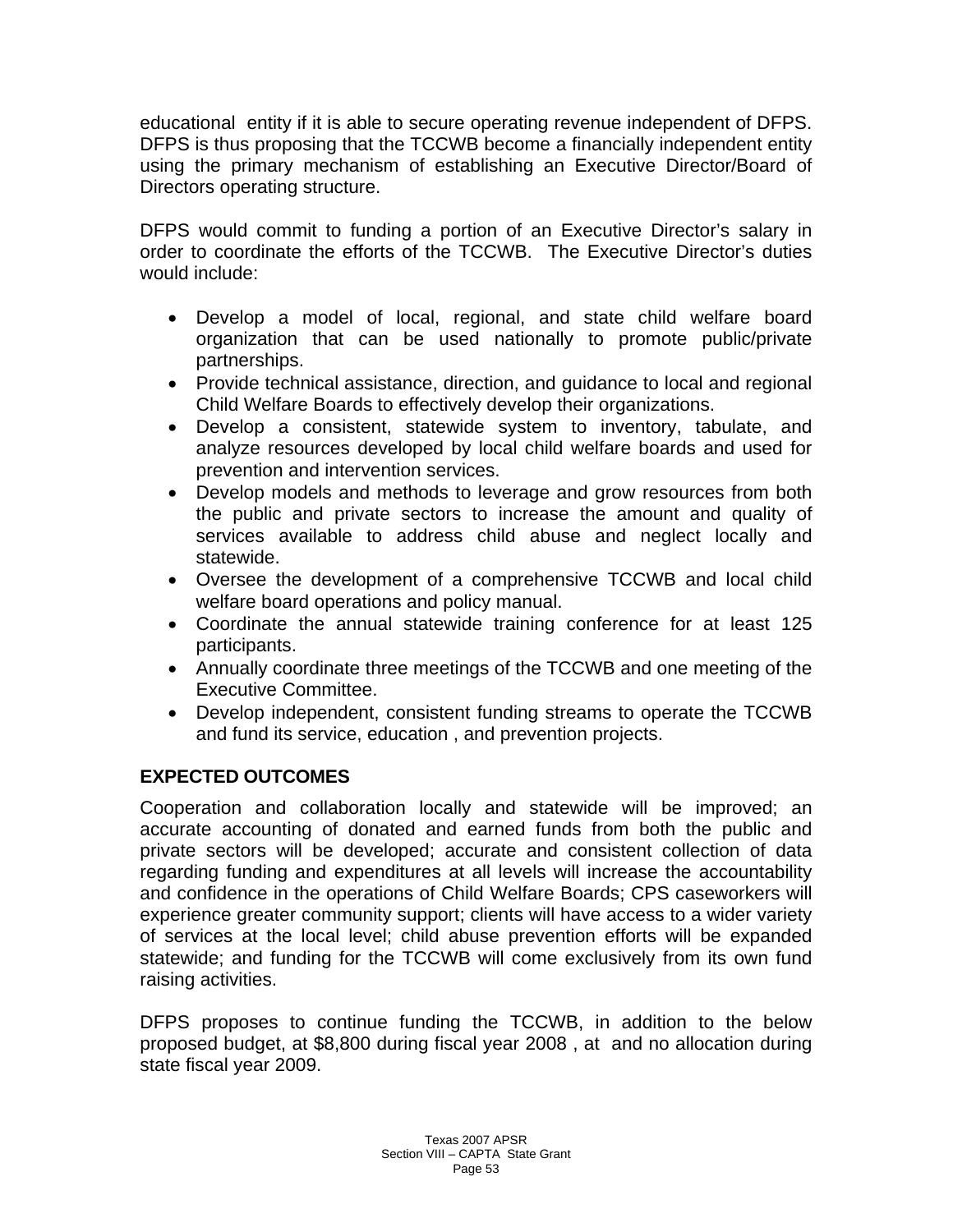# **BUDGET**

Total CAPTA funds requested for FY 2008 are \$47,000.

• 1 Part time equivalent (PTE) Executive Director Position

| Salary                                                            | \$25,000 |
|-------------------------------------------------------------------|----------|
| Travel                                                            | \$7,000  |
| <b>Subtotal</b>                                                   | \$32,000 |
| Development of a TCCWB operations and policy manual               | \$3,000  |
| Development and distribution of a statewide accounting instrument | \$2,000  |
| Annual Conference – speakers, meeting space, travel               | \$10,000 |
| <b>GRAND TOTAL:</b>                                               | \$47,000 |

# **6) Parent Collaboration Group**

The Parent Collaboration Group responds to priority (3) in the CAPTA Amendments.

# **Background**

The Adoption and Safe Families Act of 1997 encourages states to collaborate with external entities to improve services in the Child Protective Services System, and to provide an opportunity for external entities to have input in the IV-B State Plan. DFPS launched the Parent Collaboration Group during fiscal year 2002 to provide a venue for gathering and incorporating parental feedback to enhance child protective services. The Parent Collaboration Group provides information to staff regarding what parents experience as recipients of CPS services, and what can be improved. Additionally, the information gained from parental input is used to improve practice and address policy issues.

#### **Mission**

The Parent Collaboration Group is a partnership between CPS and parents who are, or have been, recipients of services from CPS. The mission of the Parent Collaboration Group is to:

• Provide stakeholder input to the agency regarding policy development, and CPS services,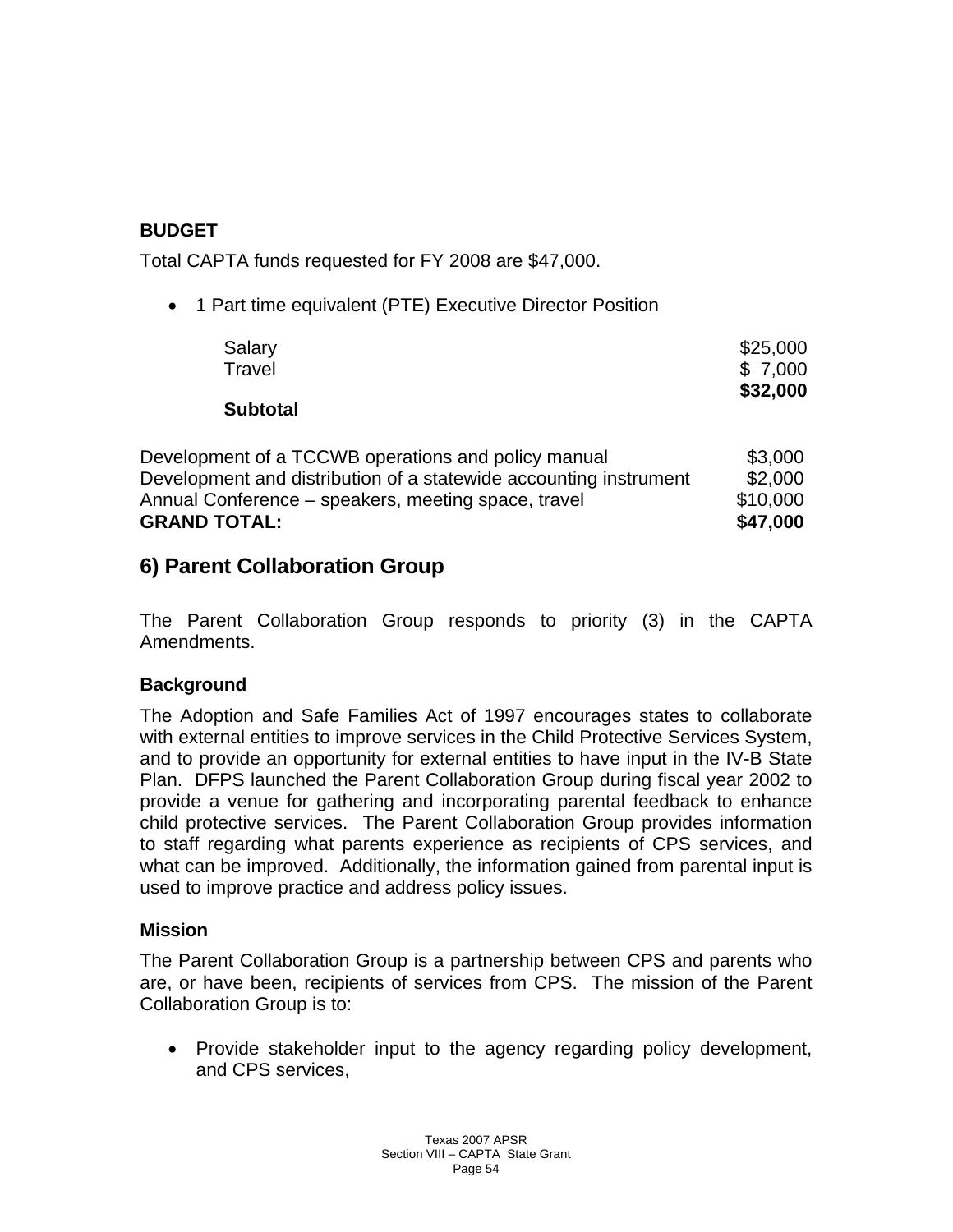- Provide recommendations to the agency regarding how services may be improved to children and families,
- Provide training opportunities to workers regarding the parent perspective, and
- Provide support to parents and function as a catalyst to link parents and the agency in partnerships that encompass statewide policy development as well as day-to-day casework practice.

#### **Goals**

The Parent Collaboration Group Project goals are:

- Identify service gaps to families and children,
- Identify what services are working and should continue,
- Identify areas of policy that need improvement,
- Provide an avenue for parents to make recommendations for policy changes,
- Identify ways parents can be instrumental in improving a caseworker's skills in relating to parents,
- Fund the travel, per diem, and child-care expenses of the parent volunteers to attend a statewide meeting at least 3 times a year,
- Provide assistance, direction, and guidance to the meetings to effectively develop regional Parent Collaboration Groups, and
- Establish parent liaison advocates who will work as partners with caseworkers and families.

# **Objectives**

The objectives of the Parent Collaboration Group include the following:

- Increase the number of parent liaisons for both advisory and practice initiatives in fiscal years 2007-2008,
- Develop a structure for CPS-Parent partnerships in policy and practice components that will become a vital element of local regional and state operations,
- Institute the Parent Collaboration Group advisory model throughout the state,
- Increase father involvement.
- Improve the skills, qualifications, and availability of individuals providing services to children and families, and
- Distribute the message to staff and parents regarding the value of a family voice

# **Approach**

**Pilots**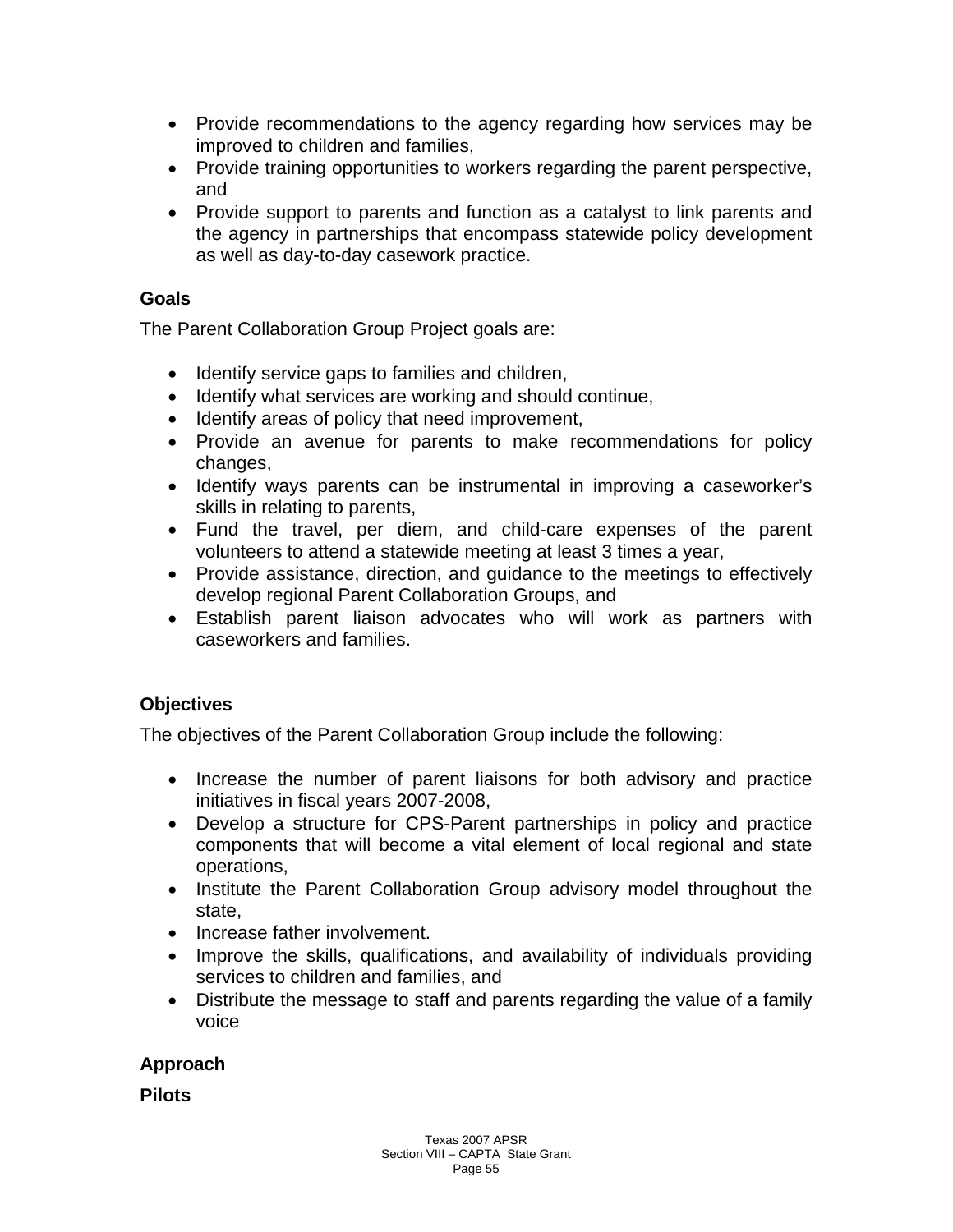The Parent Collaboration Group model is one in which DFPS staff partner with local parent liaisons to enhance services and communication between the agency and families who receive CPS services. The Parent Collaboration Group model provides for co-leadership at the state level by a staff person from state office and a parent who is a former recipient of CPS services. CPS regional management selects regional CPS staff and parent liaison representatives to the state Parent Collaboration Group.

To meet the objective of instituting a Parent Collaboration Group model throughout the state, DFPS is committed to replicating the state model in each region. During this first year of operations, the new pilot sites have demonstrated that they learned from the experiences of the first three pilot sites (Regions 06, 08, and 10), and have been able to move forward more quickly with their pilot initiatives.

The Well Being Outcome was a specific area of weakness identified in the results of the first Texas Child and Family Service Review. Parent Collaboration Group participants will provide input on how the agency can improve the well being of children, specifically improving the physical, mental, and educational services provided to children, and how fathers may be more involved in case planning and service delivery for their children.

#### **Major Obstacles**

Biological parents, both fathers and mothers, involved in the child protective services system frequently come from low- or middle-income families and are unable to afford travel and day care expenses to attend statewide and regional meetings. In an effort to facilitate a parent participation in statewide and regional groups, the agency must attempt to remove barriers preventing the parent from attending the meetings.

A major barrier to the development of regional, non-pilot site Parent Collaboration Groups has been the agency's inability to provide initial payments to parents to absorb expenses incurred while attending meetings. Many parents have to request time off from work and may lose up to one day's pay depending on the type of parent education/advocacy activities are performed. The lack of up-front funds requires participants to pay lodging, travel, food, and day care expenses out of their household funds, and then wait 21 to 60 days, or longer, to be reimbursed.

Parents have expressed difficulty engaging child care services for their children during the days they need to be away from home; and relay that child caregivers request that parents pay the \$30 per day per child in advance. Parents have also expressed concerns relating to the lack of resources to purchase meals while away from home. In addition, parents are required to pay for professional healthcare of their children such as nurses to provide injections.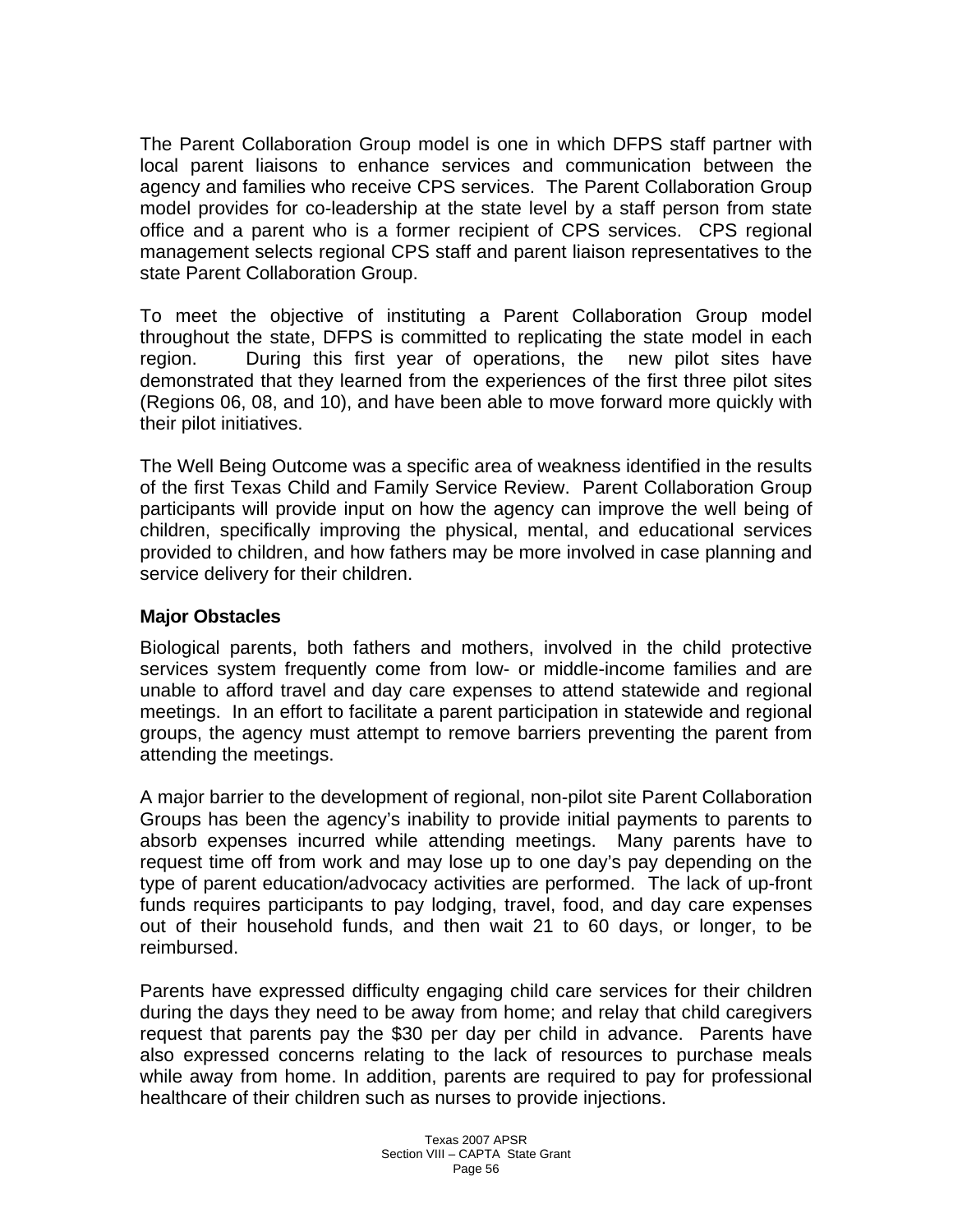To abate the aforementioned obstacles, continued funding from CAPTA will be used to provide stipends to parent participants who attend and perform public speaking at events arranged by the Child Protective Servcies Liaison at State Office. The stipends o cover the honorarium for speaking at the event.

#### **New Casework Paradigm**

The State Parent Collaboration Group suggest that CPS take this project to the next level of parent advocates as partners with CPS and parents in the casework process. The approaches identified by the State Parent Collaboration Group and CPS to implement this new paradigm include:

- Develop a profile of who would make a good parent advocate;
- Establish protocols for parent advocates regarding:
	- o Training,
	- o Supervision,
	- o Identification of any legal issues related to Parent Collaboration Group members, and
	- o Linkages among Parent Collaboration Group members, CASA, attorneys, parents, and other stakeholders;
- Develop a job description for parent advocate volunteers regarding their roles and responsibilities;
- Develop a job description for agency liaisons and volunteer supervisors regarding roles and responsibilities;
- Develop a plan for the expansion of fathers on the Parent Collaboration Group.
- Use parent liaisons at parent support groups, staff meetings, and as consultants on cases;
- Develop flyers about parent liaisons for workers to distribute to families;
- Develop an orientation video by parents for parents regarding what to expect when involved in the CPS system;
- Educate parents on the foster care system;
- Explore opportunities for parental involvement when education issues arise while child(ren) are in CPS care; and
- Place emphasis on approaches that increase father involvement.

#### **Methodology**

The State Parent Collaboration Group will continue to meet at least three times a year. Regional Parent Collaboration Groups are expected to meet periodically, but no less than quarterly according to needs and resources. State Parent Collaboration Group participants will engage in discussion of practices relevant to the state's child protective services system. Parent representatives will identify those practices that work effectively and those that are problematic, and develop recommendations for enhancement to the current delivery system.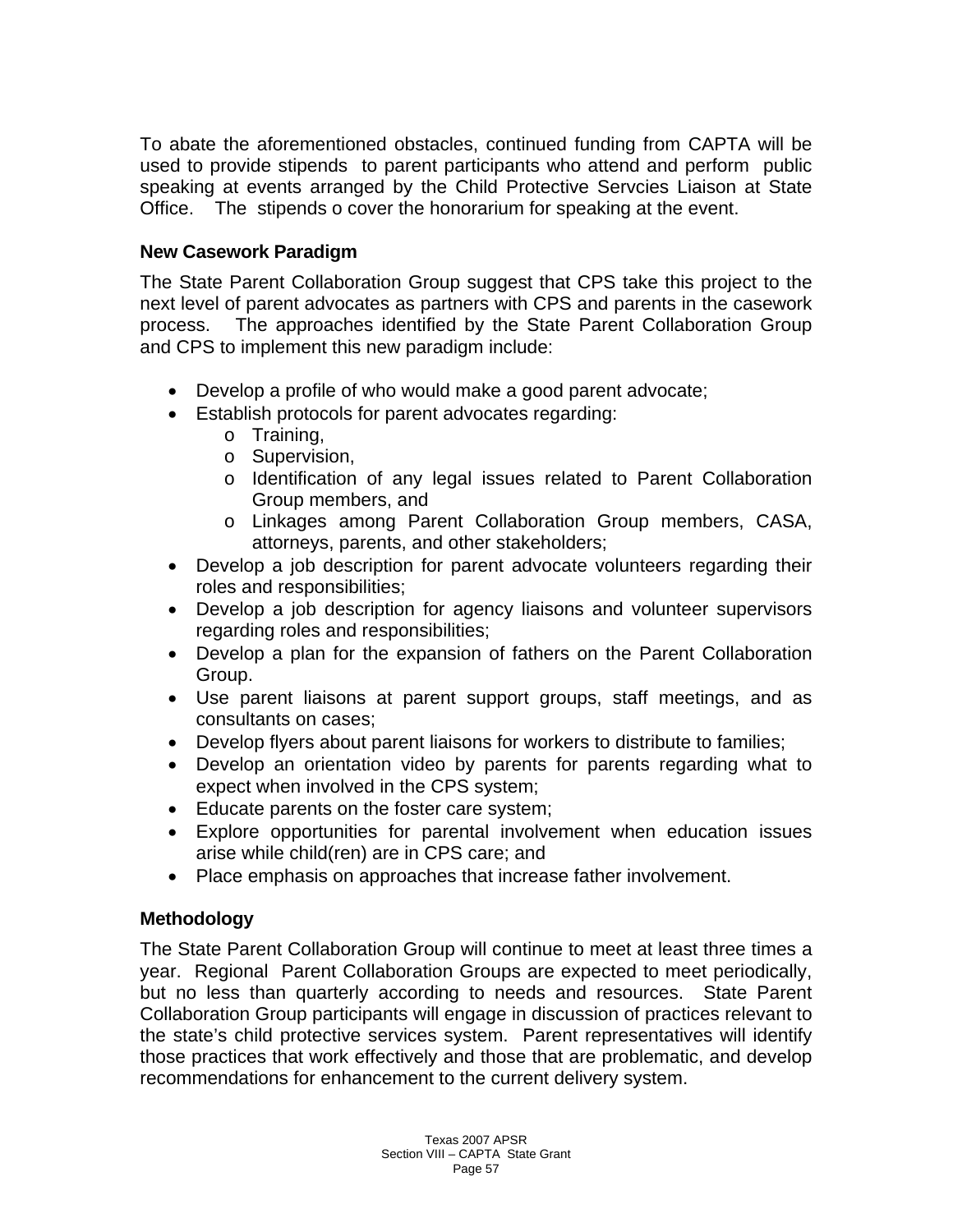The state level Parent Collaboration Group coordinator will provide feedback and recommendations from the Regional and state Parent Collaboration Groups to CPS management and program specialists regarding service gaps, and casework practices that need improvement.

Best Practice Specialists and regional parent liaisons will work on developing parent advocates at the local level. Program specialists and parent representatives at the state level will support the new paradigm. Implementing this methodology along with the approaches outlined above will lay the foundation for achieving the goal of establishing parent liaison advocates statewide who work as partners with caseworkers and families. State office staff will organize and facilitate workgroups of staff and parents to develop this project together.

#### Description of Activities

The Parent Collaboration Group provides a mechanism to include biological parents in the design, implementation, and evaluation of the CPS program. This initiative encourages collaboration with clients who are affected by the CPS service delivery system and provides a unique perspective on how to improve services to families and children. For fiscal year 2008, the plan is to continue the statewide Parent Collaboration Group, to provide support and technical assistance to three additional pilot regions, and to obtain input from parents regarding how to improve well-being for children receiving services from CPS.

Activities for fiscal year 2008:

- Develop a profile of who would make a good parent advocate;
- Establish protocols for parent advocates:
- Encourage development of regional Parent Collaboration Group newsletters that focus on local resources.
- Encourage continued distribution and use of Parent Collaboration Group training video to internal and external partners.
- Develop additional training tools from the parent perspective to be used by Child Protective Services staff and others involved with the child welfare system
- Provide trainings to staff from a parents perspective
- Continued development of the regional Parent Collaboration Group that will:
	- o Review practices and provide input,
	- o propose recommendations for policy changes in the CPS system,
	- o support a partnership between parents and the agency,
	- o assist parents in understanding the various processes of CPS, and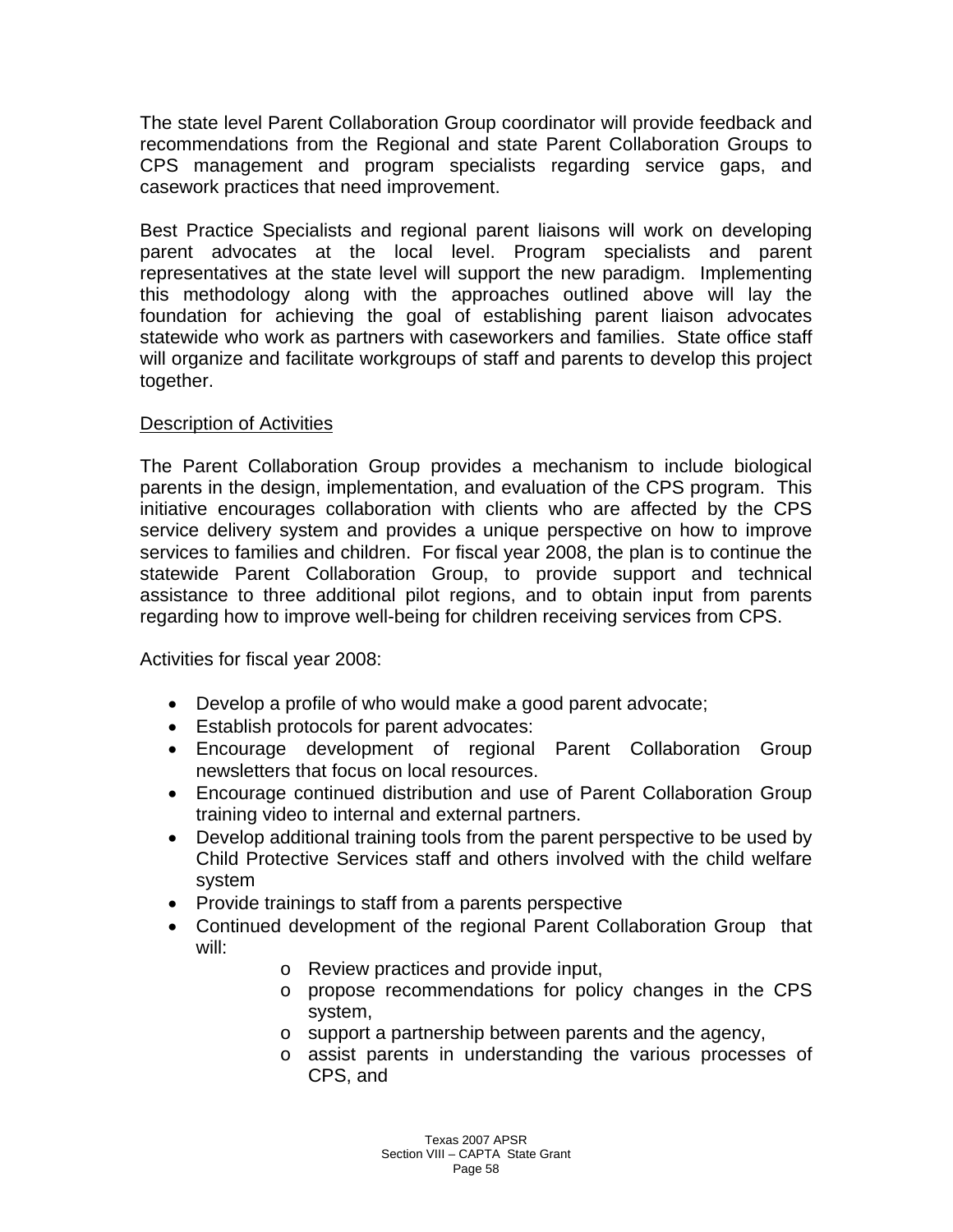- o provide parent access to a standardized survey so that parents may provide their feed back on a statewide basis.
- Implement the approaches of the new casework paradigm through workgroups that will lay the foundation for a statewide parent advocate program in non-pilot regions.

#### **Expected Outcomes**

- Improve cooperation and collaboration between parents and the agency,
- Enhance CPS worker abilities to work with families effectively,
- Increase father involvement in CPS activities, especially case planning,
- Provide improved services that meet the individual needs of the families, and
- Improve safety, permanency, and well being outcomes for children.

#### **Budget**

To decrease barriers to parent participation at the state and regional levels, stipends will be paid to parents in addition to per diem reimbursement that the stipend does not cover.

Quarterly Statewide Meetings: The state Parent Collaboration Group operating budget for fiscal year 2008 is based on twenty-two parent liaisons, twelve DFPS liaisons, attending at least three state meetings. The following budget is calculated at an attendance rate of at least two parents per region and one CPS liaison per region.

Regional Pilots: These funds will be for the regional Parent Collaboration Group to continue during fiscal years 2008-2009. At the end of this funding period there should be at least six active regional sites across the state. The regional funds may be used for parent reimbursement for travel expenses, child-care, program planning supplies, or other appropriate expenses.

New Casework Paradigm: These funds will be for funding the travel expenses for one parent and Specialist per region for 4 meetings a year to develop the foundation for a local Parent Advocate model with an estimated cost of \$15,000.

Total for state Parent Collaboration Group, regional sites, and Casework Paradigm is \$61,372.

| Lodging                    | \$9,720  |
|----------------------------|----------|
| <b>Meals</b>               | \$6,480  |
| <b>Child Care</b>          | \$5,400  |
| Parking                    | \$1,584  |
| Taxi                       | \$1,800  |
| Airline, Mileage estimated | \$18,888 |
| <b>Regional Pilots</b>     | \$10,000 |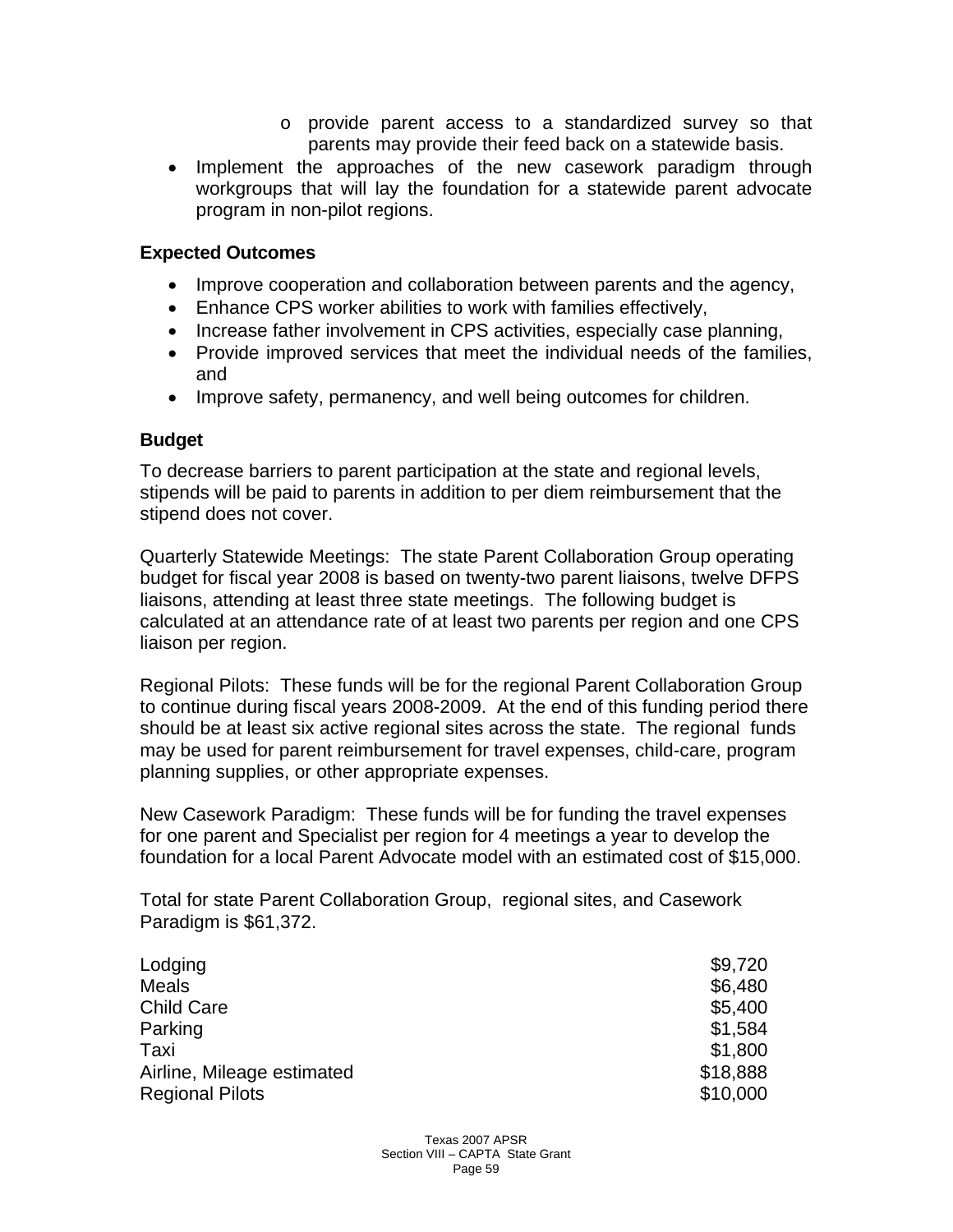The Family Group Decision Making (FGDM) project responds to priorities (3), (5), (7) and (12) in the CAPTA Amendments.

# **Goals and Objectives**

- FGDM Conferences offered in all stages of service for all families as well as youth aging out of care.
- Utilize FGDM conferences as one vehicle to address the overrepresentation of African American children in CPS system by encouraging more families to have a voice in the services and supports they receive.
- Utilize FGDM to increase the number of children and youth living in kinship placements, decreasing the need for foster care.

# **Approach**

The five CAPTA funded Family Group Decision-Making Specialists will continue to serve as the primary coordinators of all family group decision making conferencing activities within their regions. The addition of state supported positions, purchase of service dollars for contract facilitation services, Casey Family Program support, and community engagement will enable FGDM to be further expanded during the coming year. Building upon their experiences with implementation during fiscal years 2004, 2005 and 2006, the Family Group Decision-Making Specialists will oversee the training of new staff as well as the preparation of participating communities and staff.

FGDM will be expanded geographically and programmatically, as FGDM becomes the model for permanency planning for youth in foster care and transitional planning for youth about to exit to independent living. Additionally, these staff will form core members of regionally based teams who will spearhead the agency's efforts toward the cultural changes necessary to implement CPS Reform efforts. Central to these reform efforts will be the shift to strengthsbased, family-focused service delivery.

# **Expected Outcomes**

- FGDM, as the primary mode of service planning for families assures that families and stakeholders have a voice and a choice in the planning process to assure safety, permanency and well being of their related children.
- FGDM offers the chance for families with a wide variety of issues and at various stages of services to fully participate in order to discover their own strengths and utilize their abilities to maintain child safety independent of CPS intervention.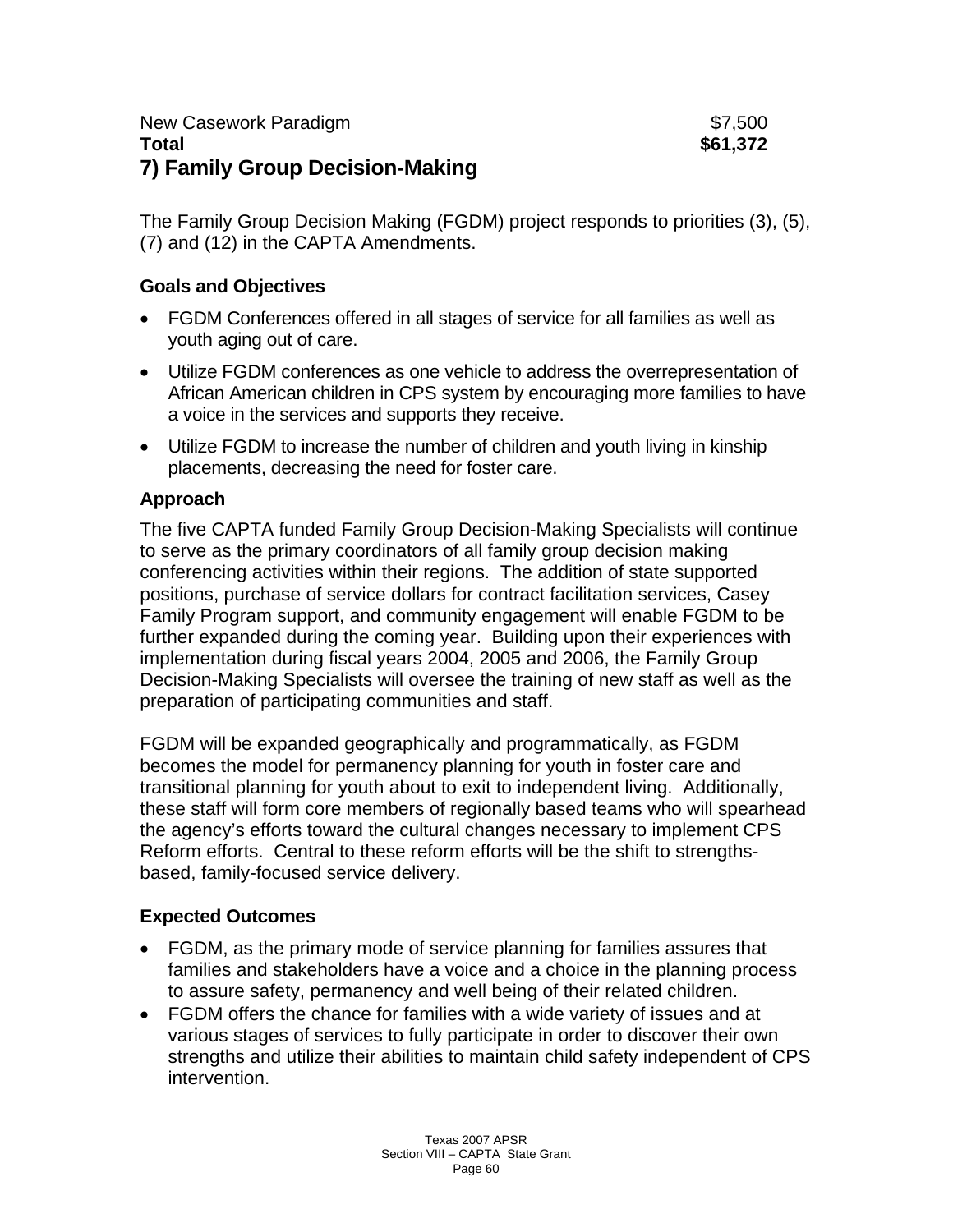- FGDM conferencing facilitates more children being placed with relatives to ensure happier, better-adjusted children than if placed in foster care.
- FGDM creates a broad-based change in the CPS culture allowing a more family-centered, culturally competent, and solution focused service model to permeate all service provisions.
- FGDM process makes more progress on behalf of children possible when families and CPS staff are working together cooperatively.
- FGDM serves to meet the ASFA outcomes related to safety, permanency, and well-being.

# **Budget**

| <b>Budget total</b> |                                                                   | \$328,558            |
|---------------------|-------------------------------------------------------------------|----------------------|
| Fringe<br>Longevity |                                                                   | \$56,233<br>\$13.440 |
| Salary: 5FTE @ B12  | Family Group Decision-Making: 5 program specialist IV level staff | \$258,885            |

# **8) Best Practices**

The Best Practice Specialists respond to priorities (2) and (3) of the CAPTA amendments.

# **Goals and Objectives**

The primary goal for the Family Focus Best Practice project will be to identify and promulgate best practice models throughout the state to assist with the cultural shift required within the agency necessary to embrace a more family focused service delivery system.

The primary goals of the positions will be to:

- Assist in the design, implementation, and evaluation of the CPS program services.
- Assist in the review and analysis of current policy and the evaluation of service delivery strategies to ensure family focused values and philosophy are being adhered to.
- Assist in policy and program development to assure that services demonstrate best practice approaches that are family driven, strength based and culturally sensitive.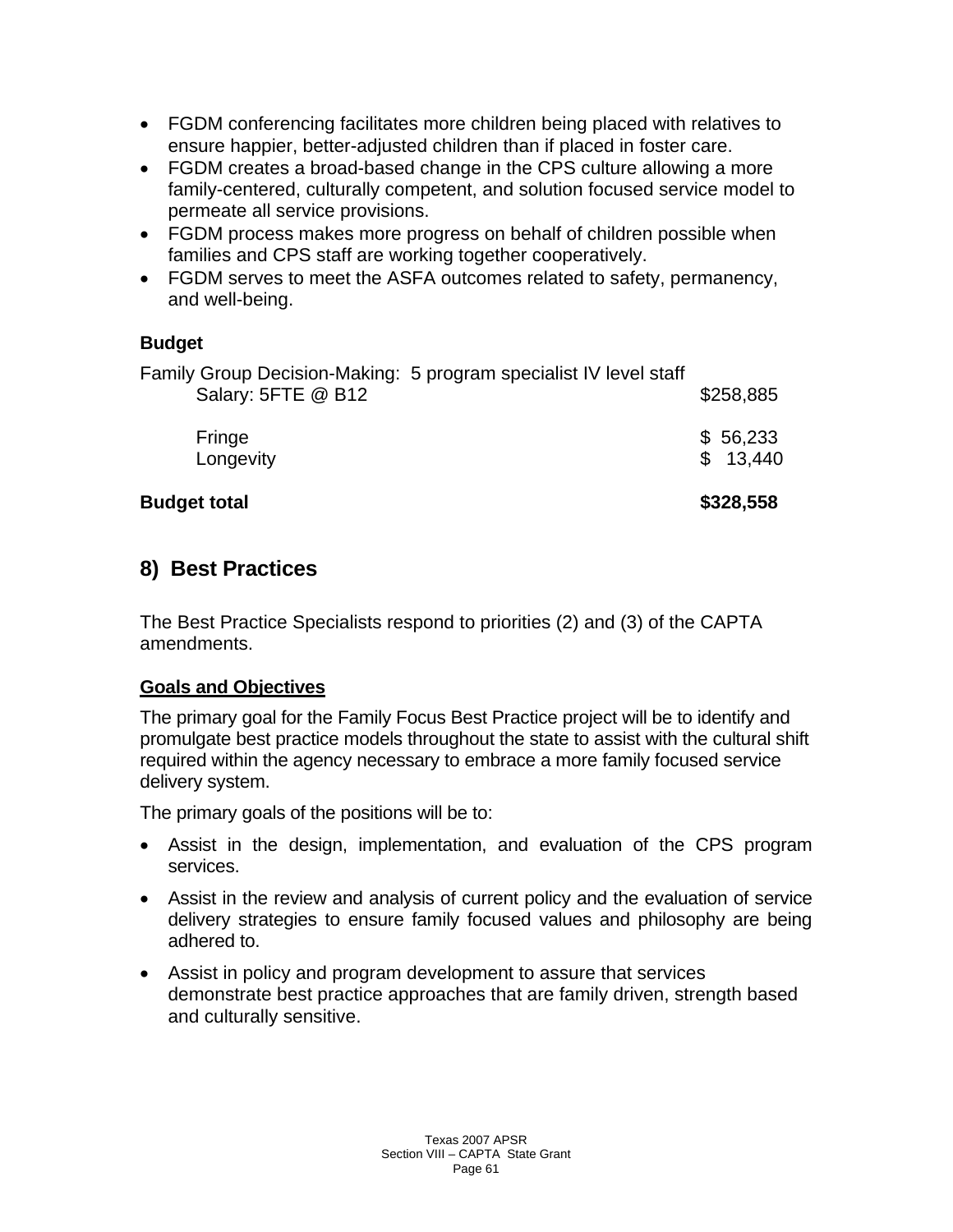#### **Approach**

In order to have a comprehensive plan for utilization of these positions, one of the Best Practice positions is housed within Family Focus Division, one is placed with the Investigation Division and one placed within the Permanency Division, all housed at state office.

In an effort to partner with families at all levels, it is important to have family members involved in all aspects of the work. One Best Practice position, the Parent Program Specialist position, will be a family member who has received services from CPS to give feedback that assists in the analysis of current policy and the evaluation of service delivery strategies. A particular emphasis for this position will be to increase family skills in advocacy within the community in order to better access and remove barriers to community services.

By partnering with the Parent Program Specialist and other Family Focus and Permanency division staff, the two Best Practice Program Specialist positions will focus on writing policy that will ensure the family focus philosophy is woven throughout CPS policy and the CPS service system. Currently, CPS has had minimal attention given to the areas of substance abuse (particularly in the area of methamphetamines), children's mental health, and domestic violence. These two positions will begin to assist the agency in addressing issues with the Familyfocused, strength based approach as they relate to these areas.

Additionally, the two policy program specialists and the Parent Program Specialist position will emphasize and explore effective mechanisms to better engage fathers in the FGDM conferencing progress, in CPS services and in their own cases.

#### **Budget**

| <b>Total</b>                                                   | \$172,713                           |
|----------------------------------------------------------------|-------------------------------------|
| Program Specialist V<br>Salary<br>Fringe<br>Longevity          | \$45,222<br>\$10,322<br>\$          |
|                                                                |                                     |
| Salary<br>Fringe<br>Longevity                                  | \$54,100<br>\$11,574<br>\$<br>1,920 |
| <b>Program Specialist V</b>                                    |                                     |
| <b>Program Specialist III</b><br>Salary<br>Fringe<br>Longevity | \$39,990<br>\$9,585                 |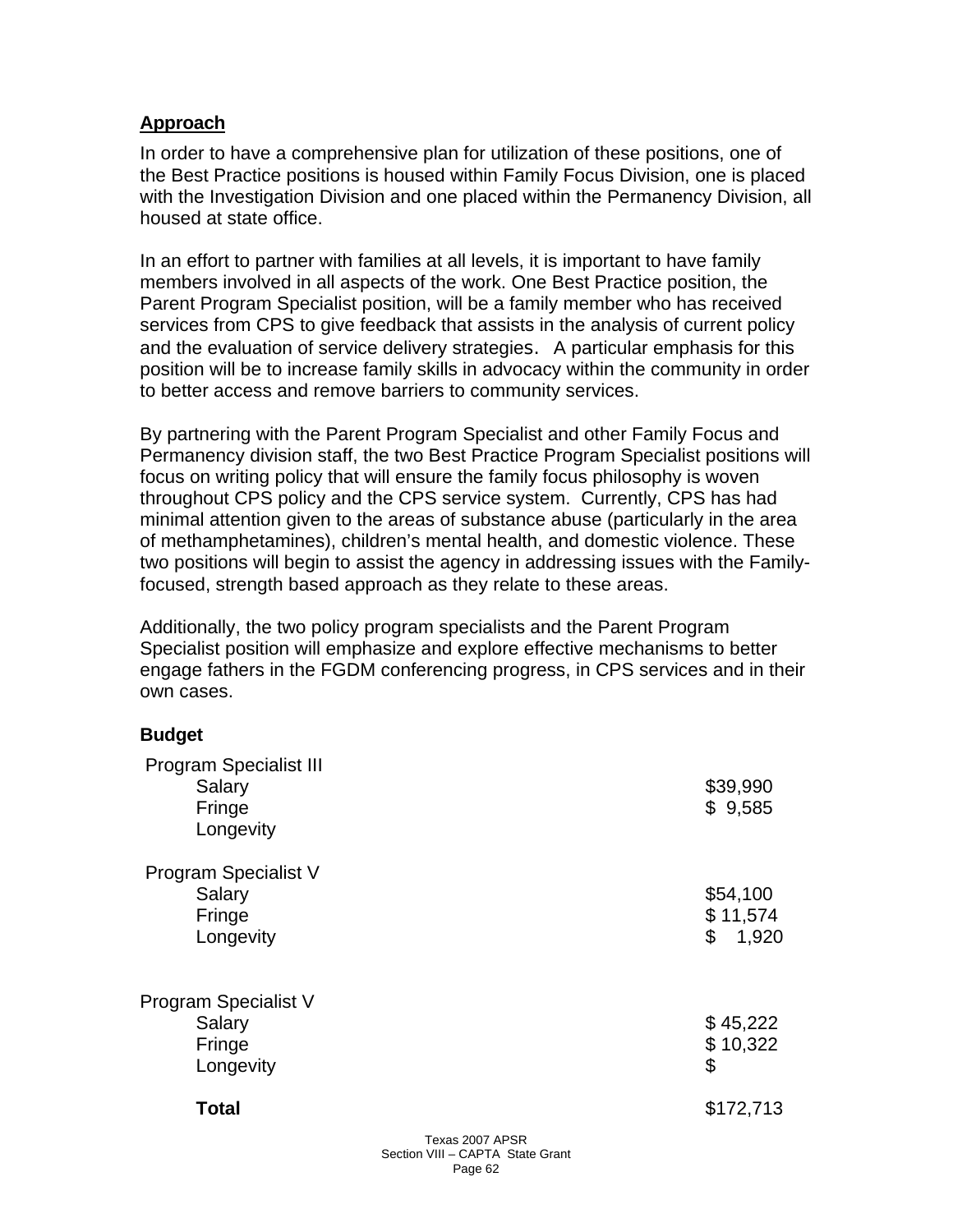# **Budget Recap of 2007 Special CAPTA Projects**

| <b>Project Name</b>                                    | <b>PAC</b> | <b>Amt. Requested</b> | <b>Priority</b> |
|--------------------------------------------------------|------------|-----------------------|-----------------|
| Eval. of Legislative Initiatives                       | 87047      | \$240,690             | 1,4,7           |
| <b>Children with Disabilities</b>                      | 87044      | \$<br>73,022          | 7,10a&b,14      |
| <b>ED/DD Specialists</b>                               | 87046      | \$1,010,825           | 3,7,10a&b,14    |
| <b>Parent Collaboration Group</b>                      | 87043      | 61,372<br>\$          | 3               |
| <b>Family Group Decision Making</b>                    | 87042      | 328,558<br>\$         | 3, 5, 7, 12     |
| <b>Best Practices Specialists</b>                      | 87041      | 172,713<br>\$         | 2,3             |
| Disproportionality                                     | 87045      | \$<br>188,995         | 3,7             |
| <b>Texas Council of</b><br><b>Child Welfare Boards</b> | 87040      | \$<br>47,000          | 11              |
| Total:                                                 |            | \$2,123,175           |                 |

**Submit a copy of the annual report(s) from the citizen review panels and a copy of the State agency's most recent response(s) to the panels and State and local child protective services agencies, as required by section 10(c)(6) of CAPTA.** 

# **Program Purpose**

This report provides a summary of the activities by the Texas Citizen Review Teams from October 2005 to September 2006. It is being submitted as required by the Child Abuse Prevention and Treatment Act (CAPTA), Section 106 "Grants to States for Child Abuse and Neglect Prevention and Treatment Programs" [42 U.S.C. 5106a]. This information will be included in the Title IV-B Child and Family Services Plan (CFSP) for the Texas Department of Family and Protective Services (DFPS).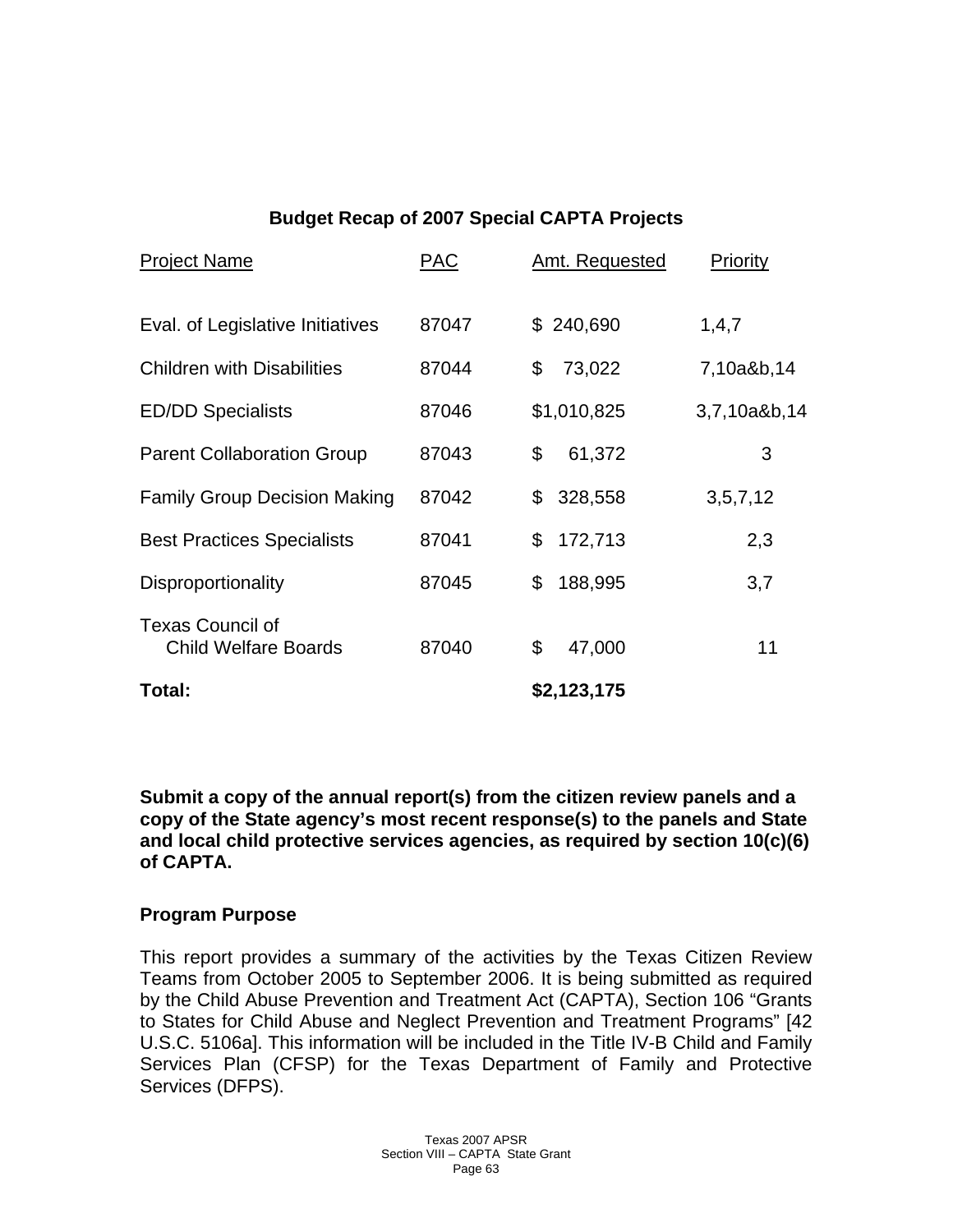#### **Background**

There are 14 Citizen Review Teams (CRTs) as established by the Texas Family Code (TFC §261.312). Four of these teams are designated as meeting the requirements of CAPTA, Appendix I. This report consists of information concerning the issues addressed only by the four CAPTA teams (CRT/CAPTA). All four teams were incorporated as CAPTA teams as of June 1, 1999. They are located in Amarillo (Region 01), Fort Worth (Region 03), Austin (Region 07), and El Paso (Region 10). These sites represent a mixture of urban and rural communities, and reflect the broad range of issues encountered by Child Protective Services (CPS) statewide.

#### **Structure**

As required, the CRT/CAPTA team members are volunteers who represent a broad spectrum of their communities. The members are nominated locally and approved by the DFPS Commissioner. CPS state office staff provide assistance in the areas of coordination, team development, training, and statewide distribution of team reviews and recommendations. Local CPS staff facilitate the exchange of case-specific information, ensure that confidentiality is maintained, perform the required background checks on nominated members, and arrange for meeting space and clerical support.

#### **Reporting Process**

To coincide with the federal fiscal year reporting period, this report covers the period from October 2005 to September 2006. Information presented here consists of data gathered by the CRT/CAPTA teams. The teams utilize the Citizen Review Team Reporting form, a standardized form that was developed by CPS state office for the teams, put into use in April 2000, and modified to be user-friendlier in the automated environment in July 2003.

#### **Agency Response**

CRT recommendations are placed on the DFPS website. In addition to the recommendations from the CRT/CAPTA teams, recommendations and concerns expressed by other, non-CAPTA teams are also on the website. The web page for the recommendations contains a CRT-specific mailbox that the public can use to comment on the recommendations. The webpage is located at [http://www.dfps.state.tx.us/Child\\_Protection/CRT/.](http://www.dfps.state.tx.us/Child_Protection/CRT/)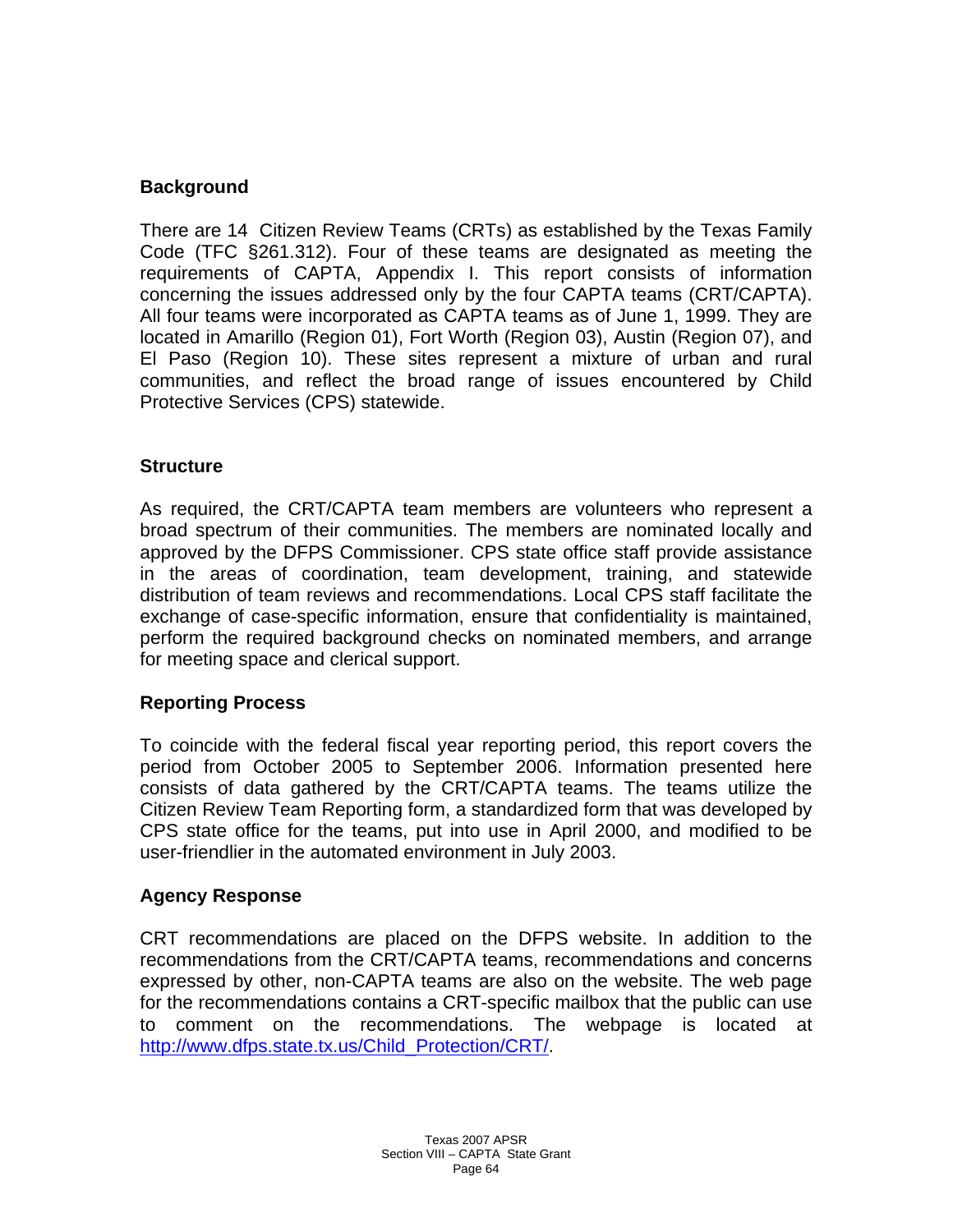State office program staff review CRT recommendations, and those recommendations are considered when developing policy, training, and procedure recommendations. CRT recommendations have been particularly important during the FY 2006-2007 biennium, a period of major change for CPS in Texas. They have been used as part of the DFPS/CPS Reform process and in formulating plans for meeting mandates developed by the Texas Legislature during their 2005 regular session. A result of the 2007 Texas Legislative Session is expected to be what is now being called "CPS Reform II". The re-vitalized CRT program will be an integral part of the planning and implementation of the next cycle of reforms and improvements to the CPS program.

The CRT/CAPTA teams often have recommendations for the local CPS field staff about actions they would like to see taken in a particular case. These casespecific recommendations are communicated during the CRT meeting to the CPS representatives who are present and are recorded on the standardized report form. Actions on case-specific recommendations are handled at the regional level.

#### **Panel Activities**

Although the CRT/CAPTA teams have not met as regularly as expected, members have been involved in the DFPS/CPS Reform efforts as participants in local and statewide workgroups. Workgroups have focused on improving investigations through applying forensic methods and developing closer working relationships with law enforcement, improving outcomes for foster children through family group conferencing and disproportionality work, and providing a wider range of targeted services for children and families through partnerships with local service providers and community/business entities and with other state agencies such as the Department of State Health Services and the Department of Assistive and Rehabilitative Services.

The CRT program began its revitalization efforts in May 2006 with the first of several face-to-face and conference call meetings of the local CRT Coordinators. These coordinators are CPS staff assigned to this project, in addition to their other duties as CPS supervisors, program directors, program administrators, and program specialists. The CRT Coordinators are focusing on local and statewide strategic planning that has resulted in the revitalization of dormant teams, more frequent and regular meetings of active teams, and formation of new teams, including two (2) teams devoted specifically to addressing disproportionality issues. These teams will be in Region 03 (Dallas) and Region 06 (Houston).

The four CRT/CAPTA teams met as follows from October 2005 through September 2006: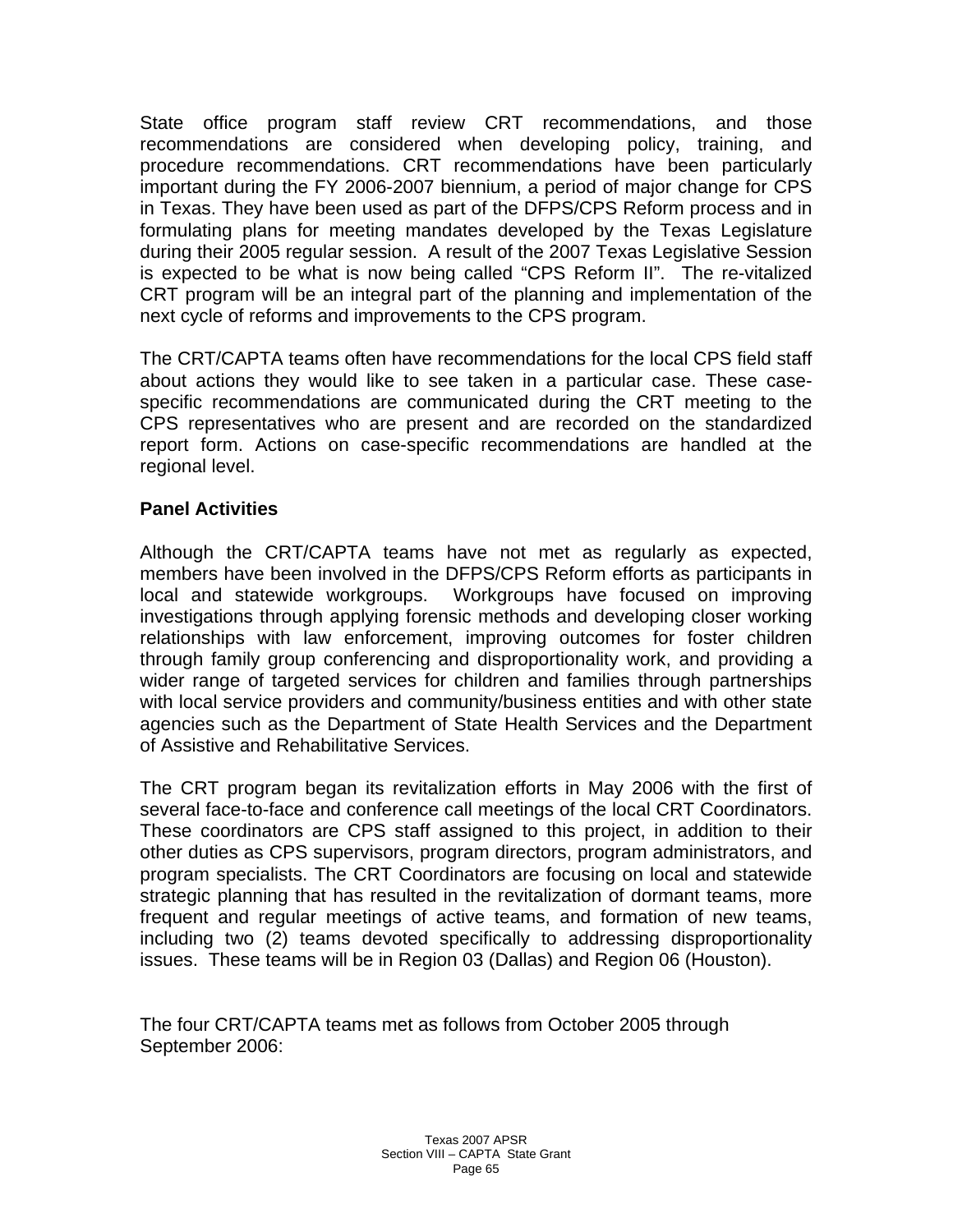- Region 01 (Amarillo/Potter County) December 8, 2005; May 18, 2006 and August 24, 2006
- Region 03 (Fort Worth/Tarrant County) None
- Region 07 (Austin/Travis County) January 23, 2006, April 3, 2006, July 10, 2006 and September 25, 2006,
- Region 10 (El Paso/El Paso County) none

Due to revitalizations efforts it is anticipated that the CRT/CAPTA teams will be able to meet the required quarterly review in FY 2007.

# **Summary of Findings**

The findings of the CRT/CAPTA teams that have statewide implications (as opposed to recommendations aimed at local procedures and issues) are summarized below. d Substitute Care (CVS) issues. Although CRTs are encouraged to review cases in all stages of service, the CRT/CAPTA reviews were done only on cases in the investigation stage.

*Region 01* focused on risks to very young children, especially those age 3 months and under. Specifically, the team emphasized:

- Working with the courts and local prosecutors regarding taking legal actions to protect children when risk factors indicate an immediately dangerous situation;
- Working with the medical community about reporting suspected abuse neglect, especially when an infant is removed from a hospital "against medical advice" (AMA); and
- Focusing on risk factors that are especially dangerous for children under age 3 months – the team recommended that all abuse/neglect reports be given a Priority 1 designation at Intake.

**Region 07** focused on staff training issues, especially related to assessing cases that involve sex offenders. Specifically, the team recommended training for multiple levels of staff regarding:

- Critical thinking errors in dealing with cases that involve custody issues;
- Effective use of credible collaterals;
- Conducting thorough investigations by improving interviewing skills to probe into underlying or hidden issues rather than conducting and/or documenting superficial investigations;
- Information about resources that the military can provide in order to assist with the investigation process; and
- Development of effective skills for working with resistent clients and client's attorneys to ensure that tasks/issues are addressed in a timely fashion.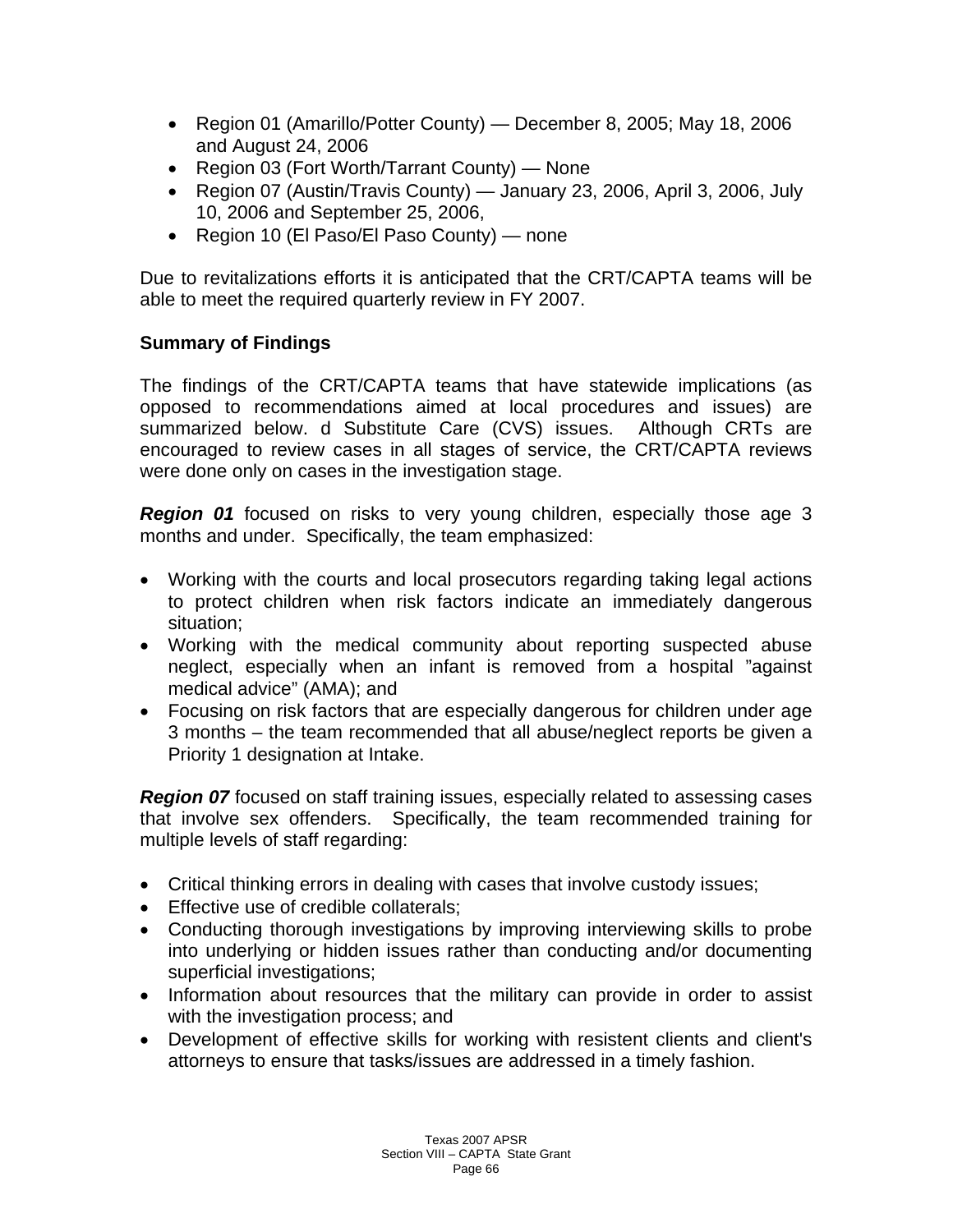This team also looked at training issues and skill development in complicated cases and in cases in which the trauma experienced by clients is out of the ordinary – specifically the trauma and upheaval experienced by families impacted by Hurricane Katrina.

#### **CPS Protection Initiatives**

The following chart describes CPS actions that relate to CRT-identified issues. Each initiative reflects CPS efforts to respond to and improve the quality of the services it provides to the children and families of Texas.

| <b>Region</b>       | <b>Issue</b>                                                                      | <b>Recommendation</b>                                          | <b>CPS Initiative</b>                                                                                                                                                                                                                                                                                                                                                                                                                                                                                                                                                                                                        |
|---------------------|-----------------------------------------------------------------------------------|----------------------------------------------------------------|------------------------------------------------------------------------------------------------------------------------------------------------------------------------------------------------------------------------------------------------------------------------------------------------------------------------------------------------------------------------------------------------------------------------------------------------------------------------------------------------------------------------------------------------------------------------------------------------------------------------------|
|                     | <b>Addressed</b>                                                                  |                                                                |                                                                                                                                                                                                                                                                                                                                                                                                                                                                                                                                                                                                                              |
| <b>Region</b><br>01 | Court<br>system's<br>hestitation<br>in allowing<br><b>DFPS</b><br>to              | Education for legal<br>system when DFPS<br>cases involve risk. | As of January 2007, DFPS hired 47<br>new CPS training staff to prepare for<br>the training of additional caseworker<br>staff.                                                                                                                                                                                                                                                                                                                                                                                                                                                                                                |
|                     | remove<br>children<br>when<br>concerns<br>based<br>are<br>on risk to<br>children. |                                                                | the<br>initiation<br>of<br>and<br>As<br>part<br>the Family Group<br>expansion of<br>Decision Making Model, DFPS has<br>met with judges and other court<br>officials<br>in various training<br>and<br>seminar forums to discuss FGDM<br>specifically, but also to discuss a<br>variety of issues affecting the court<br>system and CPS operations.                                                                                                                                                                                                                                                                            |
|                     |                                                                                   |                                                                | Special Investigators and Regional<br>Law Enforcement Liaisons, all of<br>whom have law enforcement field<br>experience, have been hired across<br>state to enhance forensic<br>the<br>assessment of severe and high risk<br>cases of child abuse/neglect. These<br>staff have been trained in risk and<br>safety concepts and are thus better<br>able to integrate an incident focus<br>when<br>risk perspective<br>and<br>a -<br>conducting CPS investigations or<br>when consulting with other CPS<br>staff. Their expertise is valuable to<br>CPS when formulating reports to the<br>court that emphasize the risks to a |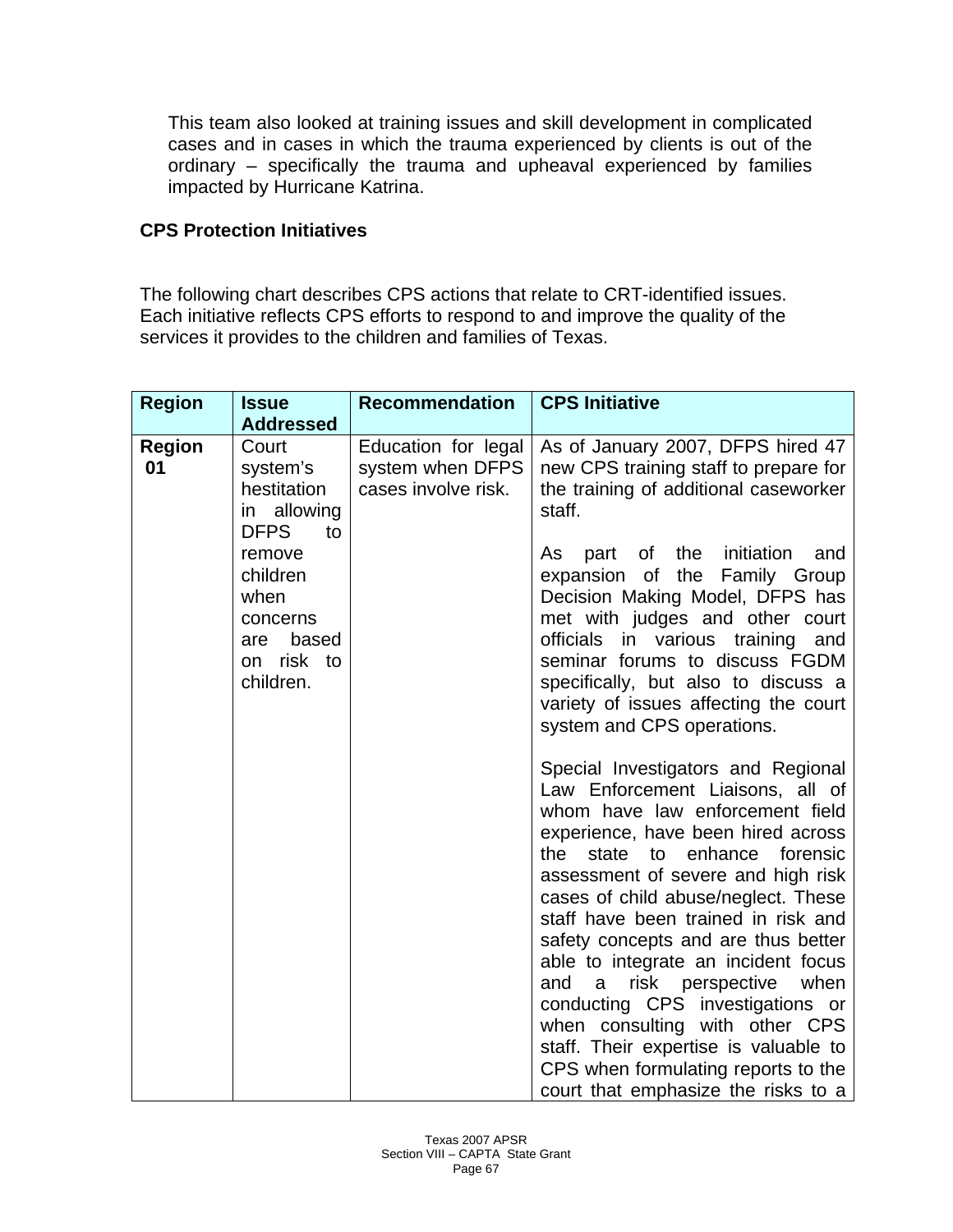|  | child that may not be evident merely<br>on the basis of whether or not a<br>specific incident of abuse/neglect<br>has occurred.                                                                                                                                                                                                                                                                                                                                                                                                                                                                                                                                                                  |
|--|--------------------------------------------------------------------------------------------------------------------------------------------------------------------------------------------------------------------------------------------------------------------------------------------------------------------------------------------------------------------------------------------------------------------------------------------------------------------------------------------------------------------------------------------------------------------------------------------------------------------------------------------------------------------------------------------------|
|  | Child Safety Specialists<br>have<br>developed training modules for CPS<br>Investigators and for Special<br>Investigators regarding risk and<br>safety assessment that are readily<br>available to staff in one hour<br>modules that can be presented<br>during unit meetings and other<br>forums. Child Safety Specialist staff<br>have also been asked to assist staff<br>in formulating court reports such that<br>risk factors that contribute to an<br>immediately dangerous situation are<br>readily apparent. They have also<br>been asked to testify as expert<br>witnesses in<br>regard to<br>risk<br>assessment on identified cases in<br>both the investigation and ongoing<br>stages. |
|  |                                                                                                                                                                                                                                                                                                                                                                                                                                                                                                                                                                                                                                                                                                  |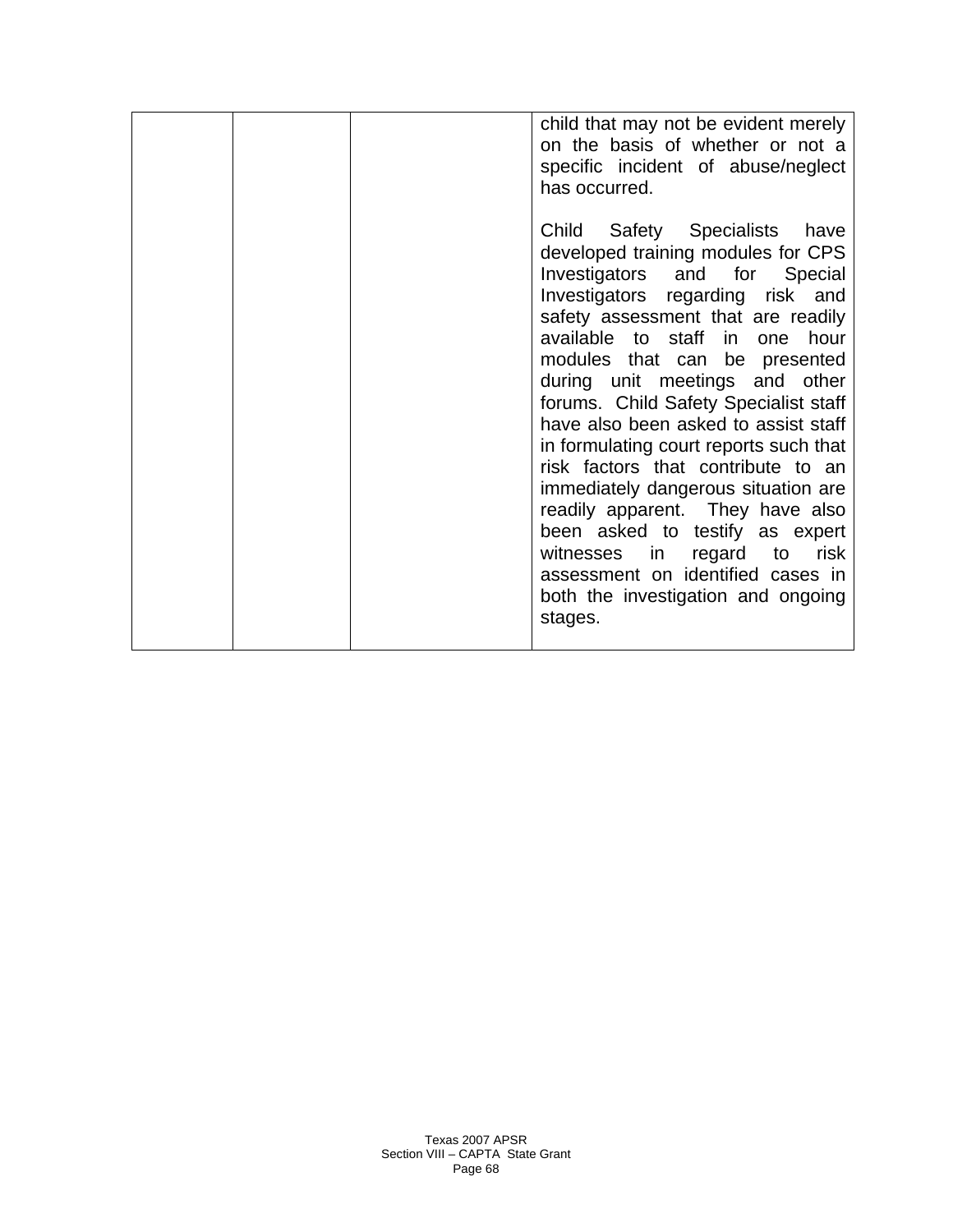|      | Need<br>to                | All abuse/neglect            | Safety concepts that have<br>been                                     |
|------|---------------------------|------------------------------|-----------------------------------------------------------------------|
|      | focus<br>on               | reports of children          | <b>Skills</b><br>integrated<br>into<br><b>Basic</b>                   |
|      | risk factors              | age 3 months and             | Development effective September,                                      |
| that | are                       | younger should be            | 2005, presented statewide to CPS<br>staff in                          |
|      | especially                | given a Priority 1           | Summer,<br>2006,<br>and                                               |
|      | dangerous<br>for children | designation<br>at<br>Intake. | reinforced through advanced risk                                      |
|      | under age 3               |                              | training modules developed<br>by<br>Professional Development Division |
|      | months.                   |                              | and the Child Safety Specialists                                      |
|      |                           |                              | place great emphasis on<br>child                                      |
|      |                           |                              | vulnerability, caretaker capability,                                  |
|      |                           |                              | immediately<br>dangerous<br>and                                       |
|      |                           |                              | combinations of environmental risk                                    |
|      |                           |                              | factors. Age of the child is the                                      |
|      |                           |                              | number one vulnerability issue.                                       |
|      |                           |                              |                                                                       |
|      |                           |                              | May 2006, intake screening<br>$\ln$                                   |
|      |                           |                              | developed<br>protocols were<br>that                                   |
|      |                           |                              | include a requirement that reports                                    |
|      |                           |                              | received from Statewide Intake with                                   |
|      |                           |                              | a Priority 2 designation in which a                                   |
|      |                           |                              | victim is under 5 years, regardless of                                |
|      |                           |                              | allegation type, or if the case is                                    |
|      |                           |                              | already open, must be referred                                        |
|      |                           |                              | directly to an investigator.                                          |
|      |                           |                              | In January 2007, Mobile Protective                                    |
|      |                           |                              | Services rolled out which allows                                      |
|      |                           |                              | direct remote entry of case contact                                   |
|      |                           |                              | information into IMPACT<br>using                                      |
|      |                           |                              | <b>PCs</b><br><b>Tablet</b><br>that<br>have<br>been                   |
|      |                           |                              | distributed to Investigation and                                      |
|      |                           |                              | Family Preservation caseworkers.                                      |
|      |                           |                              | <b>This</b><br>capability<br>allows<br>unit                           |
|      |                           |                              | supervisors to have access to daily                                   |
|      |                           |                              | case contact entries such that they                                   |
|      |                           |                              | are able to better assist caseworkers                                 |
|      |                           |                              | in a more timely manner to develop                                    |
|      |                           |                              | safety<br>risk<br>accurate<br>and                                     |
|      |                           |                              | assessments.                                                          |
|      |                           |                              | May 2007, IMPACT design<br>In In                                      |
|      |                           |                              | enhancements will roll out with the                                   |
|      |                           |                              | addition<br>of<br>Safety<br>a<br>new                                  |
|      |                           |                              | Assessment tool. This tool is built                                   |
|      |                           |                              | around child vulnerability, caretaker                                 |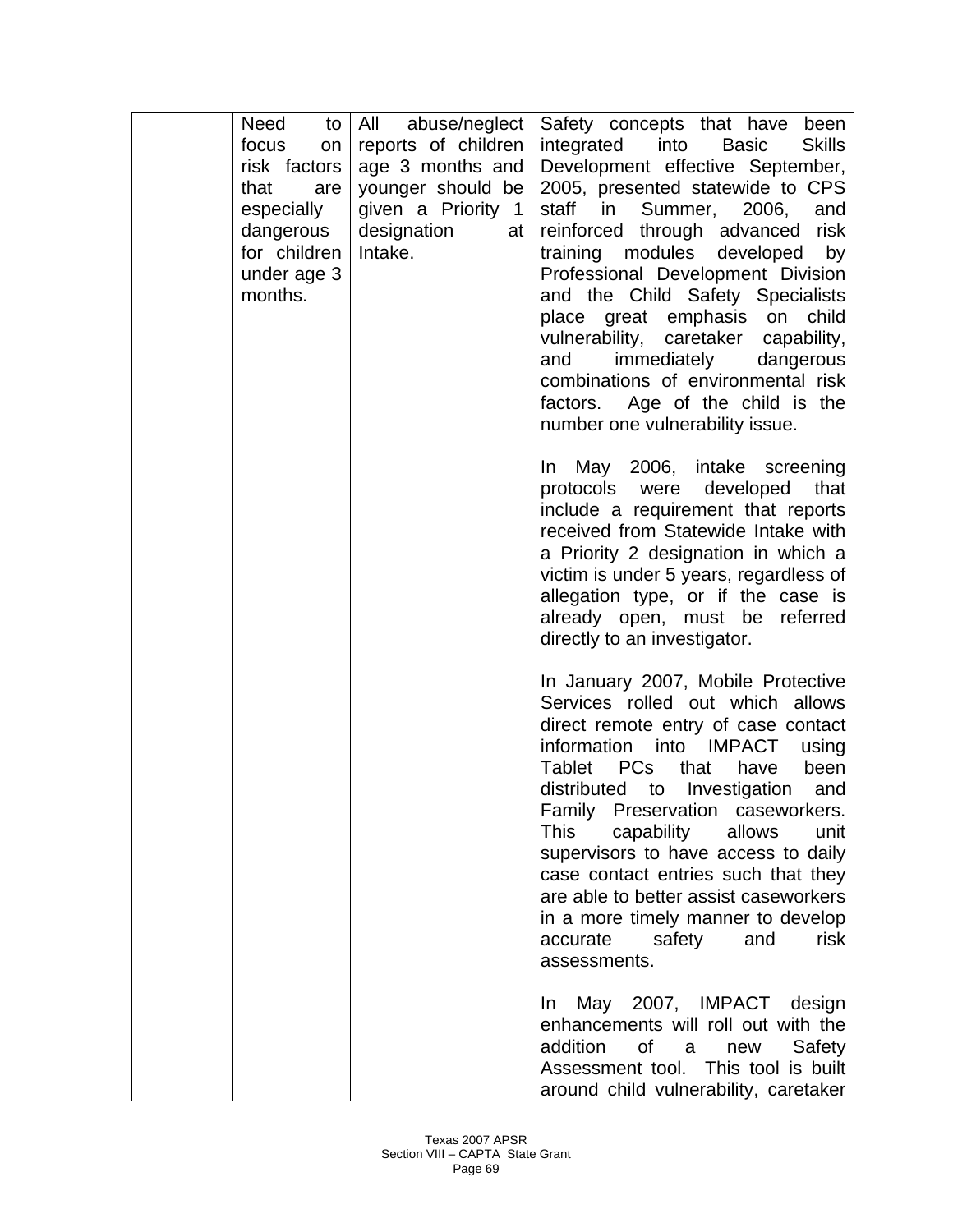|  | capability, and immediately<br>dangerous combinations<br>0f<br>environmental risk factors.<br>The<br>be<br>Safety Assessment<br>must<br>completed within 7 days of initial<br>caseworker<br>contact<br>on<br>an<br>investigation, and reviewed<br>and<br>approved by a supervisor within 10<br>days of initial contact. A weekly<br>report on the status of safety<br>assessments will be distributed to                                                                                                                                                                                                                                                                                                                                        |
|--|-------------------------------------------------------------------------------------------------------------------------------------------------------------------------------------------------------------------------------------------------------------------------------------------------------------------------------------------------------------------------------------------------------------------------------------------------------------------------------------------------------------------------------------------------------------------------------------------------------------------------------------------------------------------------------------------------------------------------------------------------|
|  | each unit supervisor.<br>Criteria for cases that must be<br>Child<br>reviewed<br>by<br>Safety<br>a<br>Specialist include cases in which a<br>child is age 3 years and under. This<br>is true for both multiple referral<br>reviews and for second approvals on<br>investigations.<br>The May 2007<br><b>IMPACT</b> rollout will include real time<br>IMPACT identification of cases that<br>meet multiple referral review criteria<br>so that a Child Safety Specialist can<br>be assigned to review the case as<br>to<br>the<br>close<br>progression<br>to<br>investigation stage as possible (in<br>contrast to the current 10 days to 3<br>week timeframe for identification and<br>assignment for<br>Child<br>Safety<br>Specialist review). |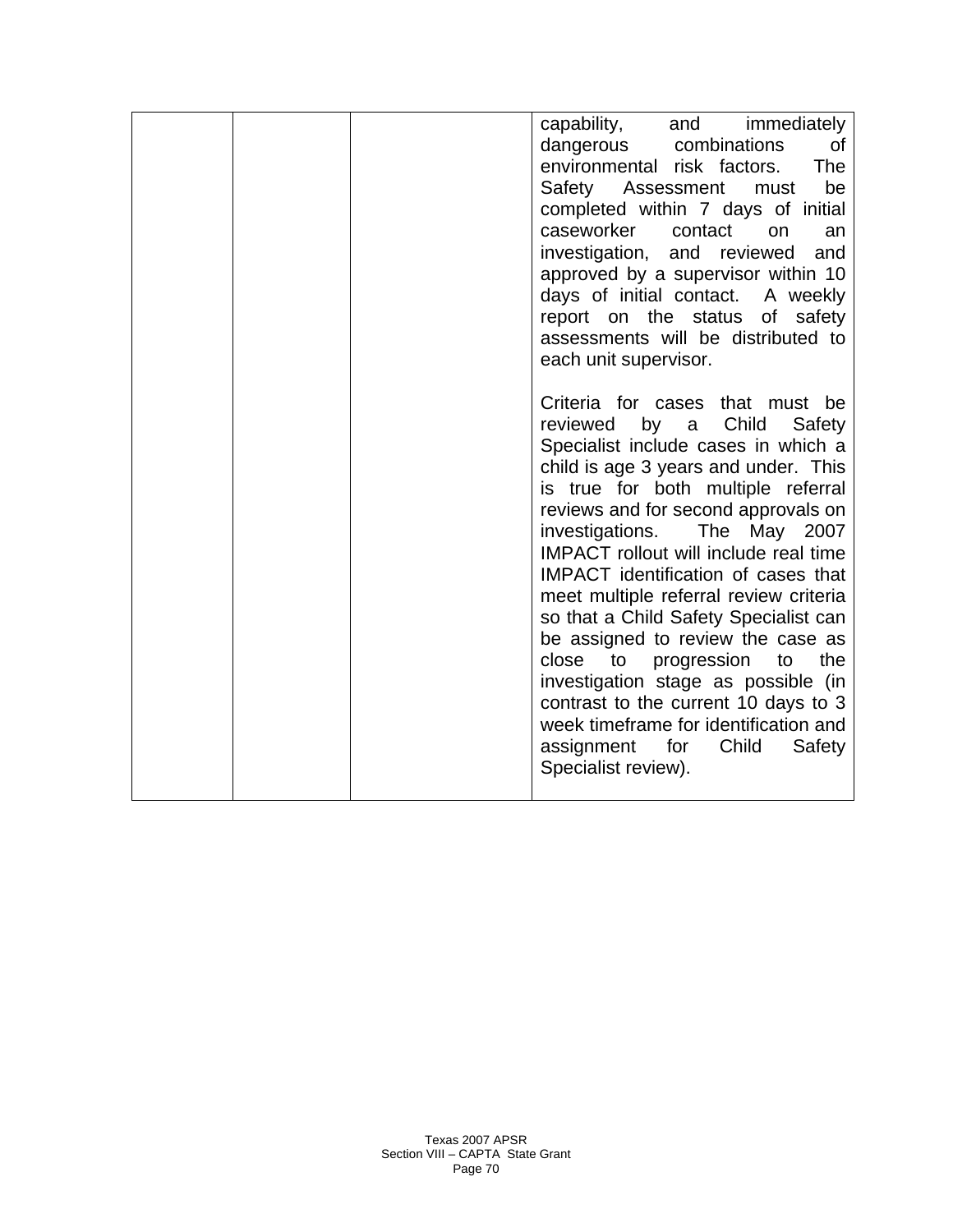| The need                   | Staff<br>need<br>to   | In Region 01, e-mails and training      |
|----------------------------|-----------------------|-----------------------------------------|
| for                        | question when an      | have been given to all investigation    |
| hospitals                  | infant of this age is | staff.                                  |
| and/or                     | hospitalized<br>not   |                                         |
| doctors to                 | with RSV.             | May 2006, intake screening<br>In.       |
| always                     |                       | protocols were developed<br>that        |
| report when                |                       | include a requirement that reports      |
| a parents                  |                       | received from Statewide Intake with     |
| leaves AMA                 |                       | a Priority 2 designation in which a     |
| with an                    |                       | victim is under 5 years, regardless of  |
| infant.                    |                       | allegation type, or if the case is      |
|                            |                       | already open, must be<br>referred       |
| The doctor                 |                       | directly to an investigator.            |
| present at                 |                       |                                         |
| the review                 |                       | Nurses have been hired in<br>all        |
| stated that                |                       | regions to assist field staff in<br>all |
| all staff                  |                       | stages of service in<br>regard<br>to    |
| need to be                 |                       | medical assessments.                    |
| aware of                   |                       |                                         |
| the                        |                       | Forensic Assessment Centers have        |
| seriousness                |                       | been established to allow CPS staff     |
| 0f                         |                       | to access in a timely fashion medical   |
| Respiratory                |                       | expertise through direct<br>case        |
| Syncytial                  |                       | consultation with physicians who        |
| Virus (RSV)                |                       | specialities<br>in<br>forensic<br>have  |
| and                        |                       | medicine,<br>traumatic<br>injury,       |
| pertussis<br>for infants 3 |                       | pediatrics, and emergency medicine.     |
| months and                 |                       |                                         |
| under.                     |                       |                                         |
|                            |                       |                                         |
|                            |                       |                                         |
|                            |                       |                                         |
|                            |                       |                                         |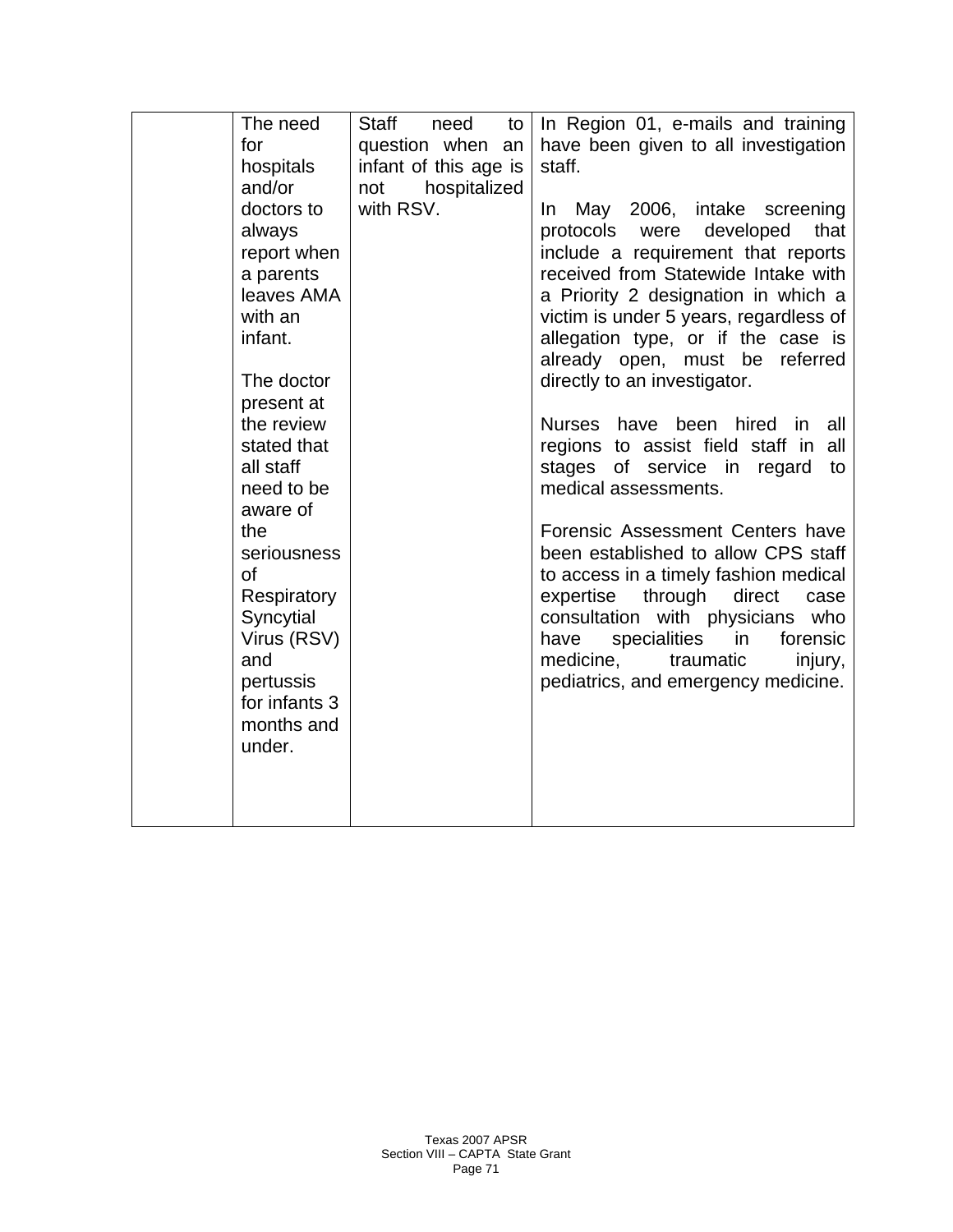| Multiple<br>family<br>members in<br>other<br>states; and<br>the<br>challenges<br>encountere<br>d when<br>gathering<br>information<br>that could<br>have been<br>eliminated<br>with a<br>national<br>registry.                                                                                          | National database<br>for CPS history.                                                               | Although a nationwide CPS<br>database is not in the near future,<br>states are able to communicate<br>more effectively using information<br>contained in electronic data systems<br>and through modern<br>communications.                                                                                                                                                                                                                                                                                                                                                                                                                                                                                                                                                                       |
|--------------------------------------------------------------------------------------------------------------------------------------------------------------------------------------------------------------------------------------------------------------------------------------------------------|-----------------------------------------------------------------------------------------------------|-------------------------------------------------------------------------------------------------------------------------------------------------------------------------------------------------------------------------------------------------------------------------------------------------------------------------------------------------------------------------------------------------------------------------------------------------------------------------------------------------------------------------------------------------------------------------------------------------------------------------------------------------------------------------------------------------------------------------------------------------------------------------------------------------|
| <b>Balancing</b><br>sympathy/e<br>mpathy for<br>trauma<br>victims and<br>maintaining<br>objectivity<br><i>in</i><br>assessment<br>particularly<br>in cases<br>where the<br>trauma is<br>severe or<br>significantly<br>greater<br>than that<br>with which<br>staff are<br>accustome<br>d to<br>dealing. | Training for staff<br>regarding<br>maintaining<br>objectivity when<br>working with severe<br>trauma | Multiple avenues exist for staff to<br>obtain training on a variety of issues<br>and skills development -<br>professional development, the<br><b>Protective Services Training</b><br>Institute, locally developed modules,<br>DFPS Internet tools and links, etc.<br>The experience with attempting to<br>meet the needs of survivors of<br>Hurricane Katrina has resulted in<br>development of emergency<br>contingency plans at various levels -<br>region-wide, office-specific, case-<br>specific, and provider-specific.<br>Purchase of service contracts with<br>evaluation and treatment providers<br>require a certain amount of<br>consultation and training in each<br>year of the contract. This is an<br>avenue for obtaining expert input<br>that is available to all field staff. |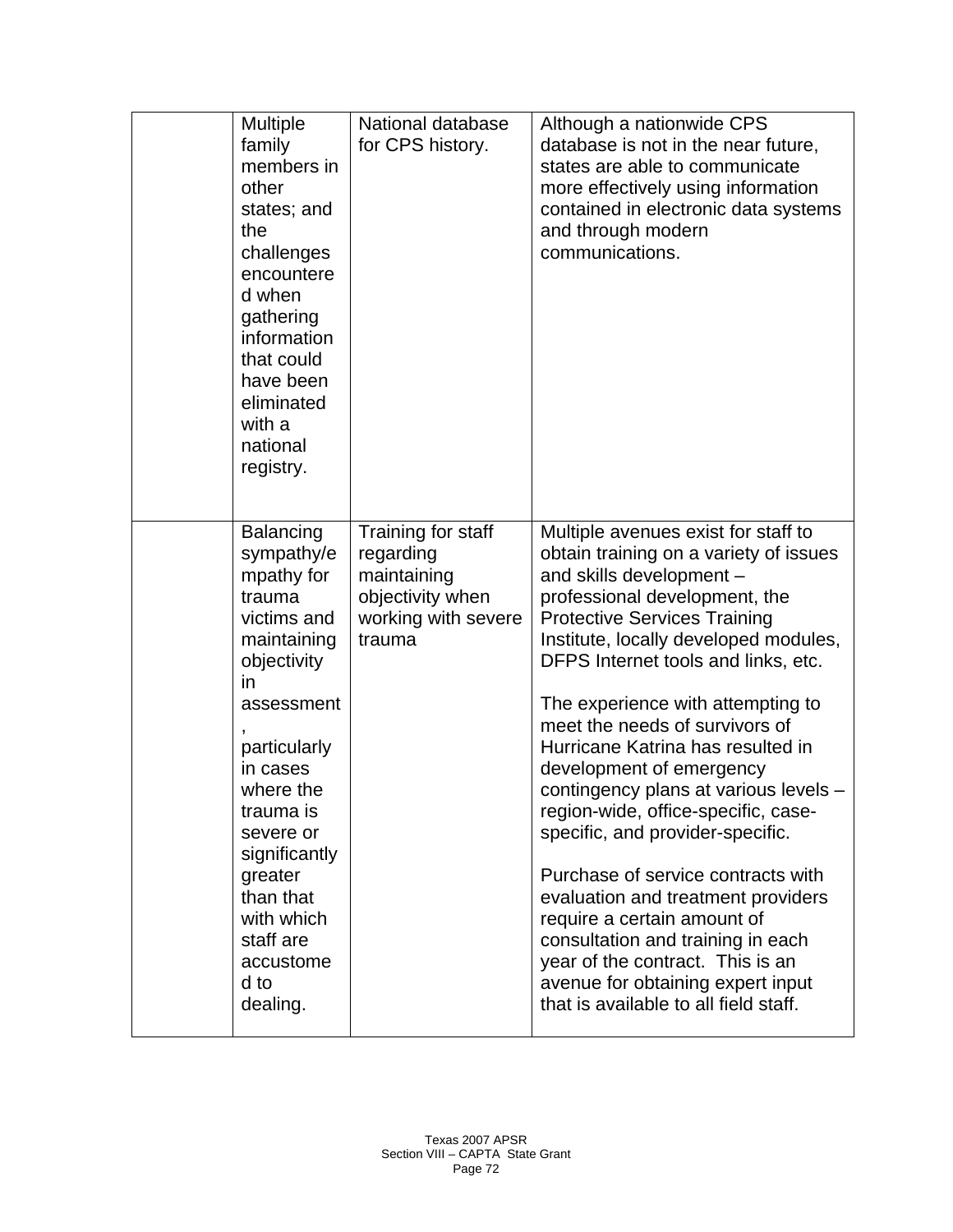| <b>ICPC</b>              | Training for staff on | Improvements to the Interstate           |
|--------------------------|-----------------------|------------------------------------------|
| training to              | <b>ICPC</b>           | Compact for Children (ICPC) are          |
| help staff               |                       | ongoing at the state and national        |
| have a                   |                       | levels. The CPS ICPC division has        |
| basic                    |                       | been restructured and technical          |
| working                  |                       | improvements made. CPS is                |
| knowledge                |                       | involved in efforts at the state and     |
| Οf                       |                       | national level to improve                |
| process/pro              |                       | communications between states and        |
| cedures-                 |                       | to ensure that services are delivered    |
| would have               |                       | timely and appropriately                 |
| been                     |                       |                                          |
| especially               |                       | Restructuring of the ICPC Program        |
|                          |                       | over the last biennium has involved      |
| helpful to<br>understand |                       | both state office and local              |
| how court                |                       |                                          |
|                          |                       | administrative changes that have         |
| orders                   |                       | allowed for a more consistent flow of    |
| could have               |                       | information and establishment of         |
| been                     |                       | standardized processes across the        |
| reinforced               |                       | state. Each region has at least 1        |
| with the aid             |                       | designated Regional ICPC                 |
| of ICPC                  |                       | Coordinator and a back-up. The           |
| agreements               |                       | Regional ICPC Coordinators are           |
|                          |                       | administrative support staff who         |
|                          |                       | have taken on this coordination role     |
|                          |                       | in addition to other assigned tasks.     |
|                          |                       | Through face-to-face meetings and        |
|                          |                       | at least quarterly conference calls,     |
|                          |                       | state level ICPC Program staff and       |
|                          |                       | Regional ICPC Coordinators have          |
|                          |                       | been able to ensure that they are        |
|                          |                       | well-versed in ICPC requirements,        |
|                          |                       | timelines, applicable state and          |
|                          |                       | federal statutes, packet contents,       |
|                          |                       | priority requests, etc. Local and        |
|                          |                       | state level ICPC staff are available in  |
|                          |                       | a consultative role for field staff, and |
|                          |                       | are available to conduct staff training  |
|                          |                       | on the ICPC processes and                |
|                          |                       | requirements. There are also forms,      |
|                          |                       | tools, and information related to the    |
|                          |                       | ICPC Program available to all staff      |
|                          |                       | on the DFPS Intranet.                    |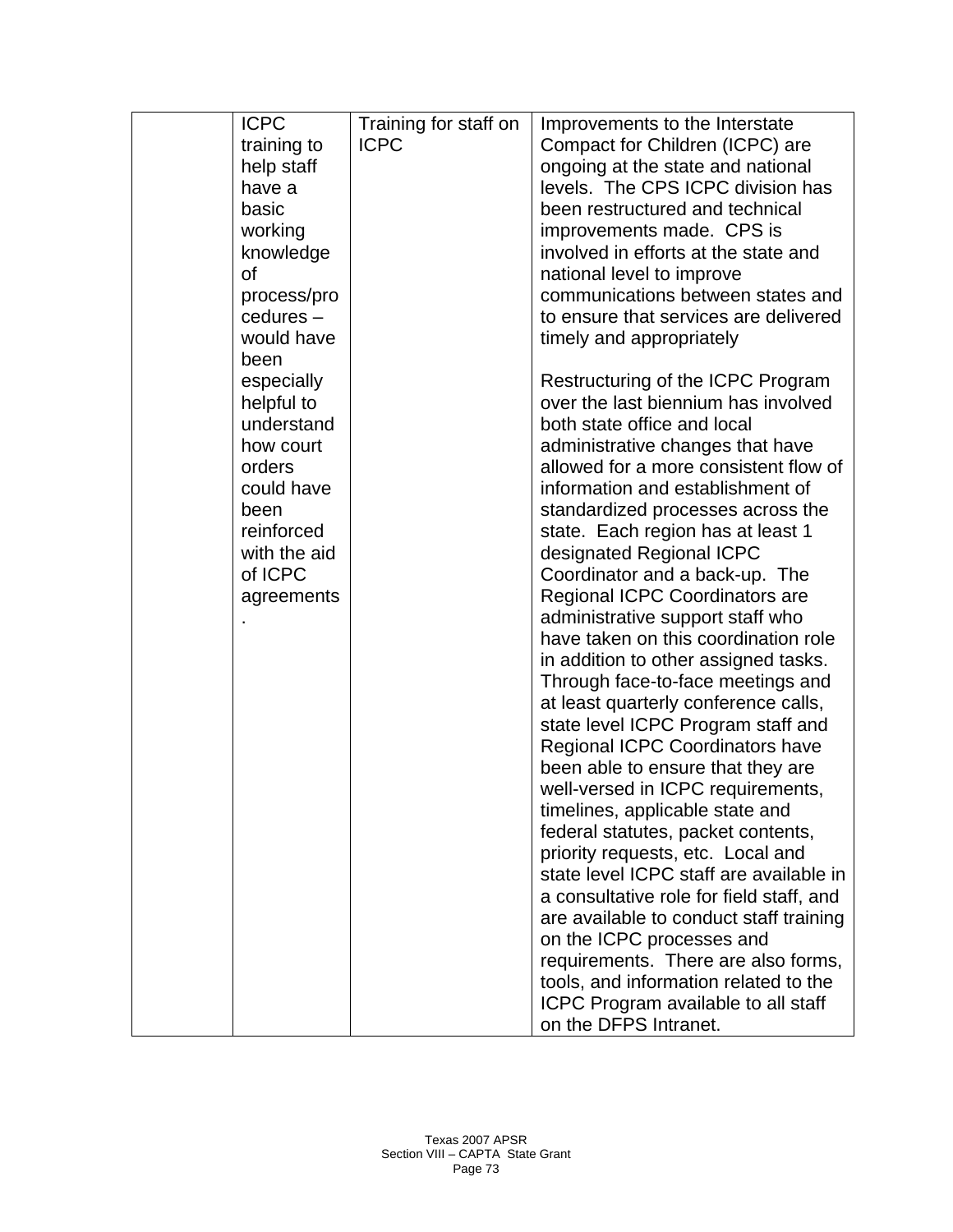| Managing<br>ongoing<br>concerns<br>about a<br>case, and<br>presentatio<br>n of those<br>to a court<br>once the<br>court has<br>ordered the<br>return<br>home;<br>stress<br>responsibilit<br>y to<br>continue to<br>assess risk<br>and to<br>report to<br>the court<br>about<br>concerns<br>regardless<br>of court's<br>previous<br>orders. | Training for staff<br>regarding how to<br>manage information<br>and work cases<br>when the court<br>orders something<br>with which DFPS<br>does not agree. | Emphasis on ensuring that<br>caseworkers have at least monthly<br>face-to-face contact with children on<br>their ongoing caseloads improves<br>the likelihood that CPS staff are able<br>to effectively monitor safety and risk<br>issues when that activity is<br>combined with collateral contacts<br>and professional consultation with<br>service providers.<br>Child Safety Specialist staff are<br>increasingly being asked to consult<br>on cases in ongoing stages of<br>service in order that risk and safety<br>are addressed across the life of a<br>case. Child Safety Specialist staff<br>are also involved in assisting staff<br>when formulating written reports to<br>the court such that the risk and<br>safety issues are clearly identified.<br>And Child Safety Specialist staff are<br>called to testify in court as expert<br>witnesses in the areas of risk and<br>safety assessment in both<br>investigation and conservatorship<br>cases. |
|--------------------------------------------------------------------------------------------------------------------------------------------------------------------------------------------------------------------------------------------------------------------------------------------------------------------------------------------|------------------------------------------------------------------------------------------------------------------------------------------------------------|--------------------------------------------------------------------------------------------------------------------------------------------------------------------------------------------------------------------------------------------------------------------------------------------------------------------------------------------------------------------------------------------------------------------------------------------------------------------------------------------------------------------------------------------------------------------------------------------------------------------------------------------------------------------------------------------------------------------------------------------------------------------------------------------------------------------------------------------------------------------------------------------------------------------------------------------------------------------|
| Emotional                                                                                                                                                                                                                                                                                                                                  | <b>Explore legislation</b>                                                                                                                                 | There is a current bill being                                                                                                                                                                                                                                                                                                                                                                                                                                                                                                                                                                                                                                                                                                                                                                                                                                                                                                                                      |
| Abuse                                                                                                                                                                                                                                                                                                                                      | that would allow                                                                                                                                           | considered that would allow judges                                                                                                                                                                                                                                                                                                                                                                                                                                                                                                                                                                                                                                                                                                                                                                                                                                                                                                                                 |
| training is                                                                                                                                                                                                                                                                                                                                | persons other than                                                                                                                                         | to order CPS services to a family in                                                                                                                                                                                                                                                                                                                                                                                                                                                                                                                                                                                                                                                                                                                                                                                                                                                                                                                               |
| lacking for                                                                                                                                                                                                                                                                                                                                | those who are                                                                                                                                              | which CPS is not conservator and in                                                                                                                                                                                                                                                                                                                                                                                                                                                                                                                                                                                                                                                                                                                                                                                                                                                                                                                                |
| staff.                                                                                                                                                                                                                                                                                                                                     | parties to the suit to                                                                                                                                     | which a subject child is at risk for                                                                                                                                                                                                                                                                                                                                                                                                                                                                                                                                                                                                                                                                                                                                                                                                                                                                                                                               |
| Emotional                                                                                                                                                                                                                                                                                                                                  | be court ordered to                                                                                                                                        | serious harm rather than having to                                                                                                                                                                                                                                                                                                                                                                                                                                                                                                                                                                                                                                                                                                                                                                                                                                                                                                                                 |
| abuse                                                                                                                                                                                                                                                                                                                                      | participate in                                                                                                                                             | have already been abuse/neglected                                                                                                                                                                                                                                                                                                                                                                                                                                                                                                                                                                                                                                                                                                                                                                                                                                                                                                                                  |
| cases are                                                                                                                                                                                                                                                                                                                                  | services if they are                                                                                                                                       | for the court to intervene.                                                                                                                                                                                                                                                                                                                                                                                                                                                                                                                                                                                                                                                                                                                                                                                                                                                                                                                                        |
| difficult to                                                                                                                                                                                                                                                                                                                               | going to live in the                                                                                                                                       | Staff are encouraged to consult with                                                                                                                                                                                                                                                                                                                                                                                                                                                                                                                                                                                                                                                                                                                                                                                                                                                                                                                               |
| prove; and                                                                                                                                                                                                                                                                                                                                 | home or play a                                                                                                                                             | a variety of CPS staff regarding                                                                                                                                                                                                                                                                                                                                                                                                                                                                                                                                                                                                                                                                                                                                                                                                                                                                                                                                   |
| staff may                                                                                                                                                                                                                                                                                                                                  | major role in a                                                                                                                                            | particularly difficult cases - Legal,                                                                                                                                                                                                                                                                                                                                                                                                                                                                                                                                                                                                                                                                                                                                                                                                                                                                                                                              |
| have                                                                                                                                                                                                                                                                                                                                       | child's life.                                                                                                                                              | Child Safety Specialist, other                                                                                                                                                                                                                                                                                                                                                                                                                                                                                                                                                                                                                                                                                                                                                                                                                                                                                                                                     |
| difficulty                                                                                                                                                                                                                                                                                                                                 | Consider guidelines                                                                                                                                        | program directors and supervisors                                                                                                                                                                                                                                                                                                                                                                                                                                                                                                                                                                                                                                                                                                                                                                                                                                                                                                                                  |
| recognizing                                                                                                                                                                                                                                                                                                                                | for use of legal                                                                                                                                           | with identified expertise, professional                                                                                                                                                                                                                                                                                                                                                                                                                                                                                                                                                                                                                                                                                                                                                                                                                                                                                                                            |
| $it -$                                                                                                                                                                                                                                                                                                                                     | staffings when                                                                                                                                             | development staff, contractors, etc.                                                                                                                                                                                                                                                                                                                                                                                                                                                                                                                                                                                                                                                                                                                                                                                                                                                                                                                               |
| especially                                                                                                                                                                                                                                                                                                                                 | investigations                                                                                                                                             | Local protocols for regular reviews of                                                                                                                                                                                                                                                                                                                                                                                                                                                                                                                                                                                                                                                                                                                                                                                                                                                                                                                             |
| when                                                                                                                                                                                                                                                                                                                                       | extend past a                                                                                                                                              | certain case situations exist in                                                                                                                                                                                                                                                                                                                                                                                                                                                                                                                                                                                                                                                                                                                                                                                                                                                                                                                                   |